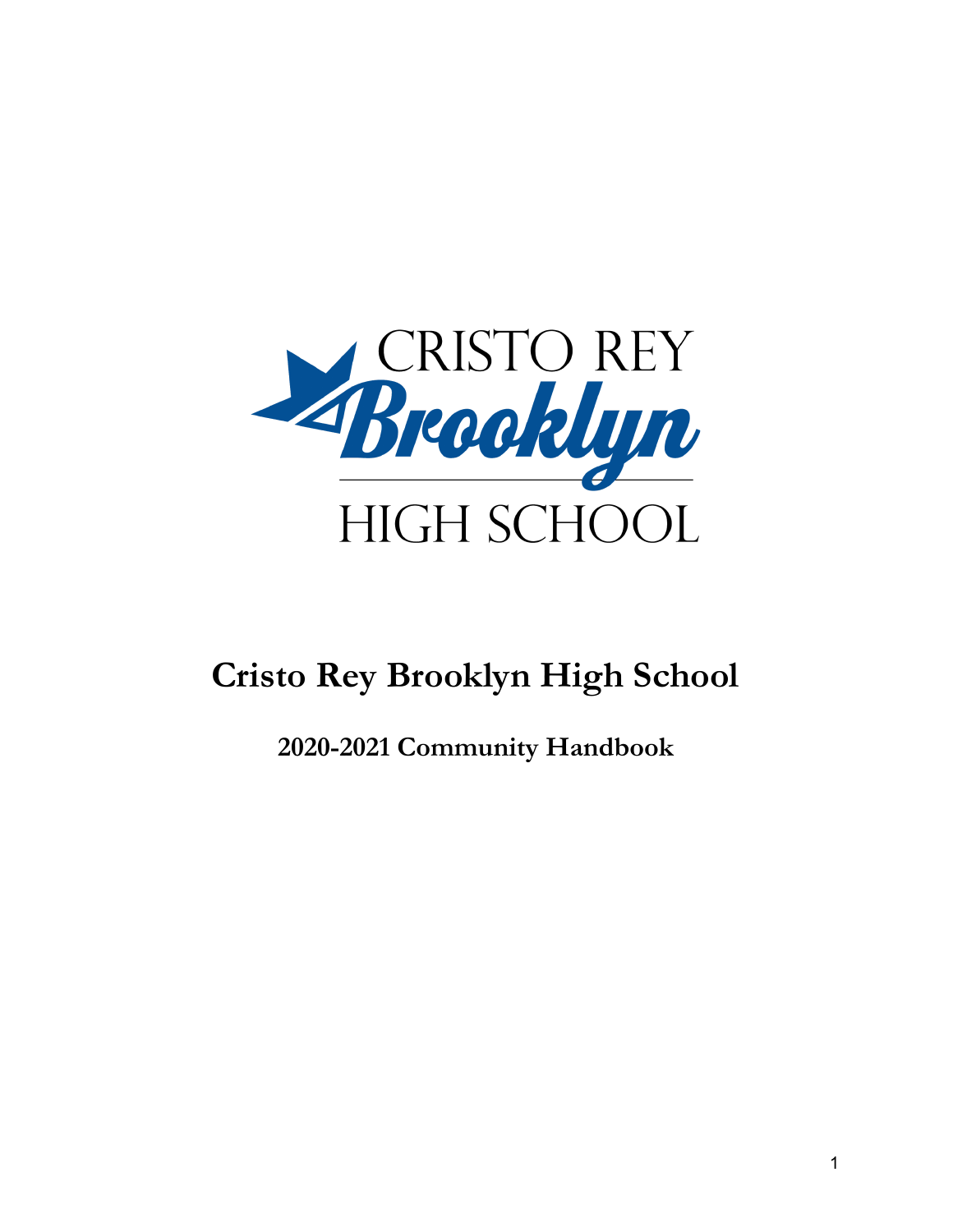# **Table of Contents:**

| <b>Cristo Rey Brooklyn Mission Statement:</b>                           | 5      |
|-------------------------------------------------------------------------|--------|
| <b>Cristo Rey Brooklyn Covenant:</b>                                    | 5      |
| <b>CRB</b> Graduate Profile:                                            | 6      |
| Cristo Rey Brooklyn Student Support Team & Programming                  | 8      |
| Additional Student Support Programs:                                    | 10     |
| <b>General Policies</b>                                                 | 11     |
| Cristo Rey Brooklyn Campus                                              | 11     |
| Change of Personal Information                                          | 11     |
| Food Service & Building Maintenance                                     | 11     |
| Student Identification Cards                                            | 12     |
| Student Lockers                                                         | 12     |
| Coats & Backpacks                                                       | 12     |
| Restrooms                                                               | 12     |
| Visitors                                                                | 13     |
| Medication Policy                                                       | 13     |
| Fundraisers & Collections                                               | 13     |
| <b>Student Passes</b>                                                   | 13     |
| <b>General Safety &amp; Emergency Procedures</b>                        | 13     |
| Students at Work                                                        | 14     |
| Students at School                                                      | 14     |
| Safety Drills:                                                          | 14     |
| <b>School Culture Overview:</b>                                         | 14     |
| Philosophy on School Culture:                                           | 14     |
| Positive Peer-Leadership                                                | 15     |
| Community Covenant                                                      | 15     |
| Student Support & Accountability (SSA) Team                             | 15     |
| Opportunities for Learning & Growing Within School Culture Expectations | 16     |
| System of Student Support & Accountability                              | 16     |
| <b>Community Expectations:</b>                                          | 18     |
| Gum Chewing                                                             | 18     |
| Gang Activity                                                           | 18     |
| Illegal Drug Use & Controlled Substance Abuse                           | 18     |
| Smoking                                                                 | 19     |
| School Violence                                                         | 19     |
| Search of Student Property                                              | 19     |
| Forgery                                                                 | $20\,$ |
| Harassment                                                              | 20     |
| Year End Review                                                         | 21     |
| <b>Community Technology Expectations</b>                                | 21     |

2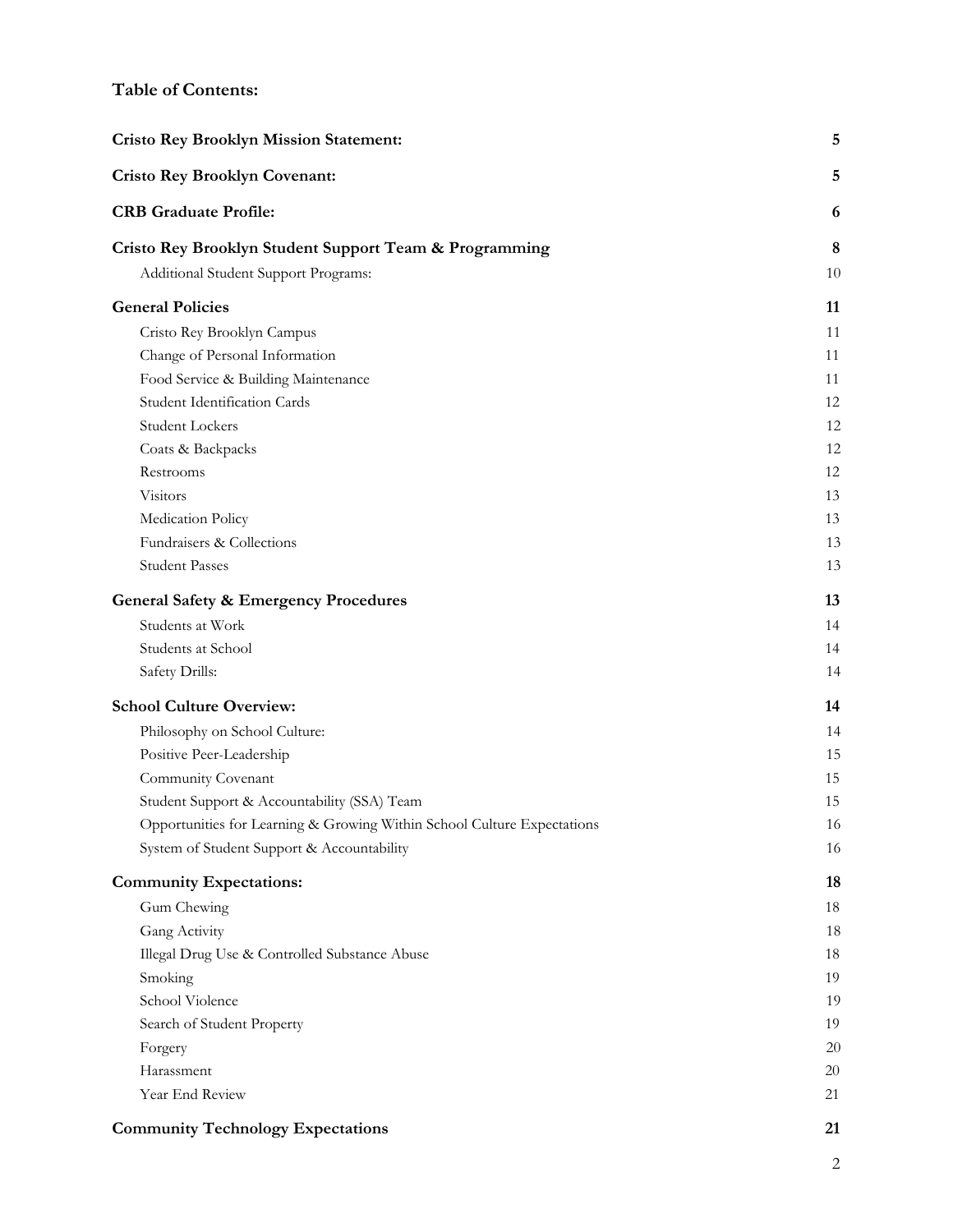| General Computer/Internet Information                              | 21 |
|--------------------------------------------------------------------|----|
| Cristo Rey Brooklyn HS iPad Loaner Program - Acceptable Use Policy | 22 |
| General Usage                                                      | 23 |
| iPad Usage                                                         | 23 |
| Security                                                           | 23 |
| Reimbursement Costs:                                               | 24 |
| Rules, Regulations & the Law                                       | 24 |
| Right to Inspect                                                   | 24 |
| Respect for Privacy                                                | 24 |
| iPads Left at Home & iPad Charging                                 | 25 |
| Screensavers/Background & Photos                                   | 25 |
| Sound & Music                                                      | 25 |
| Technology Policy & Procedures                                     | 25 |
| Uniform                                                            | 26 |
| Cristo Rey Brooklyn Official Uniform:                              | 27 |
| <b>Academic Expectations</b>                                       | 29 |
| Late Work Policy                                                   | 29 |
| Grading System                                                     | 29 |
| Expectations for Academic Advancement                              | 30 |
| Academic Honors                                                    | 30 |
| Student Evaluation                                                 | 30 |
| <b>Academic Support Program</b>                                    | 30 |
| <b>Academic Honesty</b>                                            | 31 |
| <b>College Counseling</b>                                          | 31 |
| <b>Attendance Policy</b>                                           | 32 |
| Daily Schedule                                                     | 32 |
| Tardiness Policy & Tardy Check-In                                  | 32 |
| Unforeseen Absences                                                | 33 |
| <b>Early Release</b>                                               | 33 |
| Scheduling Outside Appointments                                    | 33 |
| <b>Excessive Absences</b>                                          | 34 |
| Medical Absences                                                   | 34 |
| College Guidance-Related Absences                                  | 34 |
| Truancy                                                            | 34 |
| Absence from Work & Makeup Days                                    | 35 |
| Illness at School                                                  | 35 |
| Illness at Work                                                    | 35 |
| Holidays                                                           | 36 |
| Weather Conditions & School Closing                                | 36 |
| Corporate Work Study Program                                       | 36 |
| The Work Experience                                                | 36 |
| Taxes & Employability                                              | 37 |
|                                                                    |    |

3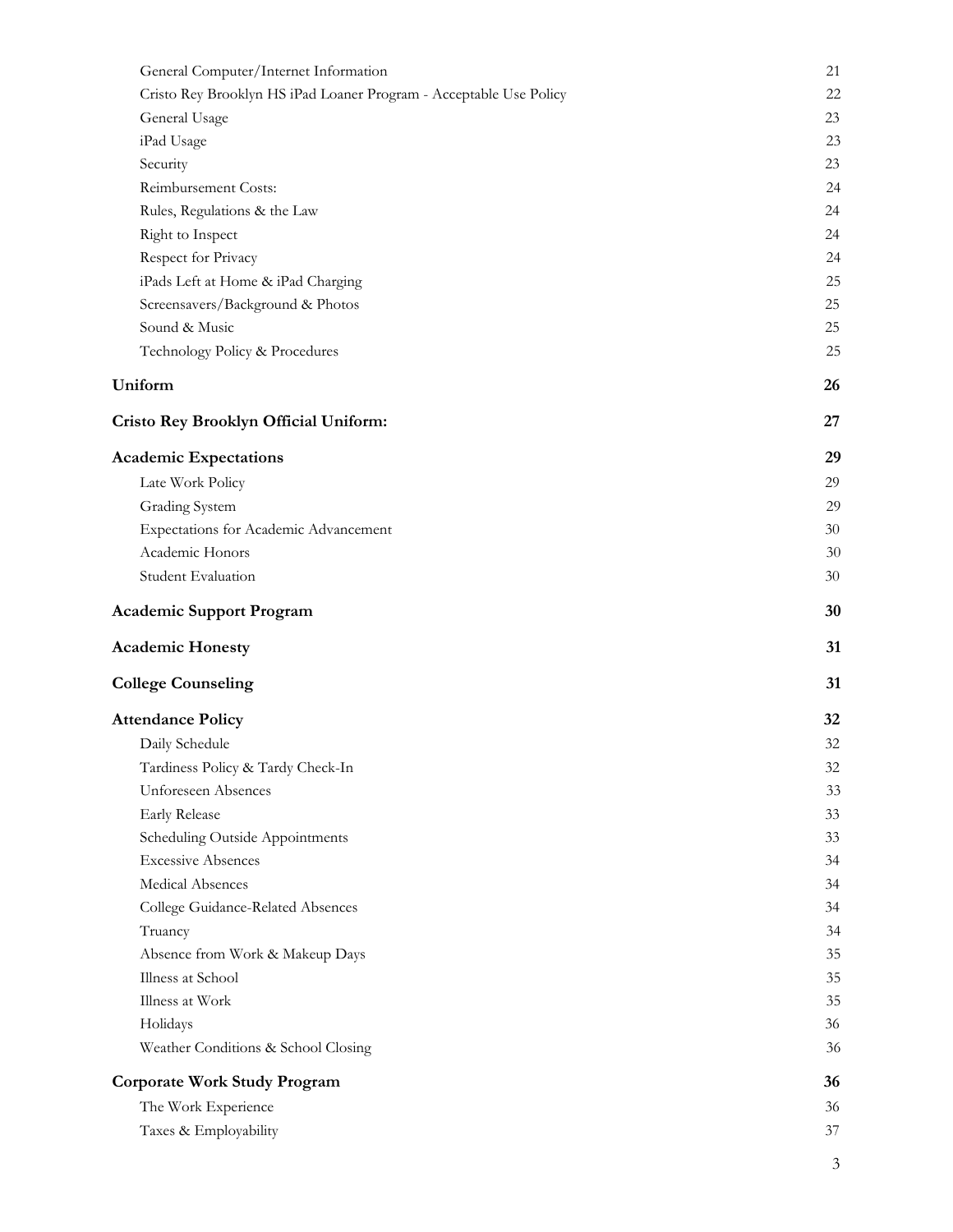| Termination from Work                                                              | 37 |
|------------------------------------------------------------------------------------|----|
| Chaperones                                                                         | 38 |
| Absence from Work & Makeup Days                                                    | 38 |
| Summer Training Program (STP)                                                      | 38 |
| Timesheets                                                                         | 38 |
| <b>Student Performance</b>                                                         | 39 |
| Withholding Documents                                                              | 39 |
| <b>Athletics &amp; Student Activities Expectations</b>                             | 39 |
| Athletic Required Paperwork                                                        | 39 |
| Athletic Academic Eligibility                                                      | 39 |
| Student Activities Academic Eligibility                                            | 40 |
| <b>Campus Ministry Programming &amp; Expectations</b>                              | 41 |
| <b>Expectation of Respect</b>                                                      | 41 |
| Liturgies & Prayer                                                                 | 41 |
| Retreats                                                                           | 41 |
| Christian Service                                                                  | 42 |
| Appendix                                                                           | 42 |
| Non-Discrimination Statement                                                       | 42 |
| Child Abuse                                                                        | 42 |
| Notification of Designation of Directory Information                               | 42 |
| Designation of Directory Information                                               | 43 |
| Parents' & Eligible Students' Right to Prevent Disclosure of Directory Information | 43 |
| Annual Notification of Rights under FERPA                                          | 43 |

**Expectations Disclaimer** *The expectations outlined below represent a framework. This Handbook is not exhaustive and should not be considered comprehensive of all Cristo Rey Brooklyn High School (CRB, Cristo Rey, or School) policies. Statements in this Handbook are subject to amendment whenever the School deems necessary. Cristo Rey Brooklyn will attempt to keep parents/guardians informed of all changes as soon as practical. Some changes may be made immediately due to unforeseen circumstances.*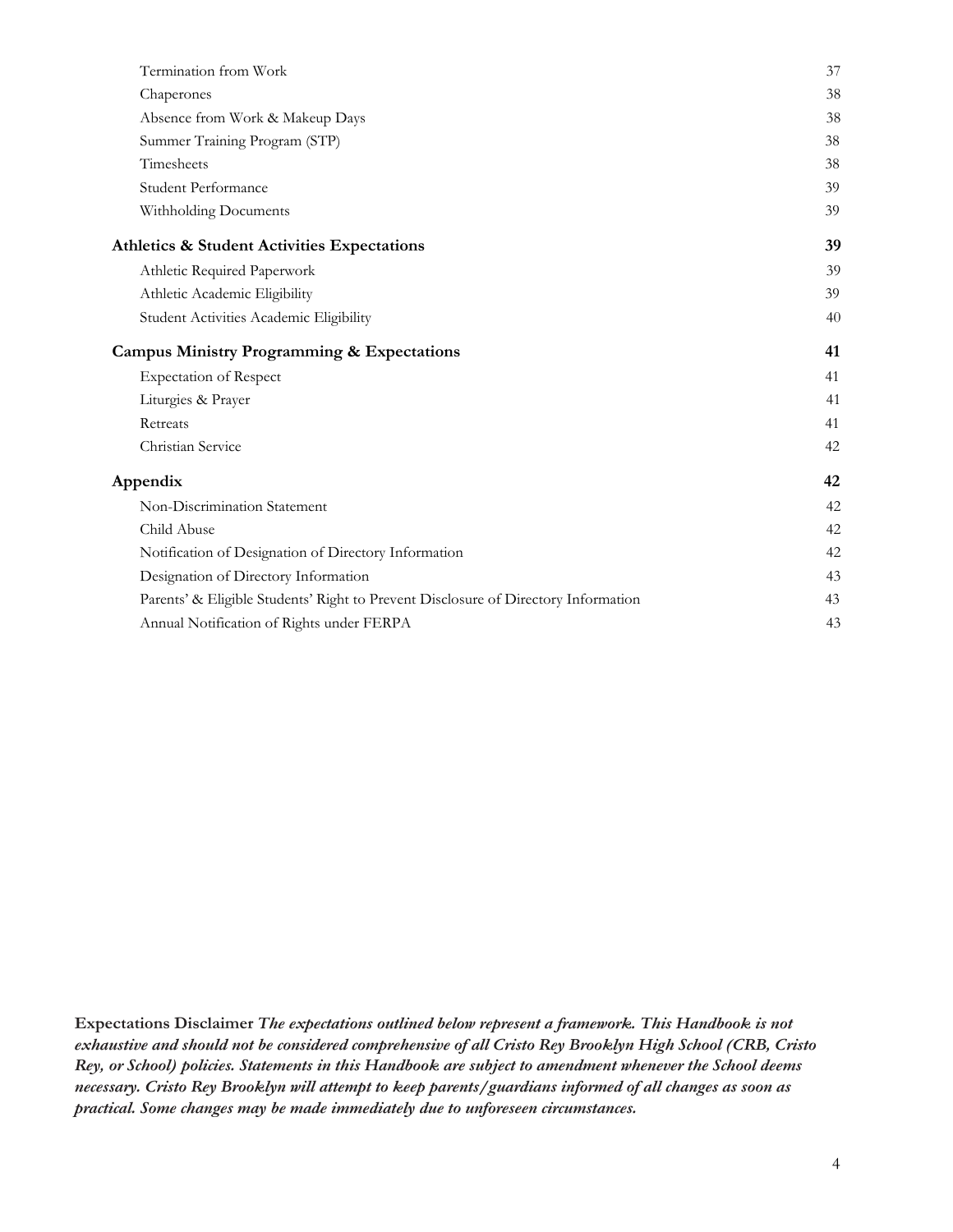# **Cristo Rey Brooklyn Mission Statement:**

Cristo Rey Brooklyn is a Catholic High School that educates young people of limited economic means to become men and women of faith, purpose and service. By offering a rigorous curriculum, a unique work-study experience, and the support of an inclusive school community, we prepare our students to succeed in college and beyond with the values essential to a fulfilling life.

# <span id="page-4-0"></span>**Cristo Rey Brooklyn [Covenant](https://docs.google.com/document/d/1zRL30Rv9RjjBHqogoNaPm0xTzERw-ALf6Eqxl0j9VaQ/edit):**

We as an institution value the emphasis that we place on community based learning and the systems of support that we provide to all of our students, parents and staff. We truly believe that each member of this community contributes to its overall success and that Cristo Rey Brooklyn is made better by each individual's presence and contributions. We as a school community pledge to provide the support to work through challenges and allow students to pursue their passions and achieve academic, professional and personal success in the future and in return, we ask for all our community members to commit themselves to the following *expectations.*

#### *As a Cristo Rey Brooklyn Community, We believe…*

- **● That our community is made up of a diverse group of students, teachers, and staff members. That diversity is our strength and is to be celebrated. Therefore…**
	- We affirm that all members of our school community are free from feeling excluded, harassed, or bullied based on their identity (including race, ethnicity, speaking pattern, gender-identity, sexual orientation, etc…)
	- We affirm that it is the responsibility of all members of the school community to create and uphold a safe space for all members by learning about the diverse cultures that are represented and engaging in the work of anti-racism and equity for all community members.
- **● That our community is made up of lifelong learners who approach every situation with a "growth mindset" and a desire for self improvement. Therefore…**
	- We affirm that staff members will provide students tools to grow academically and personally with opportunities to reflect on their success and opportunities for growth and that staff will regularly solicit feedback from students to co-create a supportive learning space. As a school, we firmly believe that we develop the most when we successfully persist through challenges.
	- We affirm that students will apply themselves fully to the best of their ability to every task that they engage with and will be in open dialogue with staff regarding the support required. We affirm that students and staff will praise "effort" and "the process" over "initial results" because it is through persistent effort that the greatest learning and outcomes are achieved.
- **● That as a Catholic school community, that the teachings and culture of the Catholic Church are central to our school's identity. We also recognize that our school community is made up of a diverse community of different faiths and spiritual practices. Therefore…**
	- We affirm that all members of the CRB will demonstrate respect to the traditions and beliefs of the Catholic Church through their participation in school liturgy, school retreats, Christian Service, and the religion curriculum.
	- We affirm that Cristo Rey Brooklyn respects all faiths and no practices will have the intention of indoctrination or conversion. As a school community we will make every effort to learn about the diverse faith experiences present in CRB and will create a space for all students to grow in their individual faith.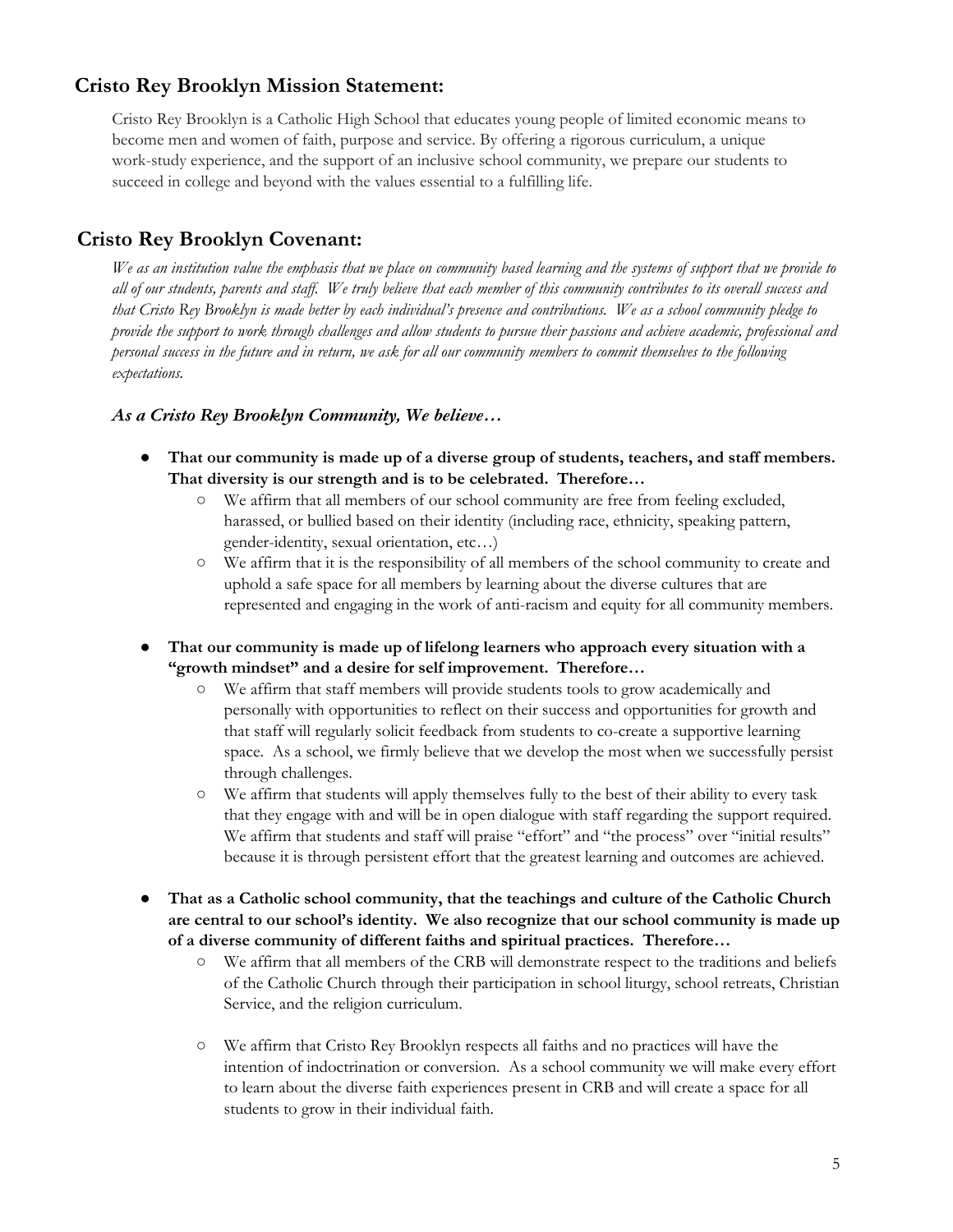- **● That every member of the Cristo Rey Brooklyn Community is essential and that the community is made stronger by each individual member. Therefore…**
	- We affirm that it is a priority for students to be in school on time every day and for students to participate fully in the different aspects of life at Cristo Rey Brooklyn, including their classes, their Corporate Work Study program, athletics, extracurriculars, and the college process.
	- We affirm that Cristo Rey Brooklyn staff will provide space for students to voice their needs and opinions and outlets for students to showcase their passions and identities.
- **● That Cristo Rey Brooklyn High School is our home and that we as a community all have a responsibility to demonstrate pride and respect towards the school community and the school building. Therefore…**
	- We affirm that the school uniform is a visual representation of belonging to this community and therefore students will wear the outlined school uniform with pride. Likewise, we affirm that it is the work of students and staff to care for the school building by maintaining a clean, safe and welcoming shared learning and working environment.
	- We affirm that it is the work of students and staff to hold each other accountable with love in upholding the beliefs and values that are crucial to the Cristo Rey Brooklyn community.

We believe that our community is strongest and at its best when we all work together to maximize our full potential. At CRB this means that we expect all staff, students and parents to continually work together to ensure that CRB as an institution can fulfill its mission and vision of educating our students and preparing them for life beyond our walls. We believe that by working *together, we can achieve the following outcomes:*

# <span id="page-5-0"></span>**CRB Graduate Profile:**

## **Critical thinkers**

- The Cristo Rey Brooklyn graduate approaches life through the lens of a life-long learner. They engage with academic material with enthusiasm, persistence, and a critical eye, and seek to make connections to their lives and the world around them. A unique work study experience provides all Cristo Rey Brooklyn graduates with applicable real life skills that will prove invaluable in engaging with the challenges and opportunities provided in a twenty first century workplace.
- The Cristo Rey Brooklyn graduate sees value in diverse viewpoints, sources, materials, and subjects as keys to solve the critical concerns of our 21st century world. They question and dialogue in order to understand, collaborate, and problem solve with others, as well as to better understand themselves and their unique pathways to self-actualization.

## **Upstanders**

- The Cristo Rey Brooklyn graduate actively demonstrates that they care for those both within and outside their specific communities. They have a deep seeded desire to work towards justice and equity for all persons. They have an underlying commitment not only to work towards their own self-interest, but also to address the needs and concerns of all people. They are unwavering in their desire to bring attention to these needs and committed to educating themselves and others in how to make active change.
- The Cristo Rey Brooklyn graduate has the necessary skills to educate themselves about issues they are passionate about and the language to impact true lasting change. They are provided with opportunities to explore issues they care about and are encouraged to speak out against injustice. They recognize the value of forums that are founded on voicing opinions and dialoguing with opposition. They strive to identify and unpack their own identities and biases in order to understand and collaborate with others, as well as to author their futures.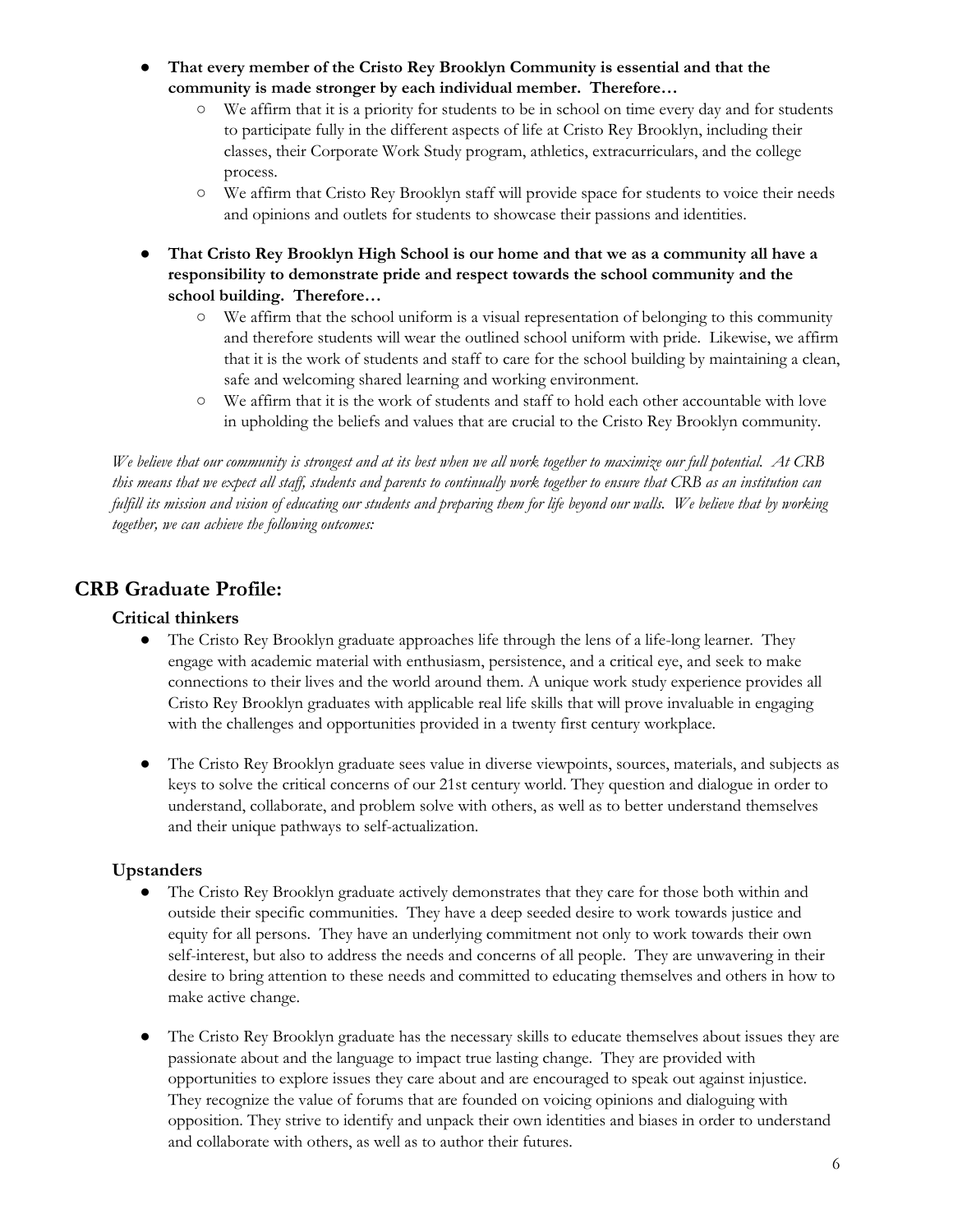## **Resilient**

- The Cristo Rey Brooklyn graduate recognizes that set-backs are a part of life and it is most important to grow from these set-backs. They recognize their own role in their individual success and advancement and are well-versed in the means to advocate for themselves and to identify their own individual needs. They also recognize that no one succeeds on their own and are open to receiving support from the school community and to providing that support in return to others.
- The Cristo Rey Brooklyn graduate is not intimidated to try new things and is open to the different opportunities provided by the school community and beyond. They recognize their participation and perseverance through tasks that are challenging is invaluable with providing them access to opportunities. They are not discouraged when tasks are difficult and instead look to create innovative solutions to respond to these challenges. They recognize that everyone experiences adversity in life and in the face of adversity they will persist to overcome challenges. They believe in themselves and they will never quit in their efforts for personal success.

#### **Self Actualized**

- The Cristo Rey Brooklyn graduate is confident in their passions and desire for their own life trajectory. They have been provided with opportunities to explore different avenues that will allow them to make decisions that make sense for their own individual paths. They are equipped with the skills necessary to identify points of access and their own abilities to work towards their individual goals.
- The Cristo Rey Brooklyn graduate is equipped with real-life work experience and recognizes the value of this experience in exposing them to a variety of academic and professional paths. They demonstrate initiative and the ability to set personal goals that will guide their work moving forward. They recognize the importance of self-reflection as well as being open to receiving feedback.

#### **Personally Responsible**

- The Cristo Rey Brooklyn graduate is independent and consistently completes academic, familial, personal and professional responsibilities in a timely fashion. They have the discipline and self-awareness to make decisions that deny instant gratification. They make decisions based on well formed values with their future in mind.
- The Cristo Rey Brooklyn graduate believes that their life is their own and that by combining their talents with hard work they can achieve personal success.

## **Mercy-Inspired**

- The Cristo Rey Brooklyn graduate strives to grow in relationship to God through their own religious tradition, through prayer and through spiritual practices. They seek to grow in love for others by the formation of their conscience.
- The Cristo Rey Brooklyn graduate is impacted by the work and charism of the Sisters of Mercy. They recognize the innate dignity in all persons, recognize their role as caretakers of God's creation, and are committed to ensuring that this dignity is protected and ensured. They are committed to the *critical concerns* of the Sisters of Mercy, which include **Care of the Earth, Immigration, Commitment to Nonviolence, Anti-Racism, and Care for Women**. As graduates of a Mercy school, Cristo Rey Brooklyn graduates recognize that this work is continuous and life-long and are committed to educating themselves and others on these critical concerns and to working to grow God's kingdom on Earth.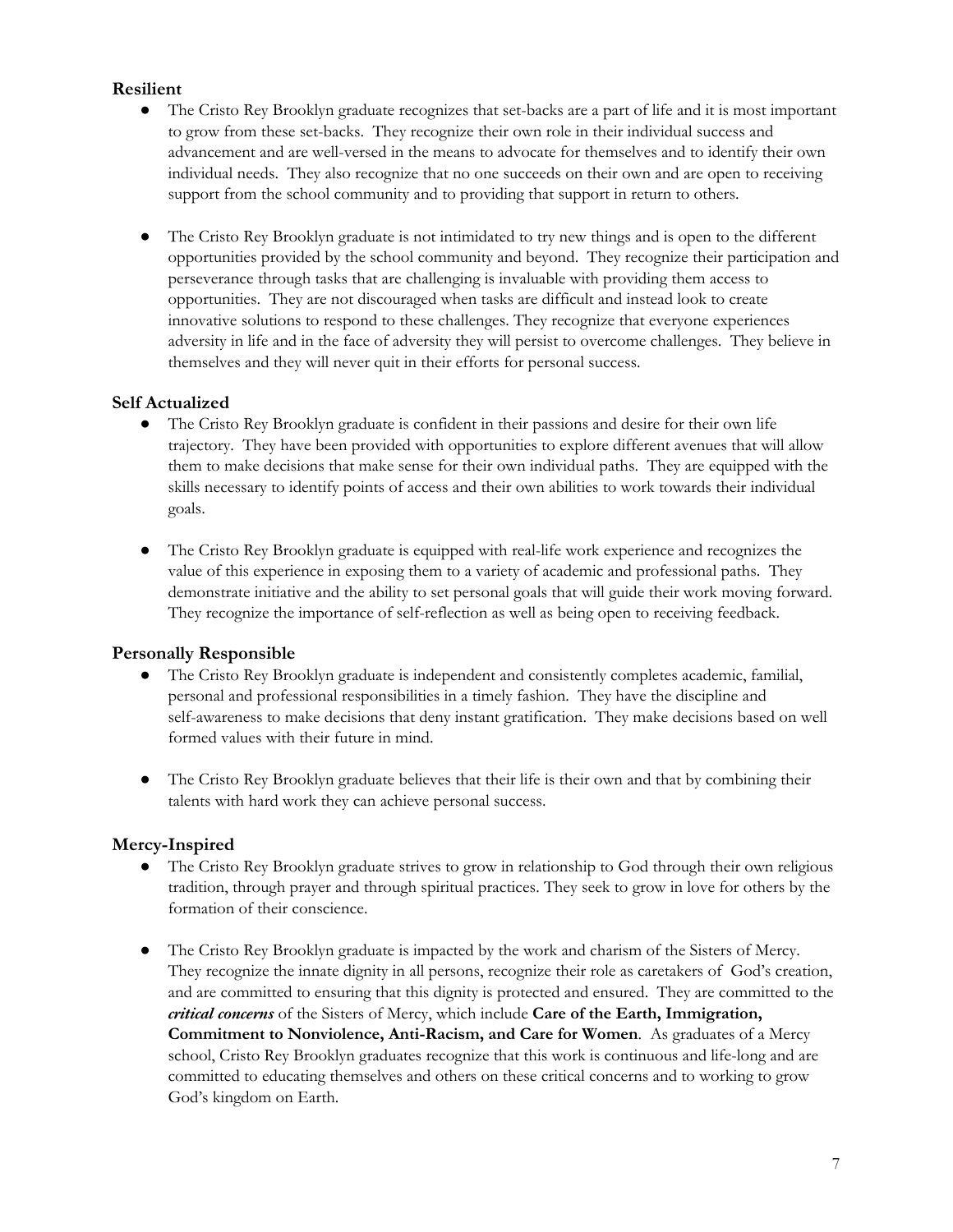The Cristo Rey Brooklyn graduate recognizes that no person is perfect and that we all must be provided space to grow from our mistakes. They are well-versed in how to address and work through conflict and are forgiving in nature. They are self-reflective in their actions and take ownership of their own mistakes and have a guiding desire to learn and grow from these experiences.

# <span id="page-7-0"></span>**Cristo Rey Brooklyn Student Support Team & [Programming](https://docs.google.com/document/d/1eIJHIU_Qe7_JGHJ_oyQVYwt7f0lRq9TopnAddma9b-A/edit)**

*Disclaimer--The following is an introduction into the dif erent teams and individuals who are available for* student support; however, all of our staff are here for our students and families and are trained to do so effectively. Therefore, if students and families have a strong relationship with staff members outside of the *identified teams, they are encouraged to connect with them in order to best support our students. Staf members will inform and bring in appropriate staf teams when necessary or appropriate.*

#### **Contact information for all staff members can be found on Our [Website](https://www.cristoreybrooklyn.org/faculty-and-staff)**

## **Teachers:**

For any immediate concerns with specific classes, students and families are encouraged to reach out to individual teachers. Additionally, all teachers provide "Office Hours" at least twice a week, which are opportunities for students to receive one-on-one or small group support from teachers as well as an opportunity to address any specific classroom concerns. Teachers' Office Hours are published in their syllabi and are posted outside the Library for student reference.

## **Academic Support Coordinator:**

Any student who is in need of academic support and interventions (generally defined as failing two or more classes), will be referred to the Academic Support Coordinator. Along with the Assistant Principal, the Coordinator will work to provide students with additional academic support, which might include being part of our Academic Support Program, Peer Tutoring, as well as individualized support meetings. The Coordinator will also be in contact with parents to update them on student progress and any new interventions that have been identified.

## **Admissions Team:**

Questions regarding the Cristo Rey Brooklyn application process, including Open House Dates, Panther for a Day Opportunities, student applications, and new student onboarding can be directed to the CRB Admissions Department. In addition, questions regarding the Cristo Rey Brooklyn Student Ambassador Program can be directed to the CRB Admissions Department as well.

## **Assistant Principal:**

Any questions regarding students' overall academic program can be directed to the Assistant Principal. These types of questions might include clarification regarding Honors or AP classes, class scheduling, and any outstanding or additional concerns regarding students' academic progress.

## **Athletic Director:**

All questions regarding participation in interscholastic sports can be directed to the Athletic Director.

# **College Guidance Team:**

Questions regarding the college application process, including SAT Prep, FAFSA Forms, College Visits, and Common App. completion can be directed to the College Guidance Department. In addition, questions regarding summer college-prep programs can also be directed to the College Guidance Department.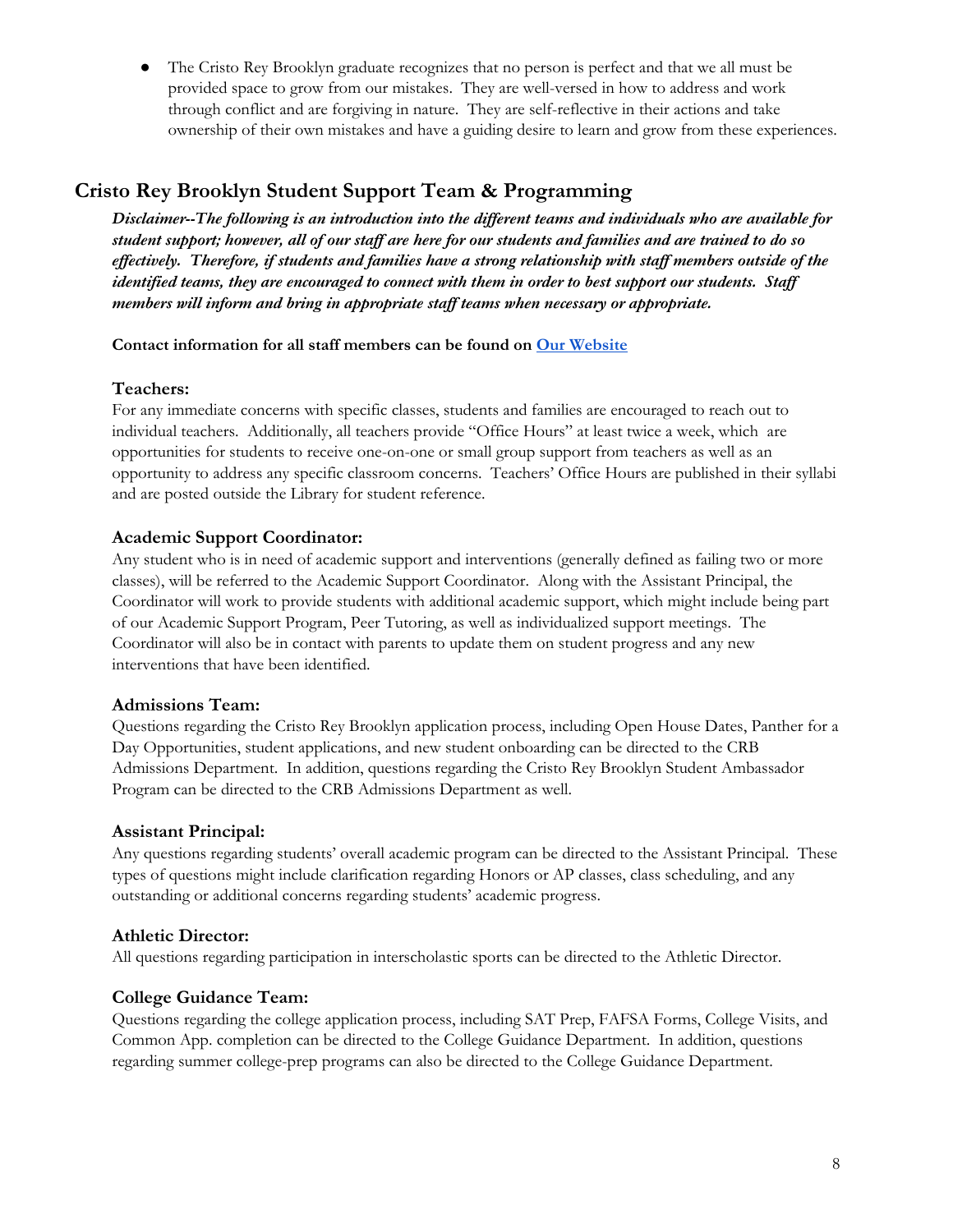## **Corporate Work Study Program Team:**

Questions regarding students' experiences with their Corporate Work Study internship, including questions regarding student-placements, student fines, student performance at work, and CRB's Summer Training Program can be directed to the CWSP Team. Students who are identified as benefiting from additional support at work may also be enrolled in our "Professional Support Program," which is coordinated by the CWSP Team as well.

## **Director of Mission & School Culture:**

Questions regarding School Culture Policies, including the Student Success & Accountability System, can be directed to the Director of Mission & School Culture OR the Director of Student Life. In addition, any questions regarding Cristo Rey Brooklyn's retreat program, service expectations, or liturgy programming should be directed to the Director of School Culture.

## **Director of Social Work:**

Students and families looking for additional, individualized, personal support can reach out to the Director of Social Work. Any questions regarding ongoing student social-emotional support can be directed to the Director of Social Work.

## **Director of Student Life:**

Questions regarding School Culture Policies, including the Student Success & Accountability System, can be directed to the Director of Mission & School Culture OR the Director of Student Life. In addition, any questions regarding extracurricular activities, student clubs, or student showcases should be directed to the Director of Student Life.

## **Finance Team:**

Questions regarding tuition payments, lunch forms, and additional student dues can be directed to the CRB Finance Team. In addition, payment for all extracurricular activities and events can be directed to the CRB Finance Team as well.

## **IT Administrator:**

Questions regarding iPads, student emails, internet access can be directed to the Cristo Rey Brooklyn IT Administrator.

## **Office Manager/Registrar:**

Questions regarding student records or any updates to family contact information can be directed to the Office Manager/Registrar. If students are going to be absent due to illness, the Office Manager/Registrar should also be notified by a parent or guardian. A doctor's note must be brought if this absence exceeds three days.

## **School Nurse:**

Questions regarding student physical health and well-being as well as any questions regarding students' medical records can be directed to the School Nurse.

# <span id="page-8-0"></span>*Additional Student Support Programs:*

## **Peer Leadership (For Freshmen Only):**

Every incoming freshman student is enrolled in our Peer Leadership program. As part of this program, freshmen students will meet in a small group setting with selected Senior Peer Leaders. These upperclassmen Peer Leaders are trained to provide support to incoming freshmen as they transition into high school and provide additional tools for student success. Any questions regarding this program can be directed to the Director of Mission & School Culture or the Director of Social Work.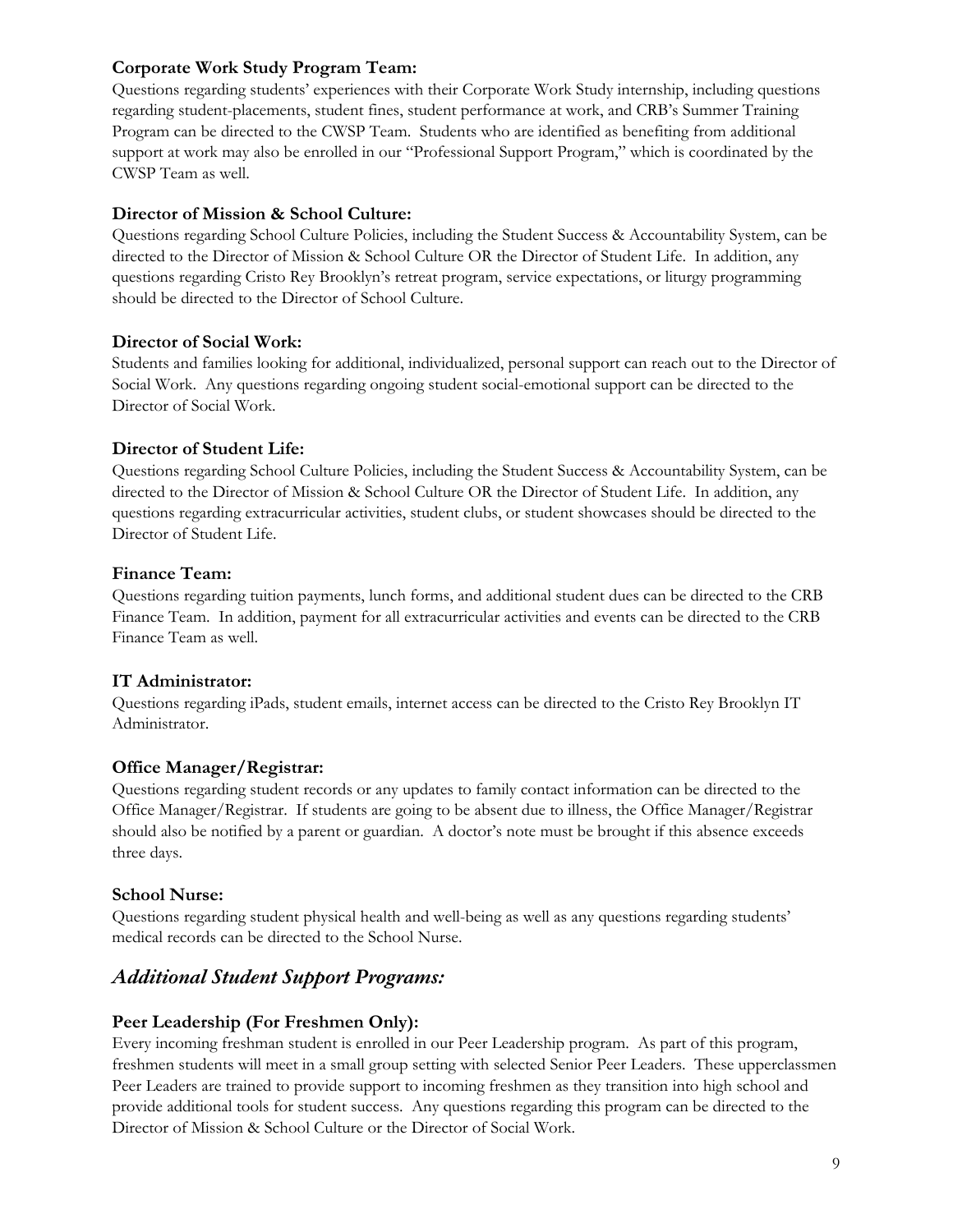#### **Advisory Program:**

Every student at Cristo Rey Brooklyn is provided with a staff advisor throughout their four years at Cristo Rey Brooklyn. These advisories will meet regularly in a small group setting in order to provide students an opportunity to grow in their social-emotional skills and to build connections with their peers. In addition, the staff advisor is meant to serve as the student's primary representative during their time at Cristo Rey Brooklyn, including during the Student Support & Accountability System.

# <span id="page-9-0"></span>**General Policies**

## <span id="page-9-1"></span>**Cristo Rey Brooklyn Campus**

As a school campus, we have a number of entrances and exits that are only used in case of emergency and during special events. All students and visitors should enter and exit the school building through our front entrance located on E. 37th Street. The cafeteria/parking lot entrance is not to be used by students at any point before, during or after the school day unless they have received express permission from a staff member.

We as a school look to create a safe and inclusive school environment for all members of our school community. It is also our sincere belief that our school community is made stronger by the presence of all of our students and that it is essential for our students to be present at school at all times during the school day. Therefore, permission is required to be off campus between the hours of 8:00 AM and 3:35 PM. Any students who leave campus during these hours without expressed permission, will take part in our System of Student Support & Accountability.

#### <span id="page-9-2"></span>**Change of Personal Information**

Our students' safety is of the utmost importance to us as a school community. Therefore, we as a school need the most up to date information as possible when it comes to family contact information. At the start of each school year, families will be provided the opportunity to provide updated contact information and families are asked to notify the Main Office immediately if there is a change in address, telephone, email address, or any other necessary information throughout the school year.

#### **Reusable Water Bottles**

One of the *critical concerns* of the Sisters of Mercy is that all Mercy institutions be committed to caring for our earth and holding themselves to environmentally responsible mindsets and expectations. In line with that critical concern, all community members are asked to purchase their own reusable water bottle to be used daily throughout the school year. Through this small action, we as a school community are able to cut down on the thousands of plastic cups that we have discarded in the past and for this our planet thanks us!

## <span id="page-9-3"></span>**Food Service & Building Maintenance**

As a community, we believe that it is important to take pride in our school building and that it is the responsibility of all students and staff to maintain a clean environment. Therefore, students are asked not to have food or snacks in classrooms or outside identified break times (Breakfast period, Morning Break, Lunch Periods). Students are asked not to have any beverages other than water in classes in order to avoid unnecessary sticky spills.

We as a school receive funding from the Federal Government in order to provide fresh, healthy and affordable breakfast and lunches on a daily basis. In order to continue to receive this funding, and to be able to continue our meal program, it is required that all students participate. If any individualized student health concerns require special food service that is unable to be met through our provider, a doctor's note must be provided to the main office to clear students to bring their own food.

All families are asked to complete and submit a lunch form on an annual basis, which must be submitted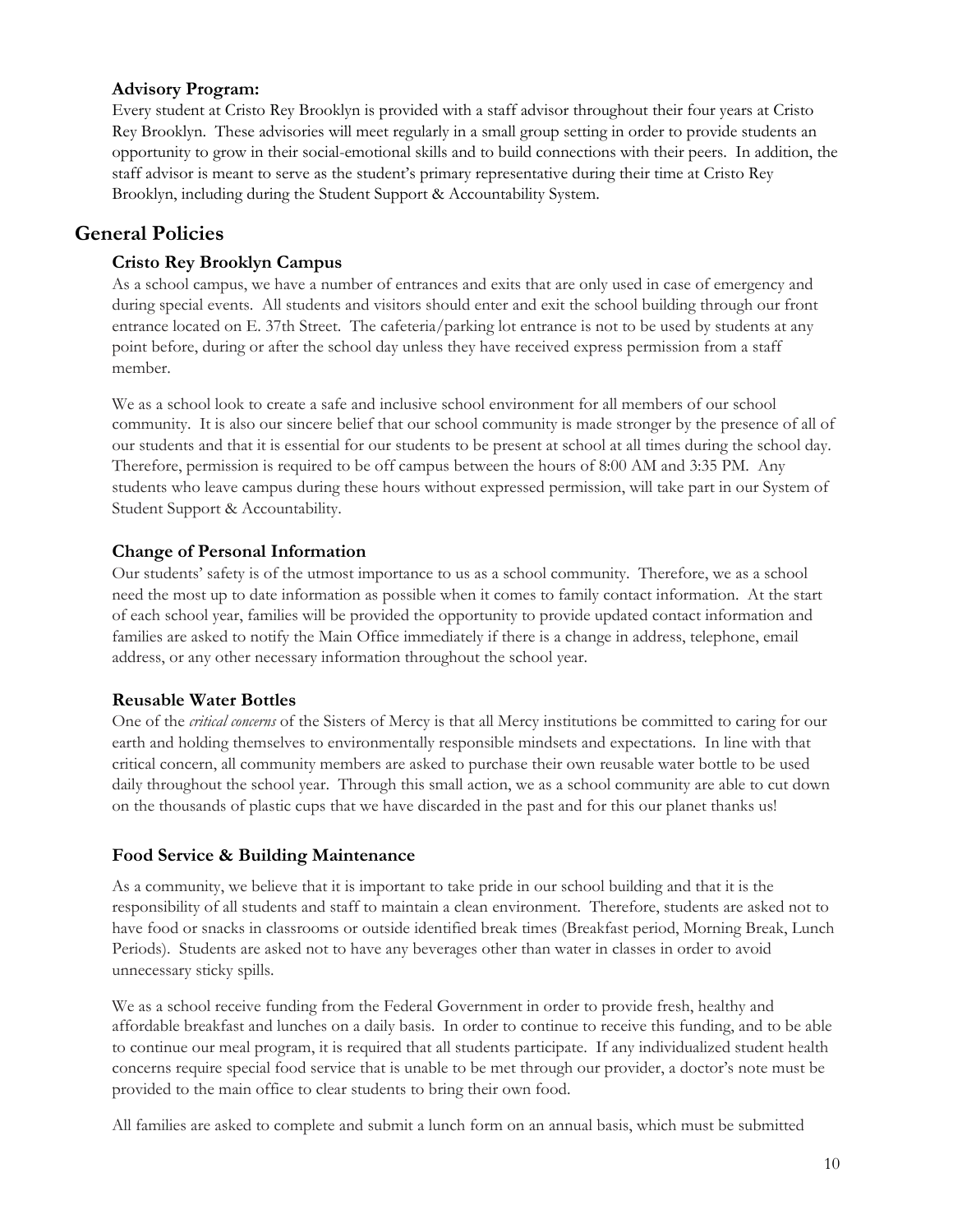before the first day of school. Once submitted, CRB will apply a deduction to the family's lunch contribution based on these forms. Any and all questions regarding this service should be directed to the CRB Finance Office.

## <span id="page-10-0"></span>**Student Identification Cards**

Each Cristo Rey Brooklyn student will be provided with a CRB identification card at the beginning of the school year. It is important that students carry this ID card with them at all times during the school day, at work, and during any School related activities. In addition, this ID card is necessary for students to receive breakfast and lunch. If students need a replacement ID card, there is a fee for all replacements that will be handled by the CRB Finance Office.

## **Student Lockers**

Each Cristo Rey Brooklyn student will be assigned a locker and lock to be used throughout the academic year. Students are asked to use the locker room effectively and primarily use them before school, during Morning Break, and during Lunch periods so as to avoid being late for class. Locker rooms will be available for students to use before and after all PE periods. Although these are more private in nature, the same expectations apply to locker rooms as other parts of the school campus.

It is the responsibility of each individual community member to keep their belongings safe and secure, but to that end it is an expectation that all lockers are locked when not in use. In order to ensure the security of individual property and to reinforce the expectation that student lockers must be locked, throughout the day unlocked lockers could potentially have their locks flipped by a staff member, which will require a staff member to open with a key. If a student loses their lock or is experiencing difficulty with opening their locker, they should ask a staff member for support. When necessary, a new lock can be provided to students for a fee. Additionally, students may not switch or change locks or lockers without permission from school staff. If a student switches their lock or locker without permission, they risk losing the privilege of having a locker for the remainder of the school year.

All locks and lockers remain the property of Cristo Rey Brooklyn High School during the time they are loaned to students while attending school. We recognize that student privacy is important and we will generally look to respect that privacy; however, should school authorities have reasonable cause to believe that items are concealed in lockers that violates School rules or the law or are a threat to school safety, they may inspect belongings contained therein without student or parent permission.

## **Coats & Backpacks**

Coats are not part of the Cristo Rey Brooklyn uniform, and therefore should not be worn during the school day unless students have received express permission from a school staff member. All coats and outerwear should be kept in a school locker. Students are encouraged to carry backpacks throughout the school day to carry necessary materials. Additionally, female students are permitted to carry a small purse for personal items.

## **Restrooms**

As a school, it is our sincere belief that students need to be in class and engaged in their class community; however, we also recognize that it is important to take care of our own personal needs and health. Students therefore are encouraged to use time outside of class to use the restroom and are permitted to use the restroom during class only after receiving permission from the appropriate teacher or staff member. Students are discouraged from congregating in the restrooms before school, during school hours, or after school. Although these are more private in nature, the same expectations apply to restrooms as other parts of the school campus.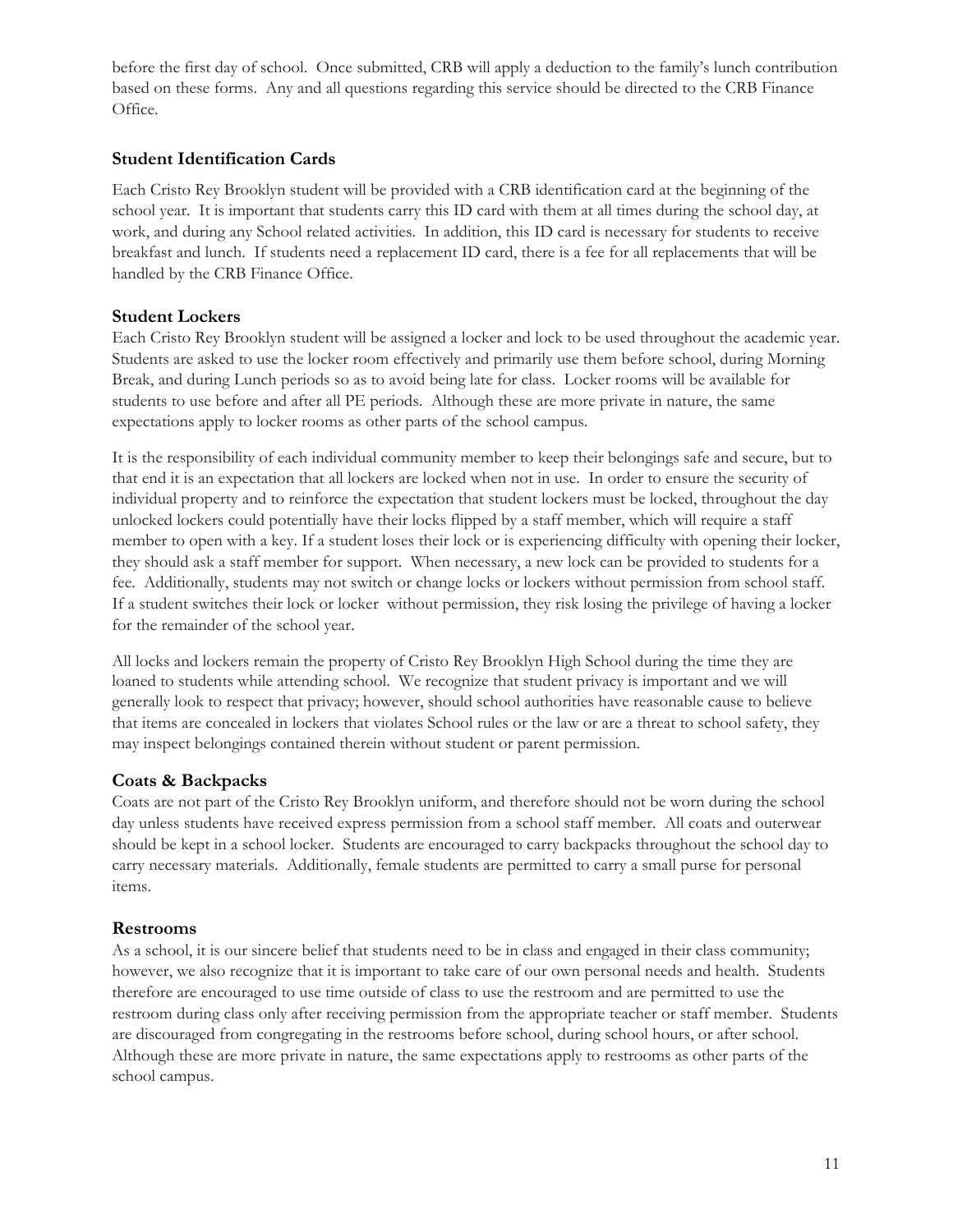## **Visitors**

Although we welcome visits from our families, partners, and supporters, it is important for community safety to know who is in the school building at all times. Therefore, all visitors must enter through the main entrance and report to the Main Office to sign in and receive a visitor pass, which must be visible at all times. No visitors may enter through the parking lot entrance. This expectation applies to all school visitors, whether they are entering the building before, during or after school hours (7:30 AM-4:30 PM). Visitors present in the building without permission will be escorted out and the student they are visiting will take part in our System of Student Success & Accountability.

## **Medication Policy**

Our students' health and safety is of the utmost concern to our school community. Therefore, medication may only be provided to students who have a medication form on file signed by a parent or guardian. Prescription medication must be brought in annually in pharmacy-labeled containers and registered in the School Office. Parents must notify the Main Office of any serious health issues, concerns and/or allergies that exist. School staff is not permitted to give out any medication such as Motrim, Advil, Tylenol, etc. to students.

## **Fundraisers & Collections**

Student fundraisers and collections are encouraged, but must first be coordinated through the Director of Mission & School Culture or the Director of Student Life. We as a school community will look to accommodate these requests to the best of our ability on a "first come, first serve" basis.

#### **Student Passes**

It is our sincere belief that it is essential for our students to be in class and that their class communities are enhanced by their presence; however, there might be instances throughout the day where a student is scheduled to meet with a member of the Social Worker or Student Support & Accountability Team. If this is the case, students will be provided with a pass to present to their teacher and they will be excused from any class time or assignments they miss.

# <span id="page-11-0"></span>**General Safety & Emergency Procedures**

The safety of all of our community members, but especially our students, are of the utmost priority for us as an institution. Therefore, in the event of an emergency, Cristo Rey Brooklyn High School will take the following actions to provide for the safety of our students:

## **Students at Work**

Each job partner has provided CRB with the name of a direct supervisor who has the responsibility of knowing the whereabouts of the Cristo Rey Brooklyn student worker at all times during his/her assigned work day. In any emergency situation, the direct supervisor will communicate to the Corporate Work Study Personnel what has happened, what steps the company has taken and the student's location. Once the nature of the emergency and the paramount objective of maintaining student worker safety permits:

- The student will be instructed to return to School or possibly to their home, or
- The student will be asked to meet their chaperone, or
- Some other options as may be appropriate to the circumstances, keeping in mind the safety of the students and logistics considerations.
- Parents and guardians of students who are working at the time of an emergency will be contacted and should feel free to contact the Corporate Work Study personnel.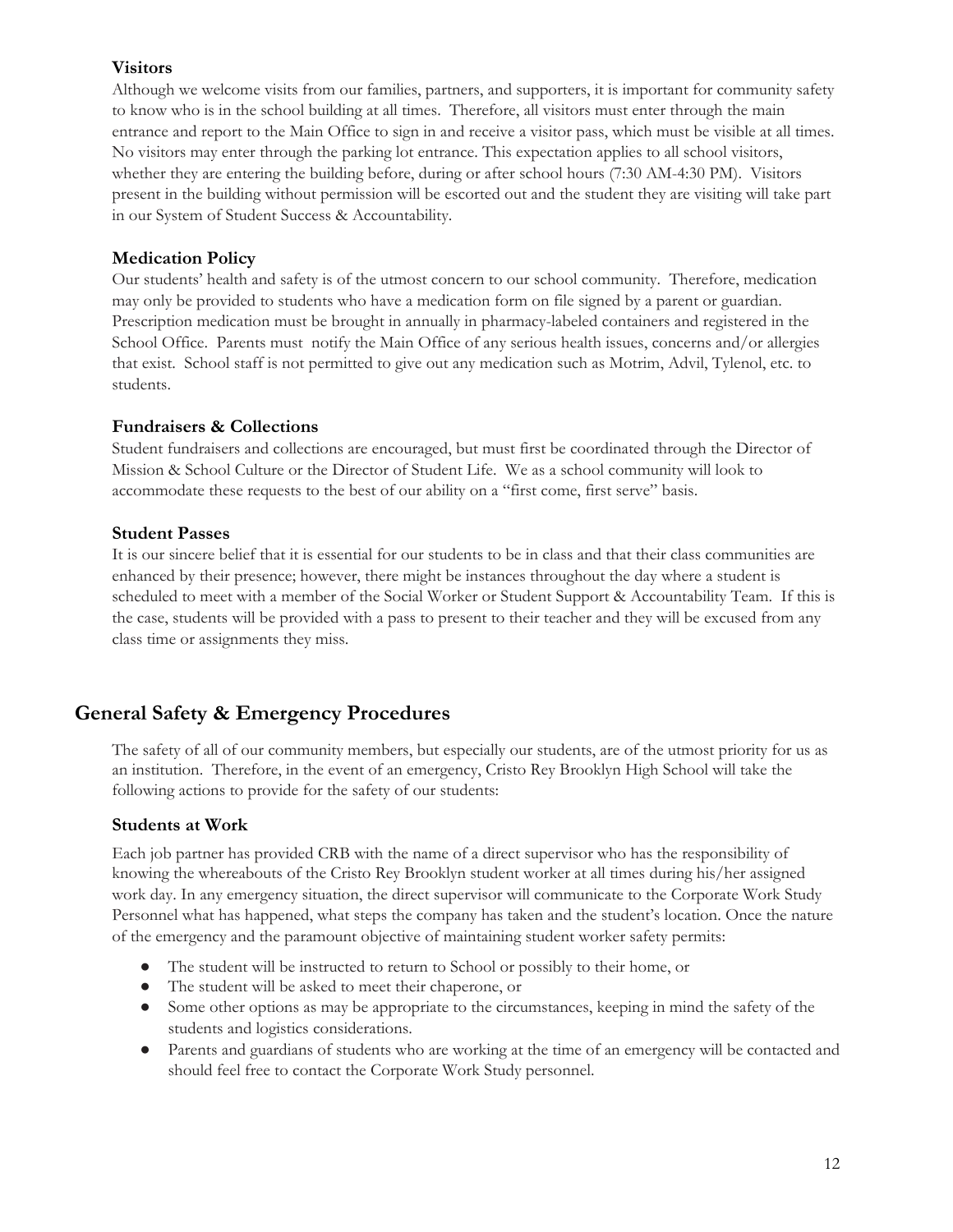#### **Students at School**

If there is an emergency, CRB will, so long as events allow, contact all families to advise them of arrangements being made for the safety of the students.

#### **Safety Drills:**

As a school community we want to be prepared for any type of emergency that might present itself. Therefore, every year we will have a "Safety Procedures" day where students are informed of the protocol for both Fire and Lock-Down drills in every class so they feel comfortable with the necessary procedures. On a monthly basis, we will hold unannounced **Fire Drills** on a variety of days and class periods so students become comfortable with the expectations. Additionally, throughout the school year we will hold a number of **Lock-Down** drills on a variety of days and class periods so students become comfortable with the expectations. Students will be made aware of the procedures for Lock-Down drills beforehand to ensure that they are prepared for such expectations.

# <span id="page-12-0"></span>**School Culture Overview:**

#### <span id="page-12-1"></span>**Philosophy on School Culture:**

Cristo Rey Brooklyn High School is an inclusive community of lifelong learners. We view our diversity of experiences as being essential to our strength as an institution and work to support and value these diverse perspectives. It is our sincere belief that all members of the Cristo Rey Brooklyn community are invaluable and that the community is made better by their presence; therefore, it is our goal to provide the resources and support for students to attain academic and personal growth and success during their time as a Cristo Rey Brooklyn student. Following a restorative framework, our school culture guidelines are founded on the importance of relationships, the recognition that it is essential to provide space to grow from our mistakes, and a commitment to policies that are explicitly educational in nature. We know that the strength of our community comes from our community members, students, staff, and families, and are committed to supporting all of these stakeholders in creating an inclusive and equitable learning environment.

#### **Positive Peer-Leadership**

Students at Cristo Rey Brooklyn have been admitted because they have demonstrated personal integrity, an ongoing desire to grow as a student and as an individual, and an ability to apply themselves both at school and in a corporate workplace environment. As community members, all are encouraged to demonstrate those qualities in our everyday lives by living out our CORE values through :

- Exhibiting respect for God, others and self,
- Exhibiting respect for personal, school and others' property,
- Possession of required materials and timely completion of homework assignments,
- Cooperation with classroom expectations,
- Completion of class work,
- Performance to the best of one's ability,
- Attention and respect at all times, particularly during Cristo Rey Brooklyn assemblies, and
- Respect for the work of all departments in the building through maintaining appropriate volume with one's conversations.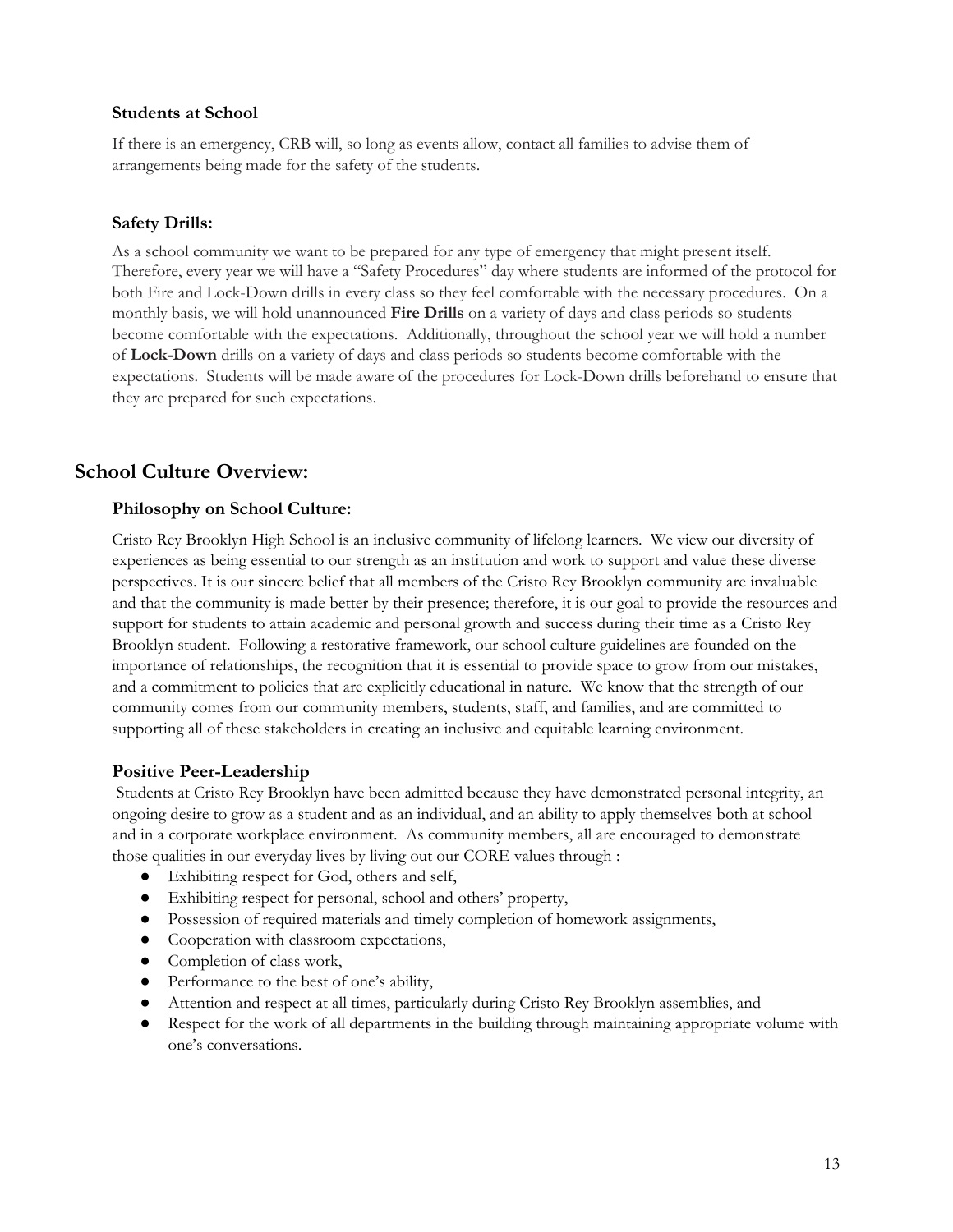# <span id="page-13-0"></span>**Community Covenant**

It is the responsibility of every member of this community to conduct themselves in an honest and forthright manner regarding all school and workplace concerns; to treat co-workers, supervisors, students, families, board members, sponsors, volunteers, and visitors with dignity; and to conduct oneself in a moral and ethical manner consistent with Catholic principles.

As an academic institution, we look to impart relevant skills for all of our students to be able to advocate for themselves and others, and to maintain their own personal integrity. As a student, we urge you to avoid situations that present actual, perceived, or potential conflict between your interests and the interests of Cristo Rey Brooklyn. If you are in conflict with others or in situations that are difficult to navigate on your own, we urge you to utilize the support network provided in order to be true to who you are as an individual and who we are as an institution.

The covenant applies to any student who is:

- On Cristo Rey Brooklyn property or in the community where the school is located,
- At a CWSP worksite or in transit to/from a worksite,
- Engaged in any Cristo Rey Brooklyn activity,
- Under the supervision of any Cristo Rey Brooklyn employee or volunteer, or
- Engaged in conduct that affects the order and school culture of Cristo Rey Brooklyn, the safety and welfare of others, or the reputation of Cristo Rey Brooklyn.

## **Student Support & Accountability (SSA) Team**

As an educational institution, Cristo Rey Brooklyn places a strong emphasis on student support and meeting students where they are. We are aware that no one is able to engage in a rigorous academic program if they do not feel seen, heard and safe. All of our staff have received training in trauma-based instruction and de-escalation techniques; however, the following individuals are available to students to provide additional support in times of conflict or crisis. These individuals also play a central role in our System of Student Support & Accountability and accompany students during the process of reflection and restoration throughout this System. The members of this team are as as follows:

- Director of Mission & School Culture
- Director of Social Work
- Assistant Principal
- Academic Support Coordinator
- College Guidance Counselors
- Admissions Counselors
- CWSP Representatives

## **Opportunities for Learning & Growing Within School Culture Expectations**

As a school community, we recognize that no person is perfect and that there is always context behind actions that might lead to missteps or mistakes. As an institution, Cristo Rey Brooklyn is committed to supporting our students as they navigate through their academic, professional, and personal growth and we are based around the belief that all of our students are valued members of our school community. Grounded in this restorative philosophy, Cristo Rey Brooklyn will respond to any conflicts between members of the school community through the following System of Accountability.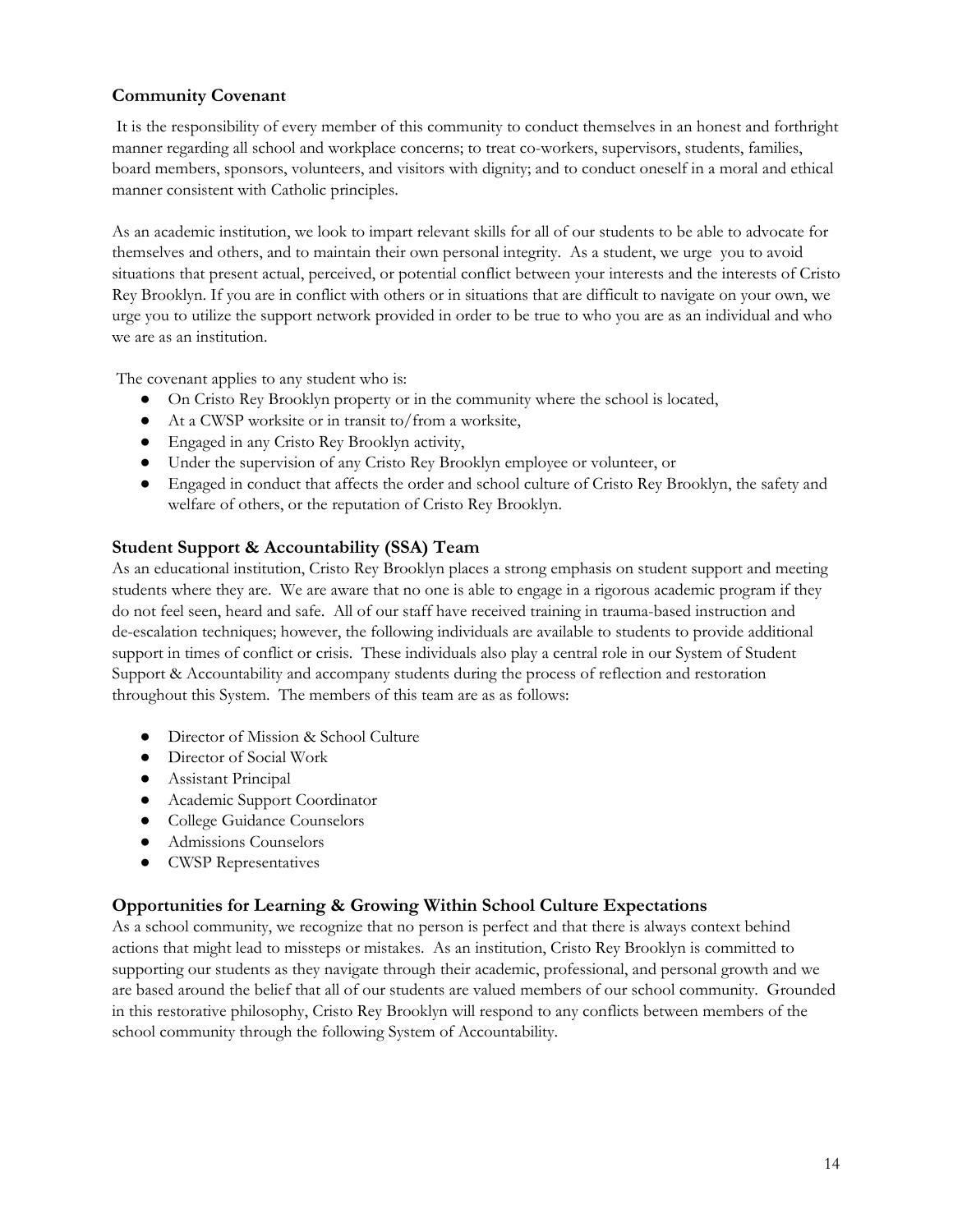## <span id="page-14-0"></span>**System of Student Support & Accountability**

At Cristo Rey Brooklyn, we believe in creating an environment in which students have the opportunity to learn and grow in a professional, safe, challenging and rewarding Catholic environment. We believe that in order for students to be school, work and life ready they need to be held to a high standard and held accountable for their choices, actions and words.

All students at Cristo Rey Brooklyn begin the school year with the same expectations and privileges, it is up to the students to demonstrate that they can handle the responsibilities associated with such privileges. Students who are not able to demonstrate such responsibility will participate in the following restorative procedures through the System of Student Support & Accountability.

Cristo Rey Brooklyn recognizes that students work best in an environment with fair and reasonable practices and performance standards that are clearly understood and consistently administered. However, we also recognize that every situation is unique and that there is not always one outcome that fits every incident and infraction. Cristo Rey Brooklyn and CWSP follow but are not limited to the exact order of the suggested courses of action found in the System of Student Support & Accountability.

The restorative action process generally consists of four separate action responses with each response providing support for improvement and behavior correction as well as consistent benchmarks to measure and celebrate student growth and development. Depending on the individual incidents, however, Cristo Rey Brooklyn may, in its sole discretion, eliminate any or all of the Student Success & Accountability action steps.

1. *Classroom (Teacher) Managed Situations* – Any "Classroom Managed Situation" is not considered a major infraction; however, these infractions will be recorded and communicated to the SSA Team. Multiple "Classroom Managed Situations" may lead to further conversations with representatives on the SSA Team. These infractions are generally at the teacher's discretion, and include but are not limited to technology violations, dress code violations, and minor classroom disruptions.

2. *Restorative Mediations* – In the case of more major behavioral incidents, or after an accumulation of "Teacher Managed Infractions," A Restorative Mediation will be held with the student, a member of the SSA Team, and the impacted school community member. This meeting will ideally be called either immediately at the time of incident or after school in the case of multiple Classroom Managed Situations. The nature of these mediations will be to resolve underlying conflict between community members, to identify problematic behavior, and to create the support necessary for the student to rejoin the impacted part of the school community. Families will be contacted in regard to this mediation and will be alerted to any restorative consequences that have been identified for their student.

3. *Behavior Improvement Plan* – If behavior issues continue or recur after the "Classroom Managed Situations" or Restorative Mediations stage of the System of Student Support, a student may be part of the Improvement Plan. At Cristo Rey Brooklyn we look to provide students with a number of different support networks, and a Behavior Improvement Plan looks to leverage all of these networks. Generally, this will be a meeting between the individual student, their staff advisor, the peer leader or alumni mentor (when applicable) and appropriate members of the SSA Team. The focus of this meeting will be restorative in nature with the goal of identifying what interventions are necessary for a student to be successful at Cristo Rey Brooklyn. A clear plan will be created for that student, utilizing the supports already mentioned, and clear check-in points will be designated for the student to demonstrate growth. Families will be contacted in regard to this Improvement plan and will be provided with the plan itself as well as updates on the student's individual growth and progress.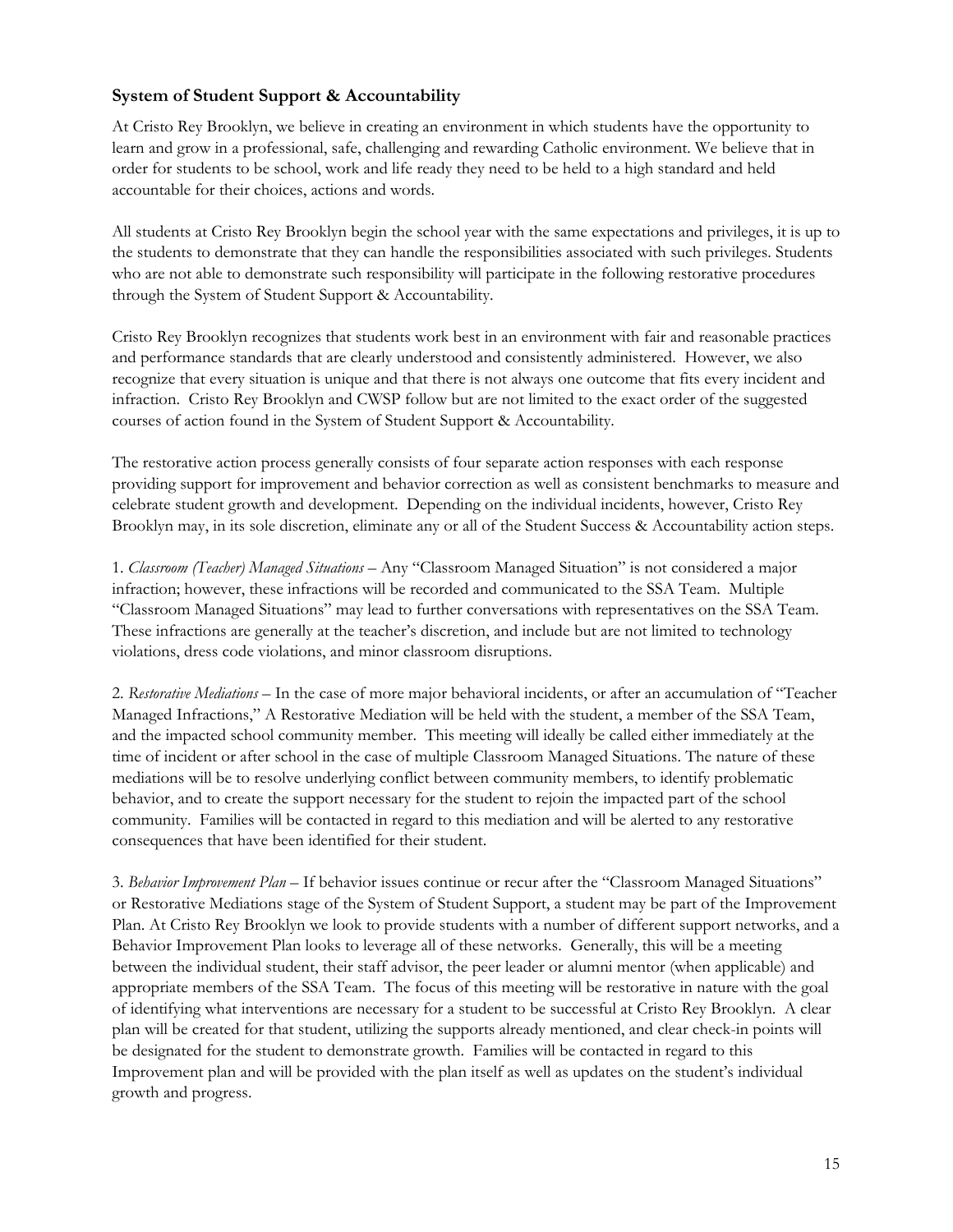4. *Family Meeting* – If the conduct does not improve to an acceptable level or if a new issue occurs during the Improvement Plan period, a parent meeting will be called that will include the student, a representative from their family, the Principal, and appropriate members of the SSA Team. The focus of this meeting will continue to be restorative and to work together as a team to identify supports that would benefit the student and provide them the tools to be successful at Cristo Rey Brooklyn.

It is truly our mission and desire to retain every student as part of this school community and we as a community commit to providing every level of support to all of our students with the desire to provide the tools and resources for students to persevere and be successful not only in Cristo Rey Brooklyn, but beyond as well. However, we recognize that Cristo Rey Brooklyn is not the ideal community for every student; in cases such as this, an invitation will be made for families to work together with the school to identify the best options for students moving forward.

# <span id="page-15-0"></span>**Community Expectations:**

## **Gum Chewing**

We as a school community have found that gum chewing often becomes a distraction both in class and in the workplace, and that often gum is not disposed of in the correct manner--leading to more work for our maintenance staff. Therefore, gum chewing is not allowed at Cristo Rey Brooklyn; however, we also commend our students for their desire for fresh breath. Therefore, community members are encouraged to use mints or equivalent hard candies as an alternative.

#### **Gang Activity**

As a school community we are committed to keeping our community members safe and to ensure a safe learning environment for all of our students. Gang membership is plainly contrary to the Cristo Rey mission, dangerous for students, harmful to the safe learning environment of the school, and destructive to the community and families we serve. Therefore, students are subject to an immediate meeting with the SSA Team for gang membership, affiliation or behavior, as evidenced by but not limited to the following:

- Gang graffiti or tagging,
- Representation of gang affiliation by way of colors, symbols, signs, gestures or clothing at any time or place, including online,
- Overt or covert recruitment of students for gang membership or activity,
- Violence of any kind, including verbal threats or physical harassment,
- Membership, association or affiliation in gangs or gang-like organizations,
- Tattoos indicating affinity or affiliation with gangs or gang-like organizations, or
- Eyebrows with slashes or other unnatural markings.

Students who are receiving pressure from gangs, or are feeling unsafe due to gang activity, are strongly encouraged to reach out to a member of our Student Support Team so we can provide necessary support and interventions. Students will not be penalized or punished for coming forward and asking for support on these matters.

## **Illegal Drug Use & Controlled Substance Abuse**

Cristo Rey Brooklyn strives to maintain a safe and healthy environment that is free of illegal drugs. Illegal drug use or the abuse of controlled substances can severely affect a student's academic performance, increase absenteeism, and damage the school's reputation in the community.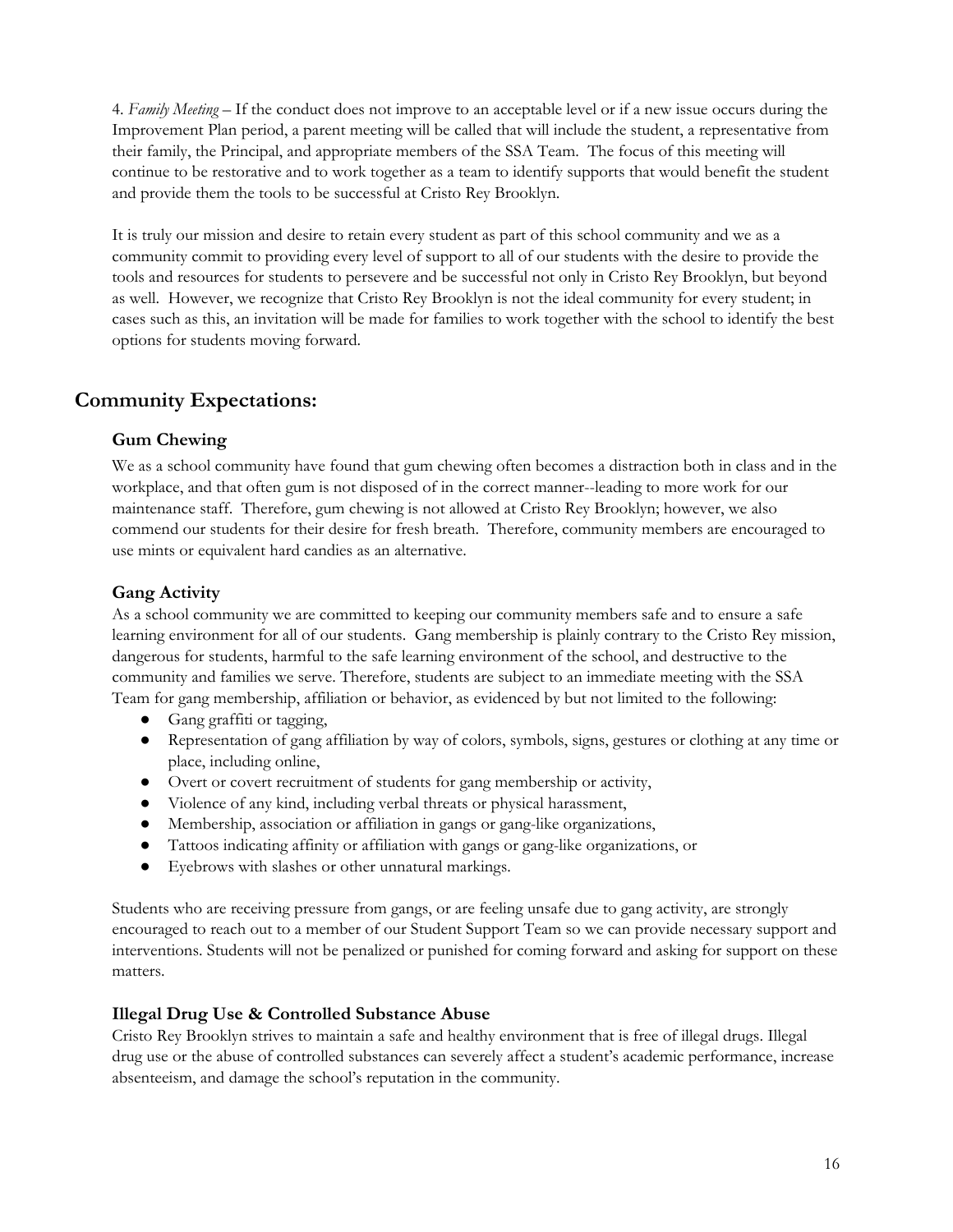Therefore, Cristo Rey Brooklyn prohibits the sale, purchase, use, or possession of any illegal drug or controlled substance and prohibits its students from being under the influence of any illegal drug or controlled substance (other than those legally prescribed for a student and administered according to that prescription). Cristo Rey Brooklyn may report such student behavior to the appropriate authorities if it occurs while on Cristo Rey Brooklyn's premises, at the student's workplace, or under the supervision of a Cristo Rey Brooklyn employee or volunteer.

"Being under the influence" means that a student's normal physical or mental abilities are affected by the use of a substance. If you are taking prescription drugs that may cause an adverse reaction while at school or work, you should report this to the principal or CWSP for the protection and safety of fellow students and employees.

If a student is struggling with substance abuse, we strongly encourage them to reach out to a member of our Student Support Team so we can provide necessary support and interventions. No student will be penalized or punished for coming forward and asking for support on these matters.

#### **Smoking**

Cristo Rey Brooklyn maintains a smoke-free environment, both as a model for health and safety and for legal reasons, as smoking is prohibited in any form at any time on school premises by city ordinance. Smoking is also prohibited while under the supervision of a Cristo Rey Brooklyn employee or volunteer or during the CWSP workday.

#### **School Violence**

As a school community, Cristo Rey Brooklyn strives to guarantee a safe learning environment for all members of the school community. Therefore, weapons of any kind are prohibited on school premises or at any school-sponsored event. Likewise, Cristo Rey Brooklyn does not tolerate violent behavior. If students feel unsafe regarding verbal or physical threats, violent or intimidating behaviors, or the possession of a weapon of any kind on school premises they are strongly encouraged to speak to a Cristo Rey Brooklyn staff member. If a student feels threatened physically or emotionally, we strongly encourage them to reach out to a member of our Student Support Team so we can provide necessary support and interventions. No student will be penalized or punished for coming forward and asking for support on these matters.

The possession of weapons on a school campus is illegal, therefore when necessary Cristo Rey Brooklyn reserves the right to immediately report the possession of such articles to the appropriate authorities. The definition of weapons for which students can be dismissed and or reported to the legal authorities includes knives, shotguns, brass knuckles, Billy clubs, look-a-likes, or any other item (such as bats, pipes, sticks, etc.) if used or intended to be used to cause bodily harm.

#### **Search of Student Property**

As a school community, we value student privacy and autonomy. However, school authorities reserve the right to inspect and search places such as student bags, lockers, electronic devices and other school property, as well as students' personal effects, left in those areas by students, without notice to or consent of students and without search warrants. Cristo Rey Brooklyn may confiscate inappropriate items at its discretion.

#### **Forgery**

Throughout the year, Cristo Rey Brooklyn asks students to provide documentation signed by a parent/guardian. Examples of such documentation include contracts, absence notes, permission slips, and verification of service hours. Student integrity is central to our community, therefore any students who provide false signatures or forgeries of any kind may be subject to the System of Student Support & Accountability, outlined previously.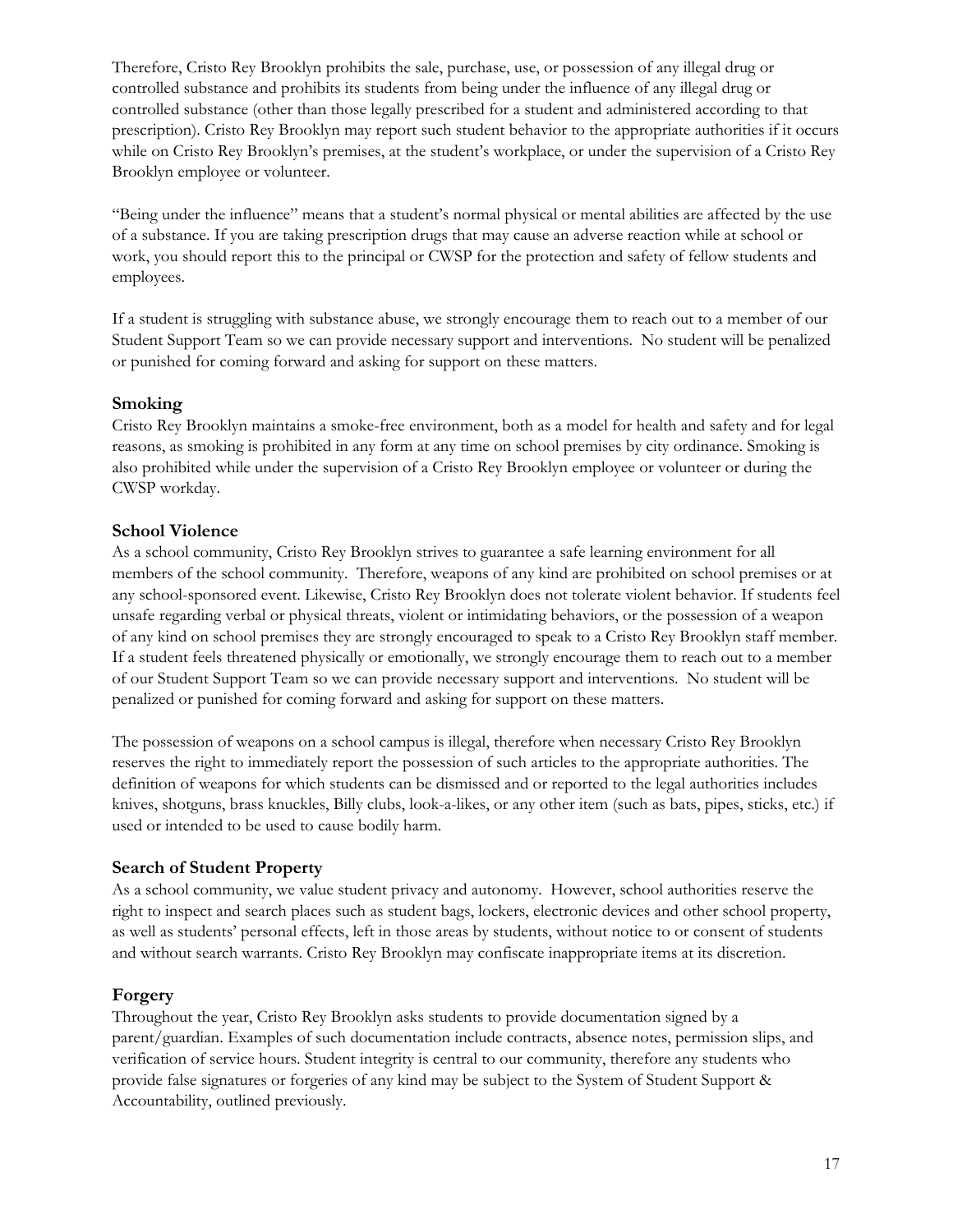## <span id="page-17-0"></span>**Harassment**

As a school community, Cristo Rey Brooklyn looks to guarantee all individuals an environment where they are safe to grow academically, professionally and personally. Therefore, as a school community we are resolved that all community members be free from any type of personal harassment. Harassment is defined as any conduct that denigrates, shows hostility, or aversion toward any individual because of race, color, religion, sex, sexual orientation, age, national origin, marital status, veteran status, citizenship or disability that:

- 1. has the purpose or effect of creating an intimidating, hostile or offensive school environment, or
- 2. has the purpose or effect of unreasonably interfering with an individual's performance.

Harassing conduct includes, but is not limited to:

- Verbal, cyber, physical or visual harassment,
- Unwanted descriptors or nicknames, slurs, or negative stereotyping,
- Threatening, intimidating or hostile acts, and
- Written or graphic material that denigrates or shows hostility toward an individual or group on the School's premises where it could be viewed by others or circulated by any means in the workplace/classroom. This applies to either physical, verbal or online communications.

Sexual harassment of any form will not be tolerated. Federal law defines sexual harassment as "unwelcome sexual advances, requests for sexual favors, and other verbal or physical conduct of a sexual nature." Within the above definition, Cristo Rey Brooklyn views the following conduct as requiring immediate disciplinary interventions:

- 1. When submission to such conduct is made a condition of a student's continued attendance at Cristo Rey Brooklyn or as a condition of employment by CWSP,
- 2. When submission to or rejection of such conduct is used as the basis for decisions affecting a student or employee, or
- 3. When such conduct has the purpose or effect of unreasonably interfering with the student's or employee's performance or creating an intimidating, hostile, or offensive school environment. Employees, Partners, or students who violate the sexual harassment policy will be subject to corrective action and an immediate meeting with the SSA Team.

Any student who believes that they have been the subject of sexual or any other form of harassment by anyone at Cristo Rey Brooklyn, any person who does business with the Cristo Rey Brooklyn (including a Corporate Partner), or any volunteer should bring the matter to the attention of a Cristo Rey Brooklyn employee, the principal, or the president of the School. If a student or employee suspects others of sexual misconduct or sexual harassment, they should report their concerns to their supervisor or a member of the administration. No student will be penalized or punished for coming forward and asking for support on these matters.

Our primary goal as an institution is to protect students at all levels. Therefore, if such an allegation is presented, the President, the Principal, or a committee formed specifically to conduct an investigation will conduct a prompt and thorough investigation of any alleged incident. To the extent possible, Cristo Rey Brooklyn will treat complaints of harassment as confidential and Cristo Rey Brooklyn will take appropriate corrective action if warranted. Cristo Rey Brooklyn will not retaliate in any way against any current, potential or former student or employee who, in good faith, reports harassment or participates in the investigation of such a complaint. Cristo Rey Brooklyn will not tolerate any attempt at retaliation. Such actions will itself be subject to appropriate corrective action by Cristo Rey Brooklyn.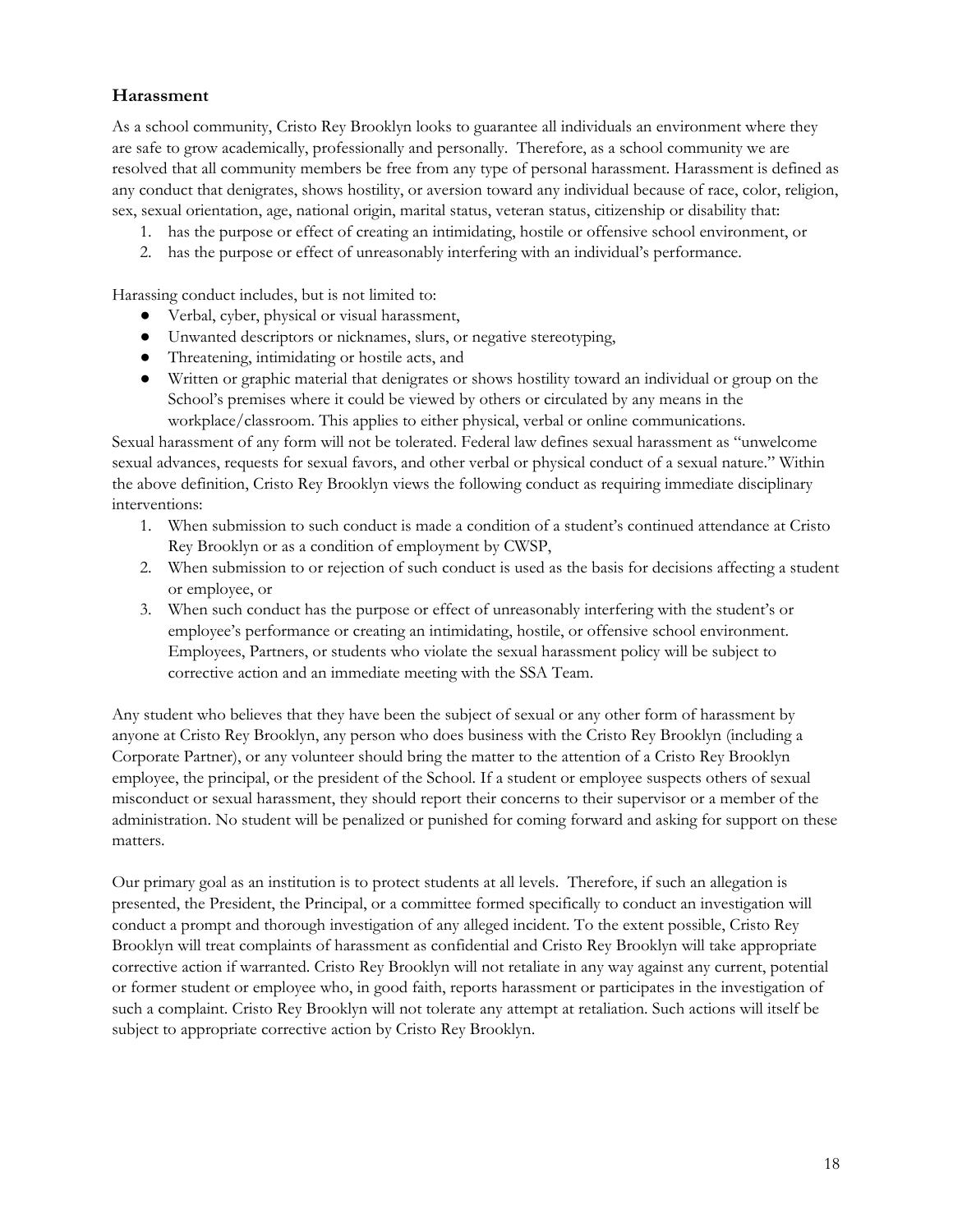## <span id="page-18-0"></span>**Year End Review**

At the end of each academic year, the administration will review the enrollment of each student in consultation with faculty and staff. In certain cases, it may be determined due to continued behavioral or academic difficulties that the student in question would be best served by another school community. In these instances, Cristo Rey Brooklyn will strive to communicate consistently and clearly with families in order to ensure that they are made aware of other appropriate options and that the transition is as smooth as possible.

# <span id="page-18-1"></span>**Community Technology Expectations**

## <span id="page-18-2"></span>**General Computer/Internet Information**

As a school, Cristo Rey Brooklyn recognizes the value that the internet provides as a means to facilitate resources-sharing, skills acquisition, and communication. Therefore, information gathered from the Internet is viewed by the school community in the same manner as other reference material; such resources enhance the learning environment. It is our goal to provide guidance to students and to educate them on how to use the Internet in appropriate ways to the best of their ability. However, it is impossible to constantly survey how students are interacting with this global network, and therefore we encourage parents to have a frank discussion with their children about their personal values and how those beliefs should guide student activities while using the Internet as the inappropriate use of the Internet is a serious matter.

Although files stored on the Cristo Rey Brooklyn network are private, any computer files, web logs, Internet site visits, and/or emails that originate or reside on Cristo Rey Brooklyn computers/servers and/or CWSP Sponsor servers may be monitored at any time, without prior notice to the student. Cristo Rey Brooklyn is not responsible for any damages the student may suffer, including the loss of data. The School is not responsible for the accuracy or quality of any information obtained through any School Internet connection.

The same expectations for student conduct apply to students while using the Internet as apply to students in their general life as a student. Any student whose behavior on the Internet demonstrates a serious disregard for the safety or dignity of others or who make false statements with the intention to harm a member of the Cristo Rey Brooklyn community or the community itself will take part in the System of Student Support & Accountability. Students will be held accountable for material and messages posted on the Internet through blogs, web pages, social media, etc… regardless whether the student used school, work, home, or other outside devices. We as an institution feel it is essential that students understand that the Internet is a public forum, where inappropriate messages and conduct can be monitored and viewed by anyone, thus possibly jeopardizing the health, welfare, and safety of students and the entire Cristo Rey Brooklyn community. The student's family will be responsible for any damage that is caused by inappropriate use of the Internet system and the student may face the loss of privileges, a meeting with the SSA Team, and/or appropriate legal action if appropriate and necessary.

Below is outlined our acceptable use policy for Cristo Rey Brooklyn Internet:

- Access to Cristo Rey Brooklyn's Internet service must be for the purpose of education and research, and be consistent with the educational objectives of the School.
- Students should not use the internet for any illegal activity, including violation of copyright laws or other contracts, or transmitting any materials in violation of US or State of New York law or regulation.
- Students are permitted only to download approved software as communicated by Cristo Rey Brooklyn staff.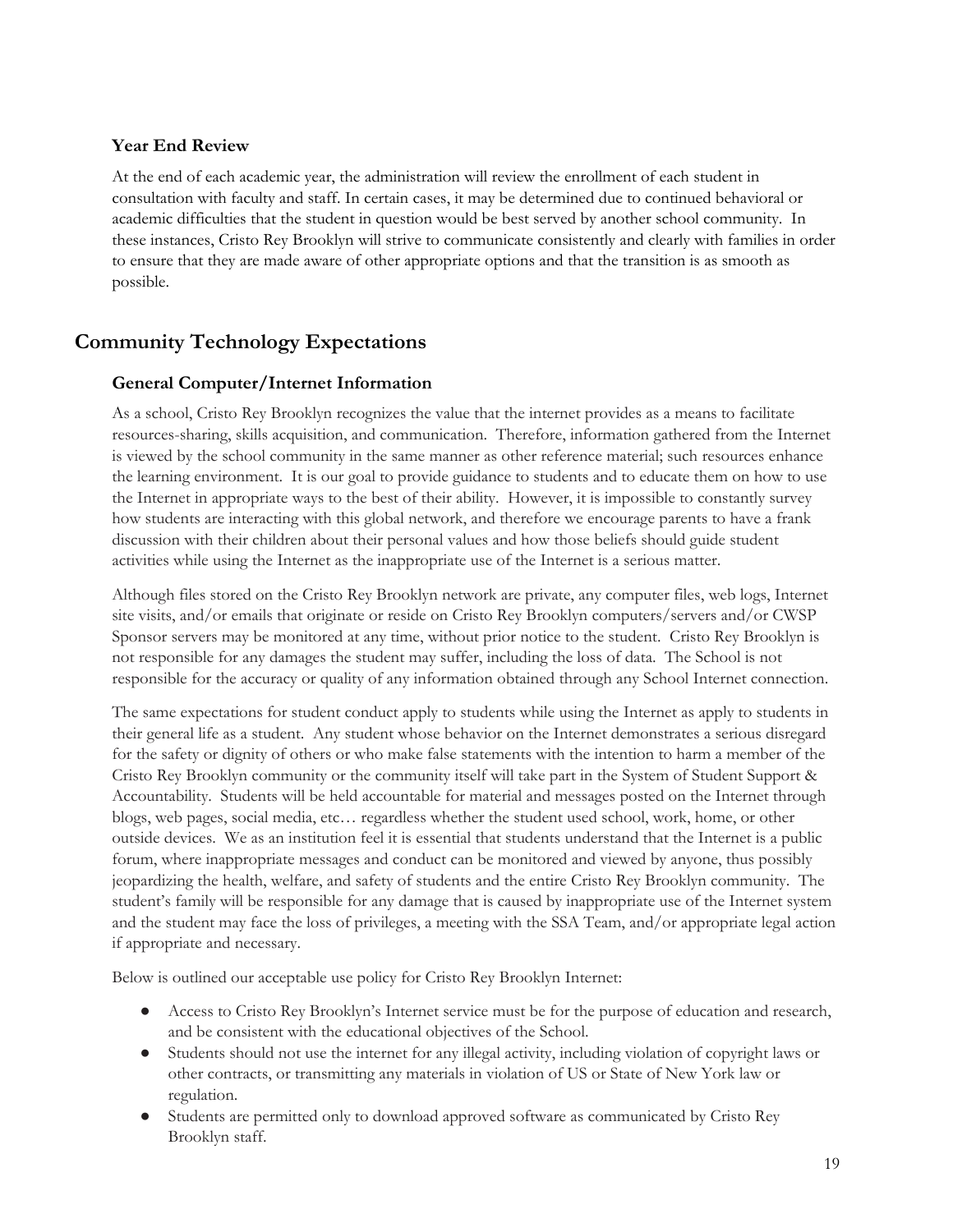- Students are not permitted to download copyrighted material for any reason other than personal use.
- Students are not permitted to invade the privacy of an individual or use another user's account or password.
- Students are permitted only to post material authored or created by another with the expressed consent of that individual.
- Students are not permitted to access, submit, post, publish or display insulting, inaccurate, abusive, obscene, profane, sexually-oriented, threatening, racially-offensive, harassing, or illegal material.
- When using online sources in their work, students must cite their research appropriately.
- Students may not use the School's technology resources for financial gain, credit card fraud, electronic forgery, unauthorized purchases, or other illegal activity.

## <span id="page-19-0"></span>**Cristo Rey Brooklyn HS iPad Loaner Program - Acceptable Use Policy**

As part of Cristo Rey Brooklyn's commitment to academic excellence and technology, students, faculty and staff are provided with access to the Internet and hardware such as iPads and Chromebooks to support instruction, conduct research, enhance curriculum and communicate with scholars throughout the world. The school strongly believes in the educational value of this technology for collaboration among students, teachers, parents and administrators. The school use of the Internet and tablet computers is primarily instructional and must be consistent with educational objectives.

Cristo Rey Brooklyn's Internet Services (web, e-mail, PodCasts, FTP, IM, blogs, newsgroups, chat) are designed to guide users in navigating through vast resources while minimizing the possibility of accessing information that is inappropriate in the context of a school setting. CRB, however, cannot guarantee that such material will not be accessed.

Users must adhere to the same code of ethics that govern all other aspects of CRB life pursuant to **the CRB Parent-Student Handbook.** The following Internet and Technology Acceptable Use Policy is not an inclusive listing, but general guidelines dictated by decorum, privacy, respect and the law.

## <span id="page-19-1"></span>**General Usage**

- Accounts should only be used by the authorized account owners. Access of other accounts is prohibited.
- Users are responsible for the file content and email communications of their account. All messages should be purposeful and appropriate.
- Users are not permitted to use their accounts or the provided network to create, view, download, store or distribute any images, sounds, messages, or material which are obscene, pornographic, harassing, racist, inflammatory, or that go against the values of the Cristo Rey Brooklyn community
- All users must respect the privacy of others, and shall not access, modify, or copy passwords of data belonging to other users. Users are not permitted to publish private information on students or staff without permission.
- Users must conduct themselves online as they would do in person just as the Community Covenant details in other areas of the Community Handbook.
- Restrictions against inappropriate language apply to public messages, private messages, and materials posted on Web pages, social media sites, and live audio or video broadcasts.
- Users must not use obscene, rude, inflammatory, threatening, or disrespectful language, nor should they knowingly or recklessly post false or defamatory information about a person or organization.
- Users must not post information that could cause damage or danger to a person or an organization. Users must not engage in personal attacks, including but not limited to abuse, intimidation, threats, obscenity, and prejudicial or discriminatory attacks.
- Harassment of any form will not be tolerated. Harassment is acting in a manner that distresses or annoys another person. Cyber-bullying will not be tolerated and will be handled in the same manner as harassment in a non-electronic context.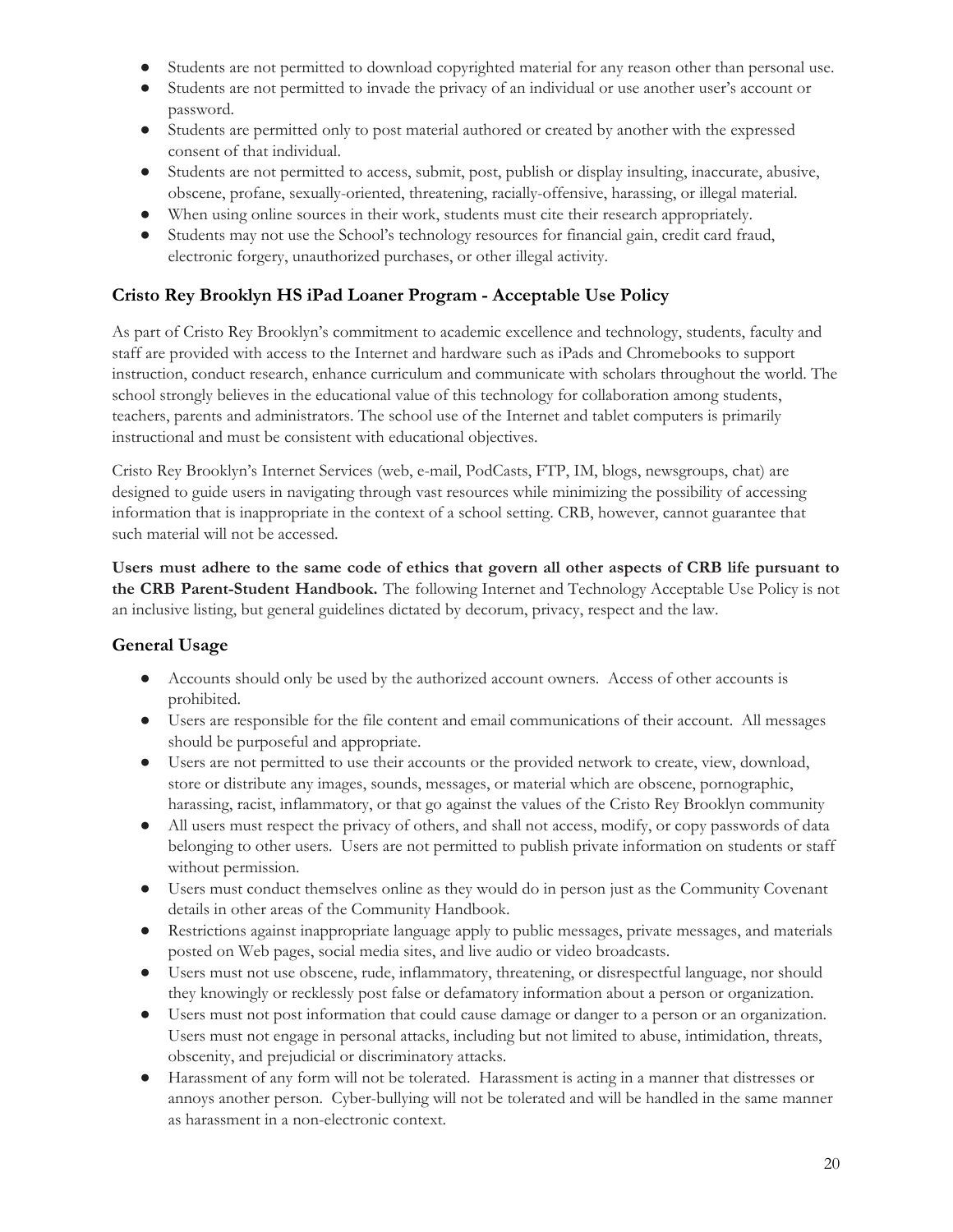## <span id="page-20-0"></span>**iPad Usage**

The primary function of the iPad is to serve as an educational tool for students. By accepting the iPad, students agree to participate in class assignments and activities as directed by their teachers.

- Only appropriate apps, as directed and communicated by the school, are permitted and users cannot modify the equipment at any time.
- Students leaving Cristo Rey Brooklyn are expected to return their iPad in the same condition as received.
- iPad usage outside of the confines of the classroom(ie: during Lunch Periods) may be extended to students as a privilege if communicated by school staff. Otherwise, students should only use iPads when instructed during class time.

#### **Security**

Students are responsible to protect and safeguard their iPad, including taking reasonable measures to prevent theft. Families will be expected to reimburse Cristo Rey Brooklyn for any and all damage, theft or loss to the student's iPad. In the case of theft or vandalism that takes place outside of CRB, a police report must be filed. For loss, theft, or damage beyond reasonable repair, reimbursement to CRB will be at the purchase price for a replacement unit. Any incident within the school must be reported immediately to School Administration and the Operations Staff.

#### **Reimbursement Costs:**

iPad Air 32GB Cellular Version: \$450 Clamcase Keyboard/Case: \$130 Charging kit: \$30 Repair Costs: Students and families will be responsible for repair replacement as estimated by a repair shop of the school's choosing. Replacement of the entire kit (total loss): \$600.

#### **Rules, Regulations & the Law**

- Cristo Rey Brooklyn will cooperate fully with local, state or federal officials in any investigation related to any illegal activities conducted through the use of school technology.
- In the event there is a claim that a student has violated this Policy in their use of the Network, the student will be provided with a written notice of the suspected violation and an opportunity to present an explanation before school administration.
- If the violation also involves any other areas of the Community Handbook, it will be handled in a manner described in the Handbook.

## **Right to Inspect**

Cristo Rey Brooklyn believes strongly that the school community must be a place for all to feel safe and respected. Therefore, we as an institution reserve the right to inspect all electronic equipment and transmission over the Network or school property if there is a belief that they are being used inappropriately. The school also reserves the right to assess information in the public domain on the Internet and to act accordingly regarding any inappropriate actions that are presented.

## **Respect for Privacy**

It is expected that:

- Students will protect the privacy of Cristo Rey Brooklyn students and staff.
- Students will not post private, personal information about another community member.
- Students will not, under any circumstances, create digital still photos, digital video or audio recordings of Cristo Rey Brooklyn community members, either on campus or off campus, for online publication or distribution without the knowledge and consent of those being recorded or photographed.
- Students are not permitted to record video or audio without expressed permission and consent and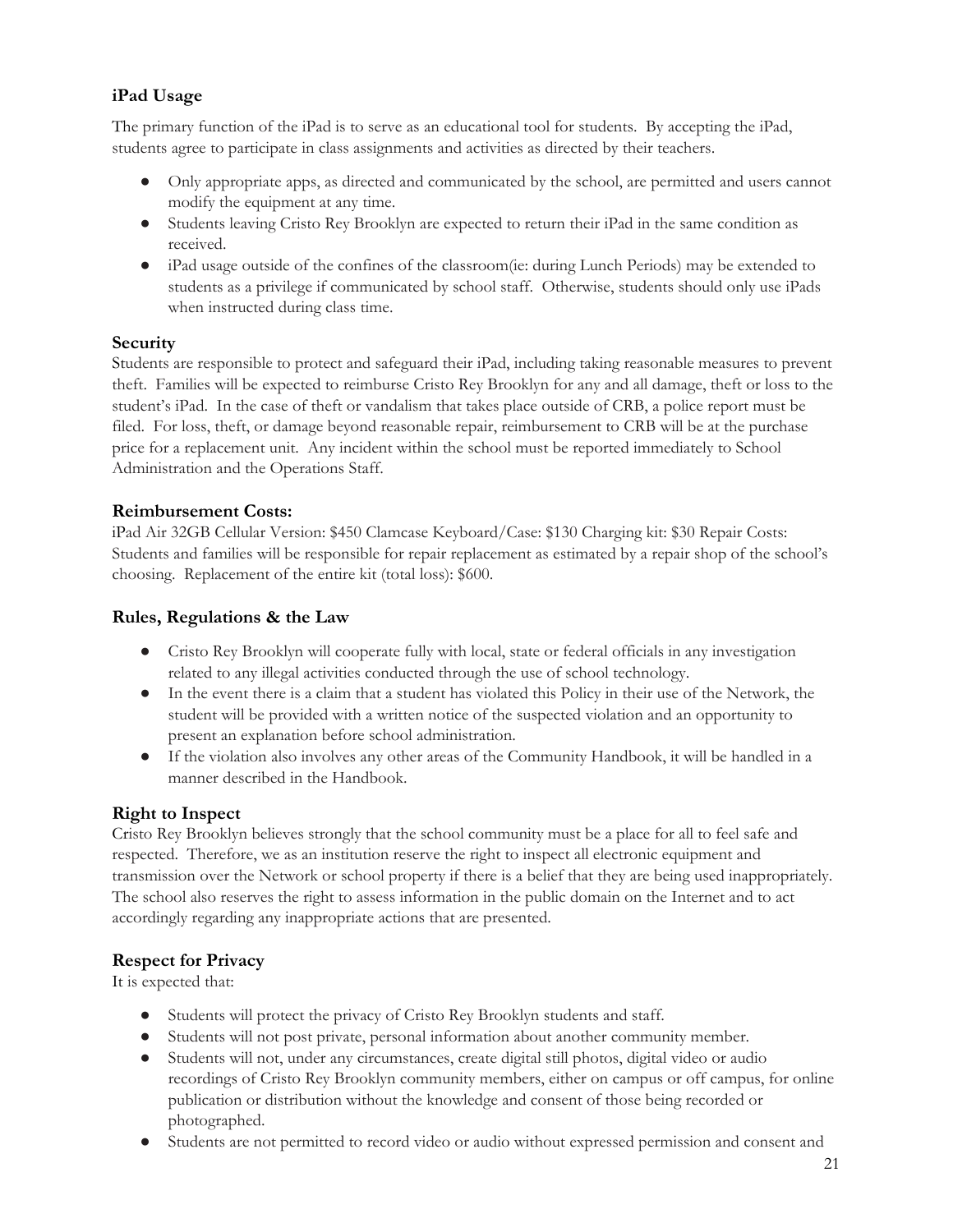#### <span id="page-21-0"></span>**iPads Left at Home & iPad Charging**

As an institution, we look to instill the values of respect and responsibility in all of our students. Therefore it is the responsibility of the student to be sure to bring their iPad fully charged to school every day. If students leave their iPad at home, they are responsible for completing their course work as if they had their iPad present. Students who repeatedly forget their iPads at home may experience academic repercussions and may be asked to participate in the System of Student Support & Accountability.

#### **Screensavers/Background & Photos**

Only appropriate media should be used as a screensaver or background iPad photo.

#### **Sound & Music**

In order to be used effectively, we ask that sound, including music, be muted at all times unless permission is obtained from the teacher.

#### **Technology Policy & Procedures**

As a community based, college-preparatory academic institution, Cristo Rey Brooklyn looks to ensure a safe and challenging academic environment for students to have the opportunities and support necessary for college and career access in the future. Therefore, Cristo Rey Brooklyn has a very specific technology policy which has been enacted and administered to protect the student body and to secure the academic integrity of the School. The expectations and procedures put in place looks to ensure fair and ethical treatment of all members of the School community. These expectations have not been set to halt individuality, social interaction, or academic enrichment, but to protect community members against any negative or unethical uses for technology that might harm the overall school community.

- Cell Phones, Laptops, Netbooks, unapproved Tablets (outside of school assigned iPads), and any similar device or equipment and accessories, may not be visible on a student's person or in a student's bag at any time during the school day. The lone exception to this rule is the school-issued iPad, which must be used in accordance with the school's Acceptable Use Policy at all times.
- Smart Watches may be worn throughout the day, but should only be used as a time-telling device. Students who are not adhering to this expectation and using smart watches in any other way(texting, playing music, etc…) will be asked to hand the device over to a teacher or staff member. Smart watches must be put away during all assessments.
- We recognize that technology is a vital aspect of 21st Century life and that all students own a cell phone; however, cell phones can be distracting in a classroom environment and in the past have been used inappropriately to hurt or embarrass members of the CRB community. Therefore, as a school our suggest that students place their phones in their lockers at the start of each school day (8:00 AM-3:35 PM. If a student is found using their cell phone, which includes the phone ringing due to receiving phone calls or texts throughout the day, a teacher or staff member will take that device and turn it over to administration and the following procedure will be followed.
	- If this is the first time in the quarter that the device has been taken, it will be returned to the student at the end of the day and the parent will be contacted via email.
	- If this is the second time in the quarter that the device has been taken, a parent or guardian will be contacted and required to receive the device.
	- If this is the third time in a quarter that the device has been taken, the student will enter into a behavior agreement for the quarter and will be required to turn in their device to a designated staff member at the start of each school day. The device will be returned to the student at the end of each school day.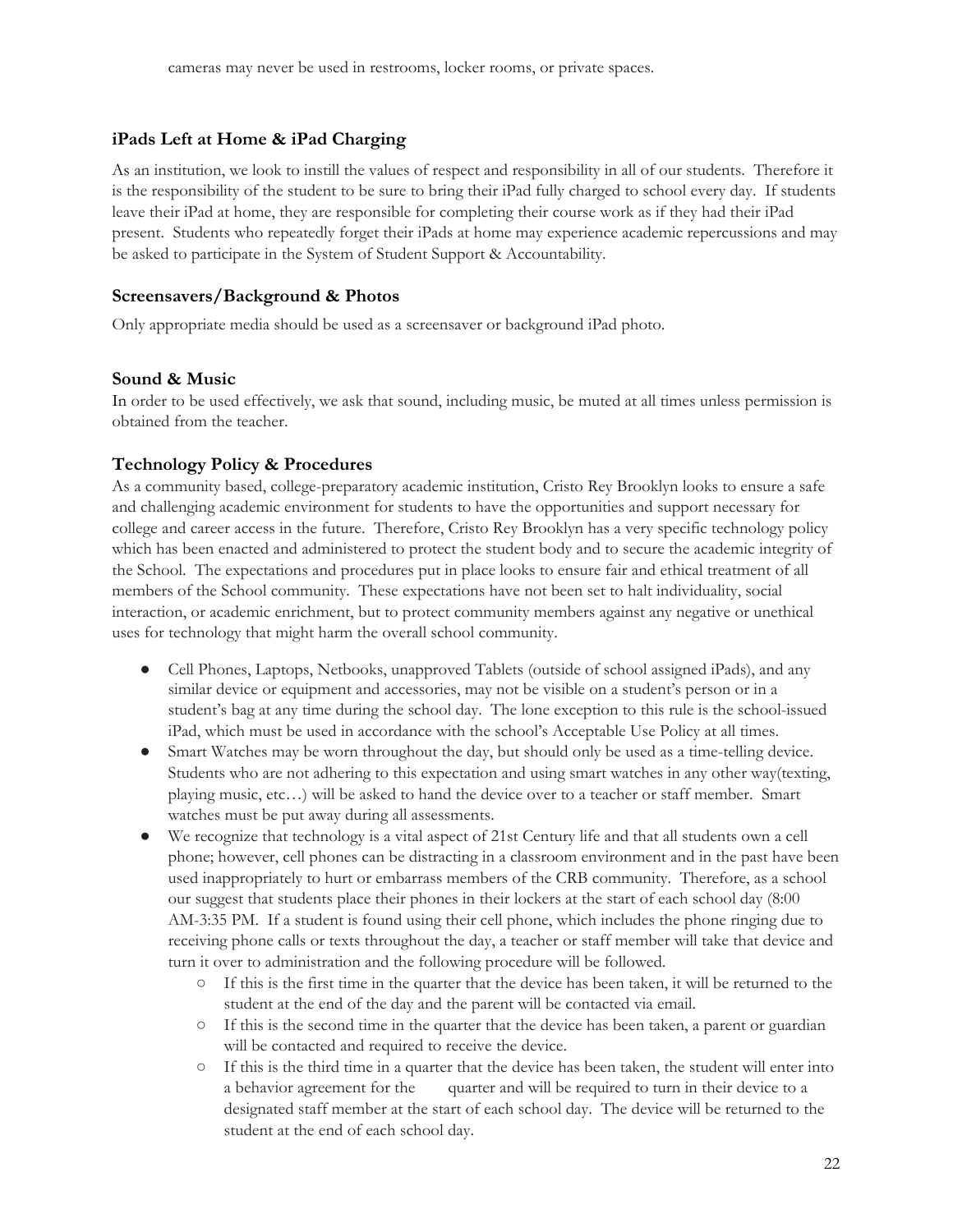- Previously mentioned devices are not permitted in any of the public areas of the building during school hours. This includes, but is not limited to hallways, bathrooms, cafeteria, gym, auditorium, chapel, library or offices unless specifically permitted by school administration. We recognize that families may need to contact their student throughout the day; however, if this is the case the family is asked to contact the main office who will relay any messages to the student.
- Please be advised that all of the devices listed above are the sole responsibility of the owner of that device. At no point is Cristo Rey Brooklyn High School or any member of the staff, faculty, or administration responsible for that device or its reimbursement unless it is confiscated. If a device is missing or lost, then the student is asked to report it to administration immediately and file necessary paperwork. The Principal will then decide the outcome of this situation on an individual basis. If a student is found to have taken or destroyed another student's property then appropriate action, including any necessary legal action, will be taken.

# <span id="page-22-0"></span>**Uniform**

As an institution, we take great pride in our school community and the Cristo Rey Brooklyn uniform is an outward demonstration of that pride. Likewise, as a corporate facing educational institution, it is essential that students present themselves in a professional and appropriate manner. Our school uniform looks to balance traditional professional norms with flexibility that allows students to express their own individual styles and creativity.

Students are required to purchase standard, approved uniform items from Ideal Uniform Store or the Lands' End online retailer and are to adhere to all additional uniform guidelines, as outlined in this Handbook. As representatives and employees of Cristo Rey Brooklyn, students are expected to adhere to the same uniform expectations at school and at work, unless otherwise noted or outlined, regardless of the specific dress code enforced at the workplace by the company or sponsor.

When students go to work, they enter into a professional work environment and their dress must reflect a high standard of professionalism. The Cristo Rey Brooklyn uniform corresponds to professional business, semi-formal dress and has been curated for the comfort and security of all our students. Most jobs require some interaction with office machinery, such as copiers, fax machines, etc… A neat appearance and properly fitting clothes helps to avoid potential mishaps. Additionally, it is important for student safety and effectiveness that they are immediately identifiable at work as a Cristo Rey Brooklyn intern by their supervisors and co-workers.

The school has outlined the approved and necessary uniform; however, students are encouraged to keep in mind the following additional guidelines:

- Personal hygiene is very important to one's health and appearance; therefore, every student is expected to practice strong personal hygiene. Attention should be paid to showering, shaving, using deodorant, brushing teeth, hair maintenance, uniform care, etc...
- Students are expected to be in full uniform at all times during school hours, at work, at special events and during all school-sponsored activities and trips, unless otherwise specified by the school leadership. Students who arrive out of uniform or dressed inappropriately may be sent home or asked to change their clothing. If a student is sent home for the day, it will be marked as an unexcused absence.
- Undergarments should never be visible. Continued reminders on this subject may lead to conversations with the Student Support Team and possible parent meetings.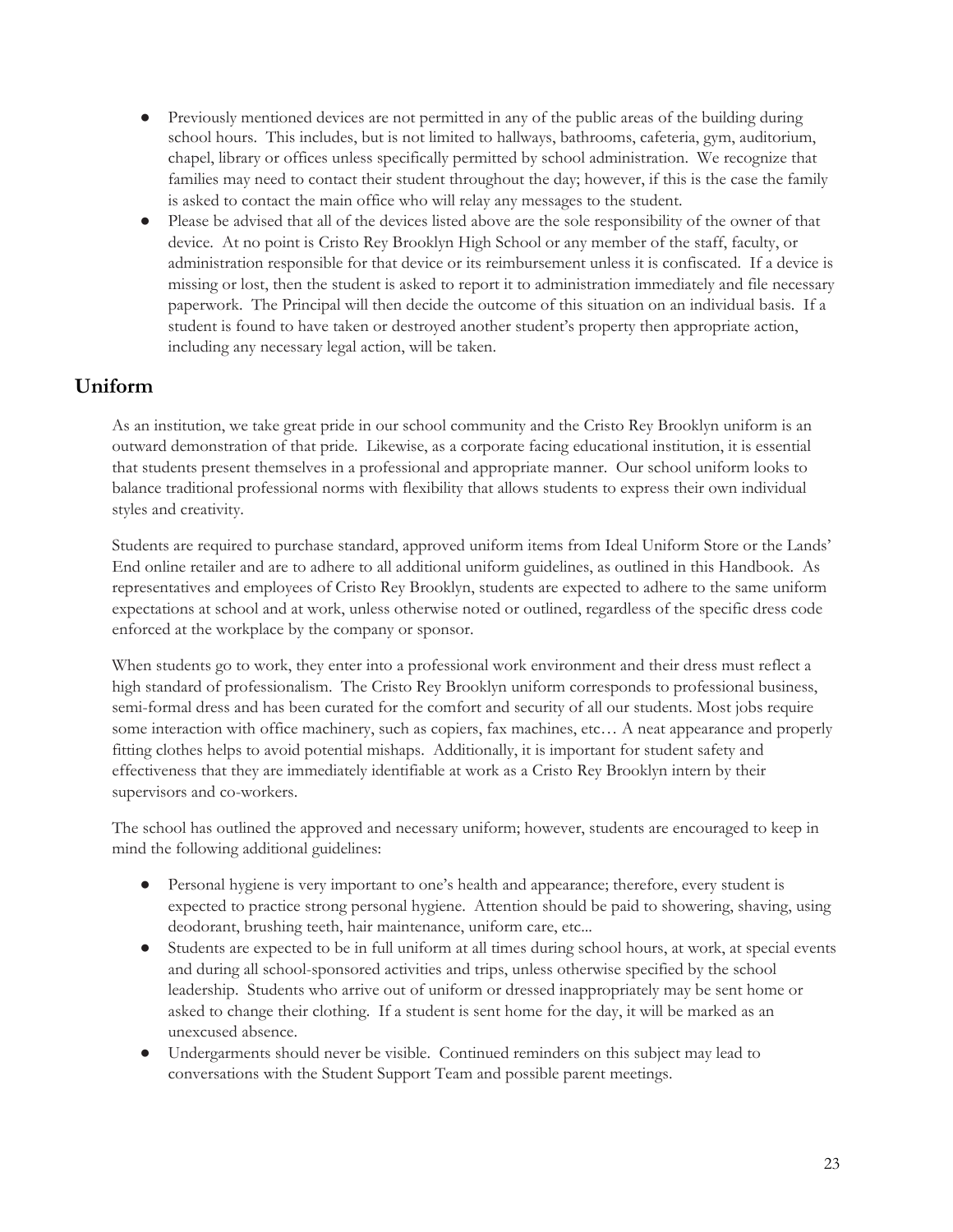● Continued difficulties with the Cristo Rey Brooklyn uniform will result in steps outlined in the Student Success & Accountability System. In such cases, families will be contacted regarding the lack of appropriate uniform and in some cases a family member may be called to bring the appropriate items to School for the student

# <span id="page-23-0"></span>**Cristo Rey Brooklyn Official Uniform:**

## **Shirt:**

- All students must wear one of the embroidered dress shirt options sold by one of our approved uniform vendors. Shirt must be fully tucked into pants at all times.
- During the months of September, May and June, a warm weather option will be made available for students to wear. More information will be made available prior for students and families.

## **Ties:**

- All young men must wear an appropriate bowtie or necktie. Ties must be neatly and properly tied around the neck at all times during the school and work day.
- Young women are not required to wear ties, but if they choose to they must be neatly and properly tied around the neck at all times during the school and work day.

## **Pants:**

● All students must wear one of the authorized pants options sold by one of our approved uniform vendors. All pants should be khaki, charcoal grey, or black in color. Legging, athletics pants, or jeans are not permitted.

## **Sweater:**

● If choosing to wear a sweater, all students must wear one of the embroidered sweater options sold by one of our approved uniform vendors. Students must come to school and work prepared with their own sweaters, as jackets will not be allowed and no "loaner" sweaters will be made available.

## **Belt:**

● All students are expected to wear a belt that is visible at all times.

# **Socks:**

● All students are expected to wear professional, non-white, non-athletic, socks at all times with the exception of Physical Education classes and organized athletic events. Cristo Rey Brooklyn reserves the right to deem socks inappropriate at their determination and discretion.

# **Shoes:**

● Shoes must be black or brown and must be made out of a leather or "leather-like" material. Sandals, sneakers, moccasins, Toms, Sperrys, construction or work boots, clogs, platform or slipper-like shoes are not permitted.

# **Jewelry:**

We understand that jewelry is a way that students express themselves and we encourage them to do so in a way that reflects a professional learning environment Any accessory that distracts, detracts, or disrupts the learning environment is excluded from the dress code. All jewelry must be removed before Physical Education classes or organized athletics in order to ensure student safety.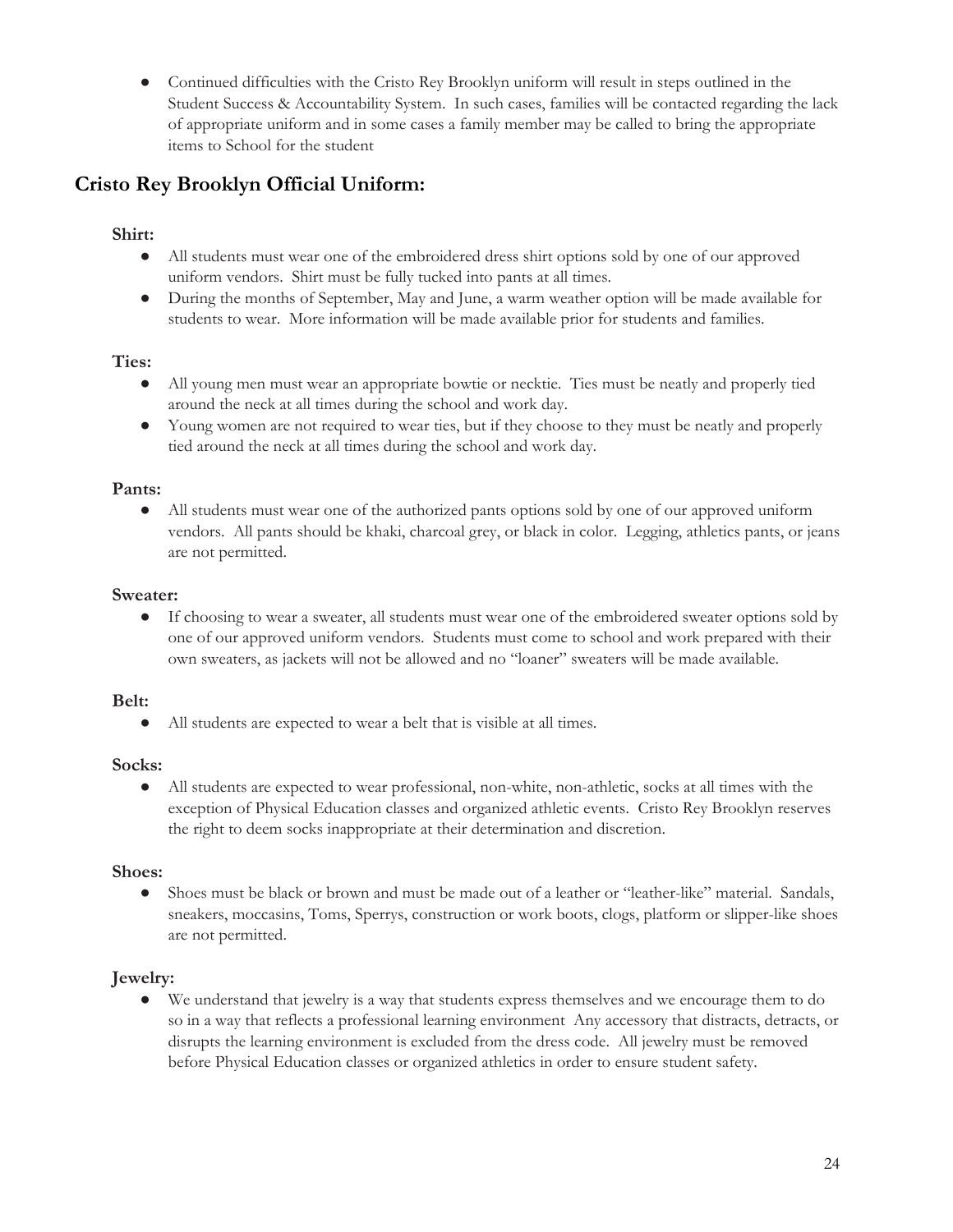# **Cristo Rey Brooklyn Official Uniform (cont.):**

## **Hair Color & Style:**

- Neat, understated appearance is expected. Natural hair colors only. Hair that extends past the shoulders should be tied back and worn off the face on work days with safety in mind while working with office machinery. Eyebrows must be natural, without any slashes or markings.
- Neat, understated facial hair is permitted on all young men. Should the appearance of a student's facial hair become unkempt, the school reserves the right to consult with the family and the student may be expected to shave before returning to school or the workplace.

## **Sunglasses and Hats:**

● Sunglasses and hats may not be worn during school or work hours.

*\*\*DISCLAIMER: Please note that some workplaces may require small, but important, deviations from the school* uniform as it is laid out in this handbook. In the event that a student is placed at a workplace where such deviations exist, a school administrator or CWSP staff member will communicate the requirements to the family with the *understanding that the student will meet the expectations on every work day.*

# <span id="page-24-0"></span>**Academic Expectations**

Every student at Cristo Rey Brooklyn High School has the right to a great education. All behavior in the School should help to establish and maintain an environment within the School which fosters maximum learning and mutual respect. Students are expected to be respectful of the learning process and to take responsibility for their own learning.

# <span id="page-24-1"></span>**Late Work Policy**

Students should refer to the syllabus provided by each teacher at the start of the school year for details regarding late work policy. Students who continuously do not meet provided deadlines will be referred to take part in a restorative circle with the SSA Team.

# <span id="page-24-2"></span>**Grading System**

*\*\*Please note that these grade breakdowns may be modified due to current constraints provided by online learning. Students should consult the syllabus provided for their class by their individual teachers for specific guidance regarding grade breakdowns.*

# **Grade Description Grade Value**

A Superior 94-100 A- Superior 90-94 B+ Good 87-89 B Good 84-87 B- Good 80-83 C+ Average 77-79 C Average 74-77 C- Average 70-73 F Failure ˂70 I Incomplete 0 NG No Grade 0 P Passing 0

## **Semester I:**

- First Quarter: 20%
- Second Quarter: 20%
- Midterm Assessment: 10%

## **Semester II:**

- Third Quarter: 20%
- Fourth Quarter: 20%
- End of Course Assessment: 10%

Students will be considered eligible to graduate after successful completion of the following courses:

- 4 units of Math
- 5 units of English (including 1 unit of English Reinforcement as part of 9th grade English)
- 4 units of Science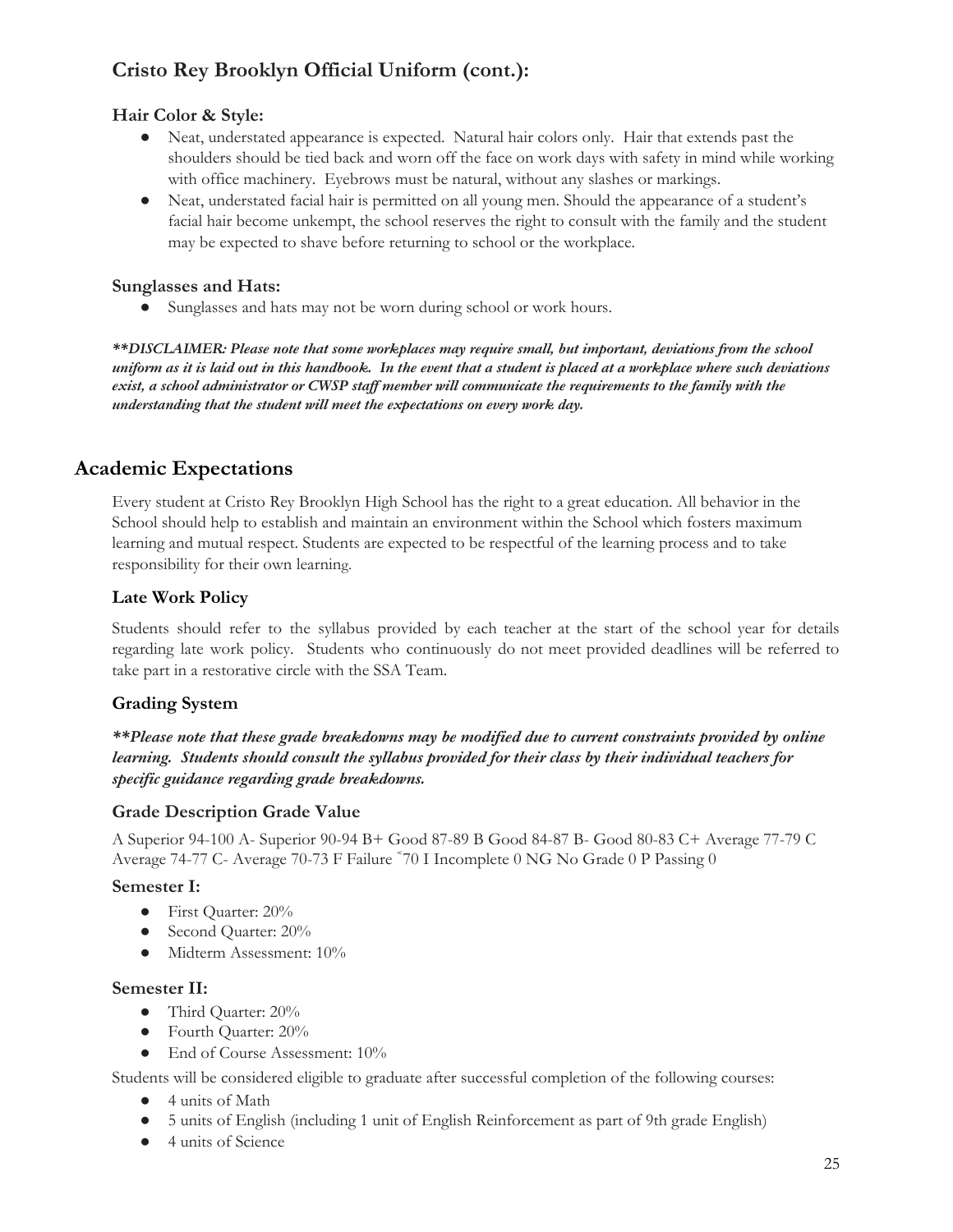- 3 units of Social Studies
- 4 units of Religious Studies\*
- 3 units of Foreign Language
- 1.5 units of Physical Education

Additionally at Cristo Rey Brooklyn, all students must complete the following:

- .5 units of Health
- .5 units of Professional Writing
- .5 units of Fine Arts
- 1 unit of college level electives

\*transfer students from non-religious schools may be eligible for a replacement course to be taken over the summer.

## <span id="page-25-0"></span>**Expectations for Academic Advancement**

Students are expected to achieve an average of at least 70 for the year in each individual academic course. If a student does not pass an academic class for the year, he/she must attend summer school and remediate the failure in order to be invited to continue at CRB and be promoted to the next grade; students must obtain at least a 70 in all summer-school coursework to receive credit for the course. Students who fail more than 2 academic classes for the year risk losing their seat at Cristo Rey Brooklyn.

Students must fulfill all requirements in order to graduate. Students who have failed a class and, therefore, have not fulfilled their credit requirements, will not graduate. Students who owe money, books, Christian service hours, CWSP workdays, or other such requirements will not receive a diploma or transcript until all requirements are met and might not be able to participate in graduation. Any student who presents behavioral problems throughout the school year may be at risk of not participating in graduation.

## <span id="page-25-1"></span>**Academic Honors**

At the conclusion of the academic year, students with an 88 or above average and their teacher's recommendation in specific academic classes may be eligible for placement in honors classes for the next school year. Honor Roll is posted at the end of each semester. Students must meet the following criteria to qualify:

- *First Honors:* 90 or above overall average, with no grade lower than 85.
- *Second Honors:* 85 or above overall average, with no grade lower than 80.

## <span id="page-25-2"></span>**Student Evaluation**

Students will receive a report card at the end of each quarter and a progress report midway through each quarter. In addition, the Corporate Work Study Program conducts two reviews throughout the year.

# <span id="page-25-3"></span>**Academic Support Program**

If a student is struggling academically they are required to participate in the Academic Support Program(ASP) which may be assigned after school. If at the end of a marking period a student has earned a grade below 70 in two or more of their classes, they will be placed in this Academic Support Program and will receive additional support from the Academic Support Coordinator, targeted Staff Members and Peer Tutors.

Students who are assigned to ASP are expected to continue to participate regularly and faithfully in the program until they receive a subsequent report card or progress report showing the student to have received a 70 or above in all classes. Students assigned to ASP are expected to attend every session of the program. Academic assistance takes precedence over all other school obligations. Students who are student-athletes or participate in extracurriculars should refer to the section entitled, "Athletic & Student Activities Expectations," to clarify how academic standing impacts participation in these activities.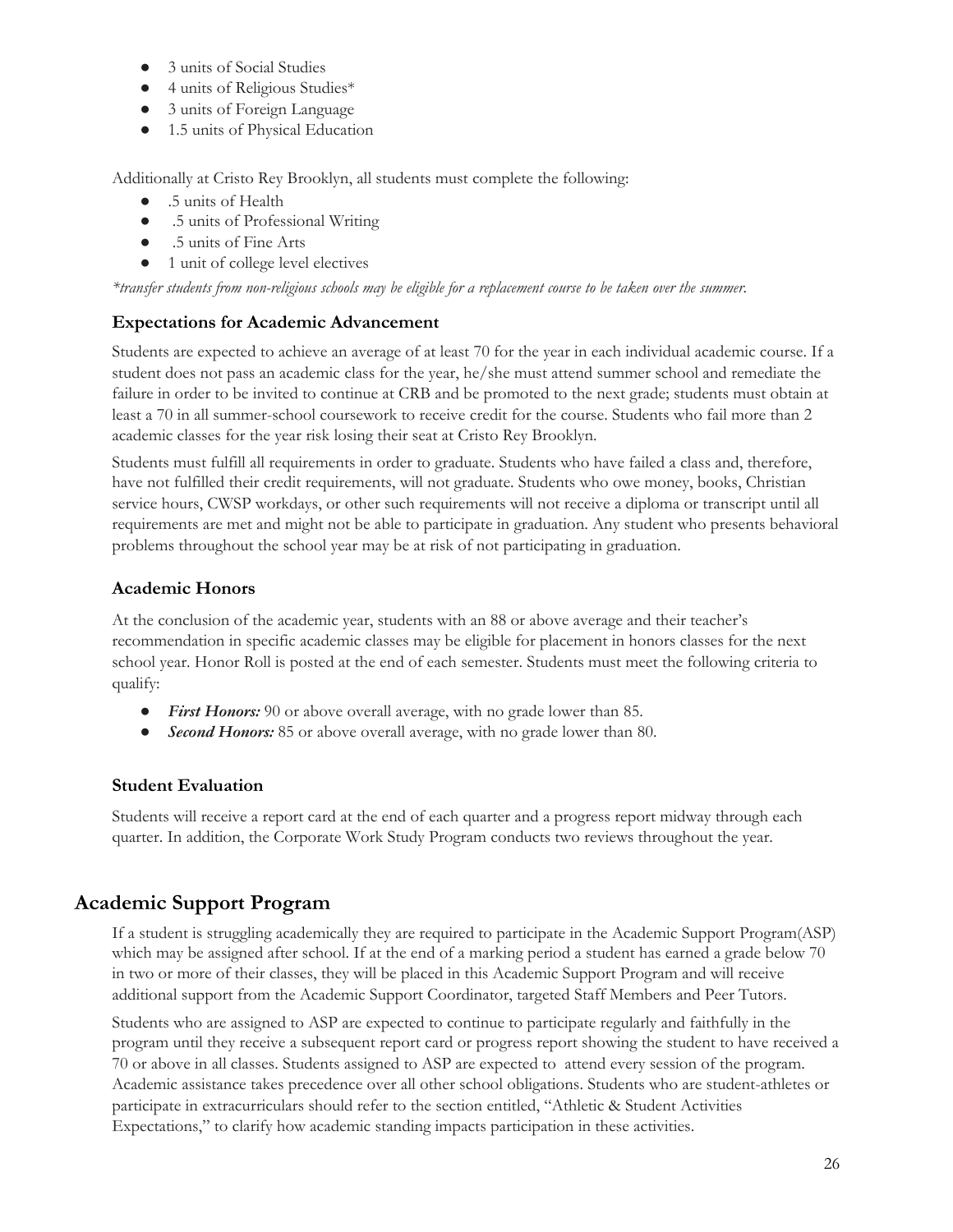# <span id="page-26-0"></span>**Academic Honesty**

Cristo Rey Brooklyn prides itself on providing a values-based college preparatory education to all of our students. Consistent with the Christian value of integrity, we as a community look to hold our students to the highest standards in regard to their own learning. We also feel that it is incredibly important to provide students with the skills and knowledge that are necessary to persevere and navigate the college experience. For that reason, as a school we look to create and communicate expectations regarding Academic Honesty that are in line with those that students will encounter when they transition into a college environment.

We as a school believe that the responsibility of fostering academic honesty falls on all members of the Cristo Rey Brooklyn community, including teachers, staff, students and parents. In line with a "college prep" culture, we believe that all academic work must be the product of the individual student and therefore we stand against academic dishonesty in any form. Academic dishonesty can be described as offering another individual's ideas or work as their own, and might include the following:

- Copying another student's work
- Submitting work that was not completed by you, the student.
- Cheating in any form on a quiz, test or exam
- Claiming in a written or oral manner that another person's words or ideas are your own without providing necessary citation.

As a community, we encourage our students to help and support each other; however, students should not "lend" their work to others. If one student asks for assistance on an assignment, students are encouraged to provide face-to-face assistance and not to pass written work between each other. In colleges and universities, plagiarism is a major offense both for the individual who submits unoriginal work, as well as the individual who provides that work originally. Therefore, at Cristo Rey Brooklyn, in instances of academic dishonesty, all parties involved will take part in the following process:

- Teachers will report if they are unsure of whether or not submitted work is the student's original work to the Student Support & Accountability Team. The student(s) in question will likely still be responsible for completing the assignment, but may not receive credit for completion.
- The student(s) will engage in a restorative mediation process with the teacher and a member of the SSA Team. The focus of this mediation will be educational and restorative and will look to educate the student on why academic honesty is important and to restore the student(s) back to the class community. Parents will be notified regarding the outcome of this mediation process.
- Depending on the level of assignment (homework, minor assignment, major assignment), parents may also be involved in the mediation process and any behavior improvement plans that may be created.

# <span id="page-26-1"></span>**College Counseling**

Cristo Rey Brooklyn's comprehensive college preparatory program includes college visits, mock interviews and individualized tutoring. As part of the comprehensive college preparatory program all students in grades 9-12 receive a minimum of 5 college guidance lessons a year, visit at least one college, are invited to meet with college admissions officers, and are required to attend the yearly college fair hosted by CRB. All juniors and seniors are encouraged to take an SAT Prep course and attend either Tuesday or Saturday (athletes) test prep classes.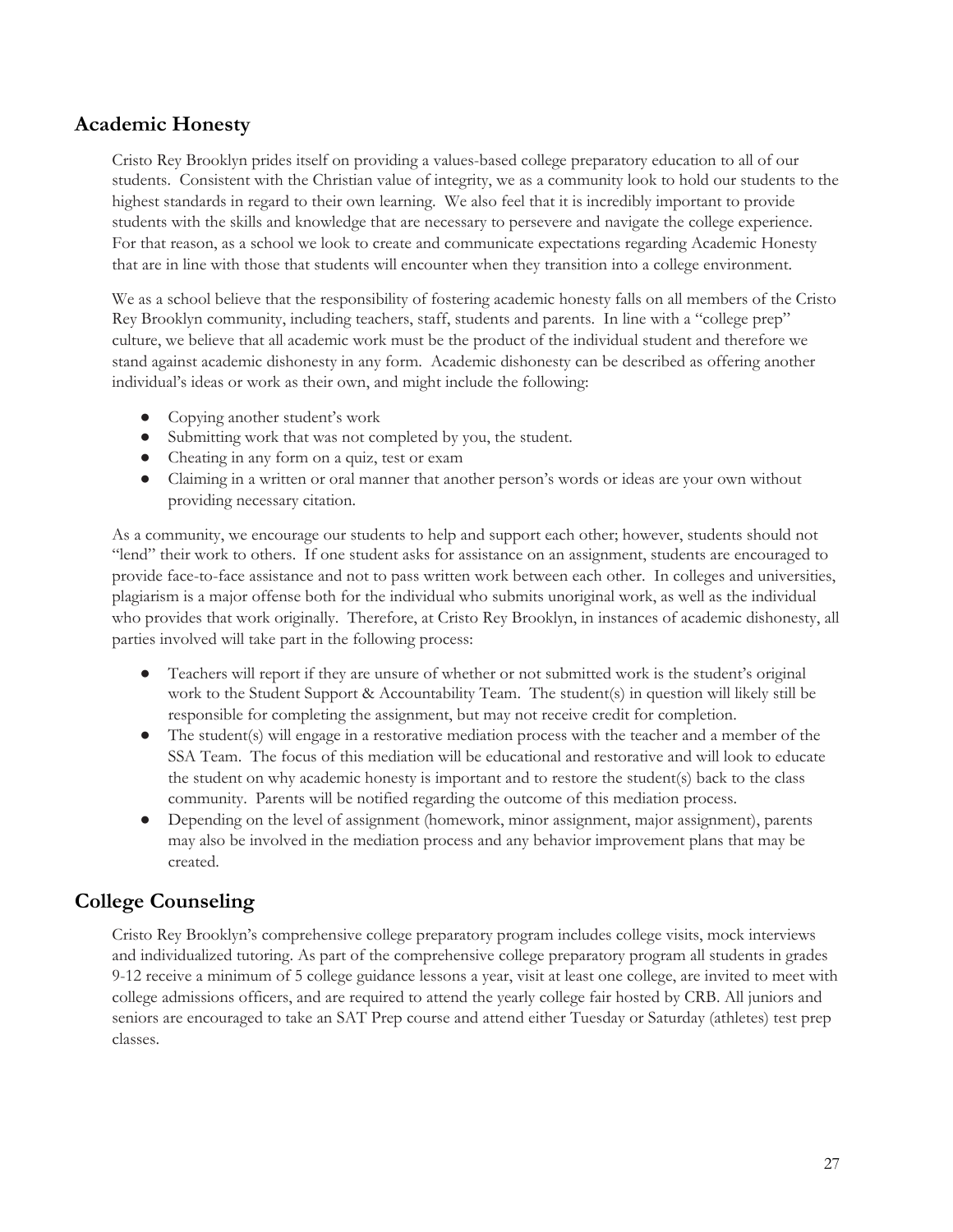College guidance-sponsored trips and events are essential parts of the college preparatory experience. There are two Mandatory parent nights held prior to each trip in which both parent/guardian and student are required to attend. If there is a conflict parents/guardians must arrange to have a separate meeting/call with a member of the college guidance team. Student's eligibility to attend these trips will be determined on a case by case basis. Any student who is not in good academic, behavioral, or financial standing, or has not satisfied all College Guidance requirements (including SAT preparatory/examination requirements), may be ineligible to participate. Students who are found ineligible to attend a trip or event may be asked to complete a supplement assignment.

Cristo Rey Brooklyn High School has purchased Naviance Succeed as part of its commitment to offer a world-class college counseling program that prepares all students for success in college and in their careers. Naviance Succeed is an online college counseling platform created to collect, store, and report real-time data about students' goals, objectives, and outcomes related to planning for college and their careers. As a member of the Cristo Rey Network, Cristo Rey Brooklyn High School discloses aggregate college admissions for the purpose of benchmarking with other schools and to track the impact of Network university partnerships. This data also enables Cristo Rey Network schools to better advise students through the college search and application process. Personally-identifiable information is only disclosed to the college counselor, members of the Admissions Department, Principal, President, and the Network's Director of Postsecondary Initiatives.

# <span id="page-27-0"></span>**Attendance Policy**

As a school, we feel that it is essential that students are present and engaged in their academic programming. Likewise, we believe that our school community is made stronger by the presence and contributions of our students; however, we also recognize that situations arise that make students' presence at school impossible. In such cases please refer to the following guidelines.

## **Daily Schedule**

Cristo Rey Brooklyn's doors open at 7:30 AM with First Period beginning promptly at 8:00 AM. Students are expected to be in first period, prepared for class and in full uniform when the bell rings at 8:00 AM. Students who are not in their appropriate destination within the School when the first period bell rings will be directed to Tardy Check-In.

# <span id="page-27-1"></span>**Tardiness Policy & Tardy Check-In**

We as a school recognize that there are a number of factors that contribute to students arriving to school late; however, as young men and women, it is our expectation that students take responsibility for their actions and plan for any unforeseen issues. Therefore, please review the following policy on student tardiness, as defined above.

Every student who is not in their first period class, in full uniform, by the 8:00 AM bell is expected to report to the Main Office to be checked-in and receive a pass. The following system will be used for students who arrive to school after 8:00 AM:

- The first 15 minutes of first period may be excused if there is a reported MTA delay as found on new.mta.info
- Each student receives 3 "free passes" per semester. These "free passes" will result only in a conversation upon arrival with no additional consequences.
- After 3 school tardies, the student will participate in a restorative circle during their lunch period. The focus of this circle will be to identify why attendance is crucial to student success and to demonstrating respect towards the school community.
- After 6 school tardies, a meeting is scheduled with the Student Success & Accountability Team, the student and their advisor/peer leader(if applicable). The focus of the meeting will be on time management and what changes are necessary to address attendance issues. The family will be notified via email of the outcome of the meeting.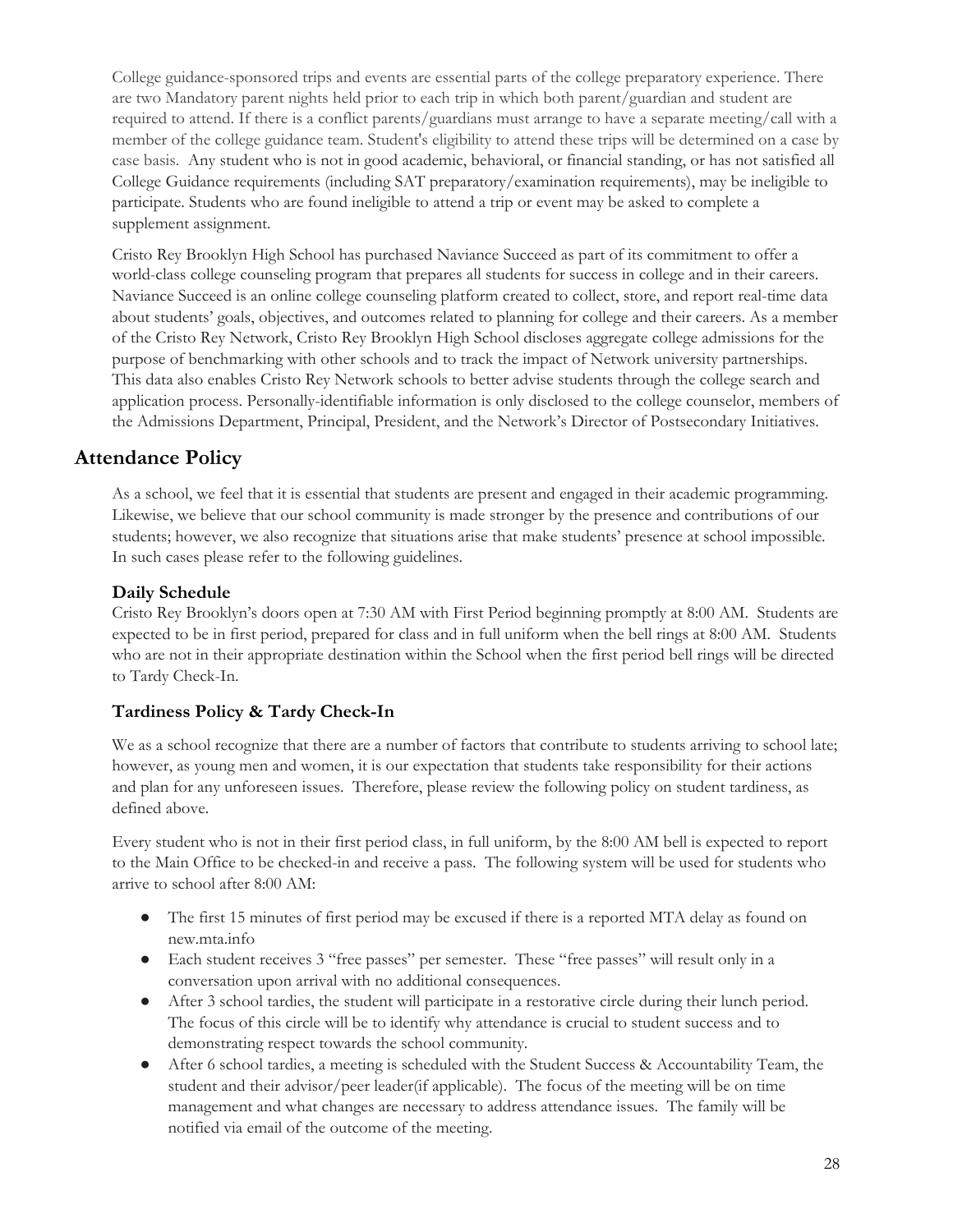- After 8 school tardies, the student will serve an in-school detention, during which they will create an attendance plan to be submitted to the Student Success & Accountability Team for review.
- After 10 school tardies, a meeting will be scheduled with the Student Success & Accountability team, the student, and their parent(s). The focus of this meeting will be on time management as well as the possibility of loss of credits due to attendance issues.

#### **Unforeseen Absences**

If a student is going to be absent, a parent or guardian is asked to contact the school at (718) 455-3555 between 7:15 AM and 8:00 AM to briefly explain the nature of the absence. A parent or guardian may excuse an absence due to illness up to two days only, after two days a doctor's note is necessary to excuse any additional absences. A phone call is necessary for each day the student is absent on their academic or work day. Upon returning to school or work after each absence, students are asked to report to the Main Office with a note from a parent or guardian.

## **Early Release**

It is essential for student safety that we are aware of a student's location at all times during the school day. Therefore, if a student is to be released early, they should present a signed note from a parent or guardian to the Main Office upon arrival to School in the morning stating the time and reason for their departure. If an unforeseen circumstance requires that a student leaves School early, a phone call from a parent or guardian is acceptable.

For all students under the age of seventeen, a parent or guardian must come to Cristo Rey Brooklyn to sign out their student in person. Students age seventeen or older, may sign themselves out only with the expressed permission of a parent or guardian. Students who leave school early due to illness may not return to school to participate in extracurricular or athletic activities. There will be no early release for students on their work days.

#### **Scheduling Outside Appointments**

Families are asked, when possible, to please avoid scheduling medical and dental appointments during school and CWSP hours. We ask that all vacations, college visits and other out of school activities are scheduled after reviewing the official School calendar so as not to to conflict with School attendance.

#### **Excessive Absences**

As a community, we feel that our school is made better by the presence of all of our students. Therefore, we feel that it is essential for students to be present at school. If a student is absent from school and there has not been communication from the families, a school staff member will reach out to ensure that the student is safe and accounted for. After six absences within a semester, the family will be notified regarding the student's attendance. Students who are absent more than ten days per semester or more than twenty days per calendar year will be at risk of losing credits in one or more of their classes for the semester. Absences from work are also considered School absences. In such cases a parent meeting will be scheduled with a member of the Student Success & Accountability team and an attendance agreement will be created for the student.

#### **Medical Absences**

Absences due to medical conditions must be certified by a doctor's note to the Main Office upon returning to School. Students with an emergency requiring a hospital visit are asked to provide a doctor's note stating that a student is safe and able to return to School.

Extended absence due to illness or injury will be treated on an individual basis. Families are asked to communicate with the main office as soon as possible and continue to update the school community regarding their student's status. In such cases, the school community will work with the student and parent to ensure that students make-up necessary assignments and receive necessary support to ensure their transition back to School.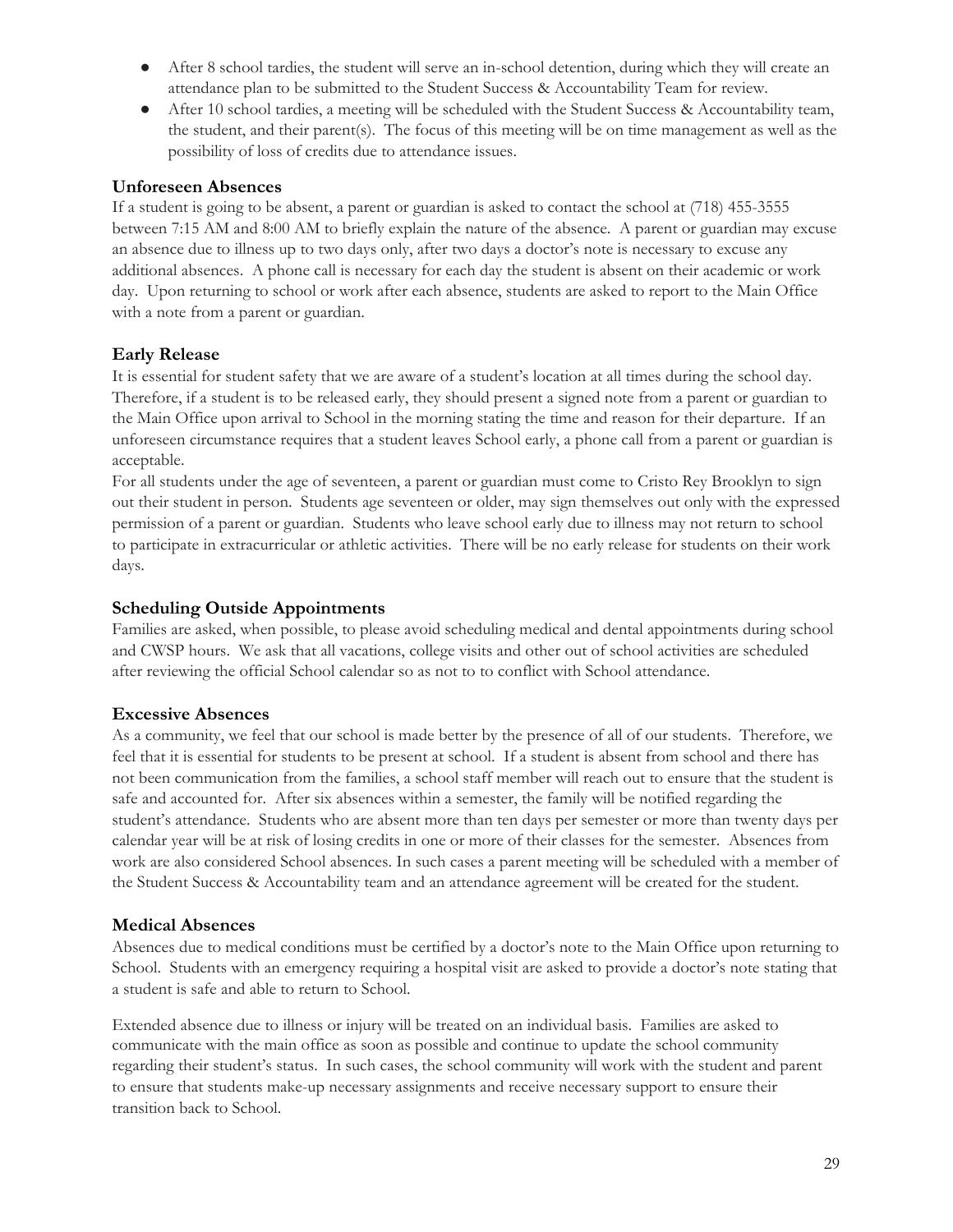# <span id="page-29-0"></span>**College Guidance-Related Absences (Interviews, preview programs, summer programs, SYEP, etc.)**

As part of the Cristo Rey Brooklyn commitment to offering a comprehensive college preparatory program, students are encouraged to attend college-related events outside of the CRB campus. In order to excuse a college-related absence, students are expected to complete the *College Absence Form* located in the College Guidance Office and return it to the Main Office no later than twenty-four hours before the event with necessary staff sign-off. Absence request forms handed in after the college related event will not be excused. Students requesting permission should be in good academic standing and are expected to reach out to their teachers individually and complete any work that they may miss due to their absence.

# **Truancy**

It is our sincere belief that our students benefit greatly from being in school and therefore it is our expectation that students are either at school or work during the stated hours. Absence from School, class or work without approved reason is considered truancy and will lead to a student's participation in an immediate *Restorative Mediation*, as described in the *System of Student Support and Accountability.* Please be advised that work missed during truancy may be subject to a failing grade.

## **Absence from Work & Makeup Days**

Cristo Rey Brooklyn as an institution, and the individual students, promise the Corporate Work Study Program sponsor that they will fulfill their work responsibilities for the entire academic year. Sponsors pay Cristo Rey Brooklyn for this work, and students automatically receive financial credit towards their education. Each student is expected to attend work every day as assigned. Because students generally work only four days per month, missing a day is a more serious event.

If a student will be absent from work, for any reason, families are expected to notify the school by 7:30 AM on the missed work day. If the school is not notified beforehand, a \$25 fine will be assigned to the family. A missed work day must also be made up by the student specified time period for the quarter in which the day was missed. The periods are as follows:

- First Quarter--Christmas Break
- Second Quarter--Midwinter Break
- Third Quarter--Spring Break
- Fourth Quarter--Year End

If a student misses a day of work for any reason, including illness or a family emergency, they are required to make up the work day over a school break. It is up to the individual student to coordinate with the CWSP office and their supervisor to make up the work day at their job placement. If the sponsor is unable to accommodate the student, they will be expected to make up the day at Cristo Rey Brooklyn during a school break. If students do not make up a work day, a \$100 fine per work day will be applied to the student's account. On make-up days, there is no check-in at CRB and students are expected to go directly to work from their home. If students are going to be late or absent on their make-up day, it is their responsibility to contact the CWSP team on the CWSP cell phone by or before 8:00 AM.

## **Illness at School**

If a student is not feeling well at school, they are encouraged to go to the school Nurse's Office. If they do not feel well enough to stay at school or if there is a concern about their overall health, a call will be made to a parent or guardian to come pick up the student. If a parent, guardian or emergency contact cannot be reached, the student can remain in the school Nurse's Office until the end of the day or until a parent/guardian can be reached.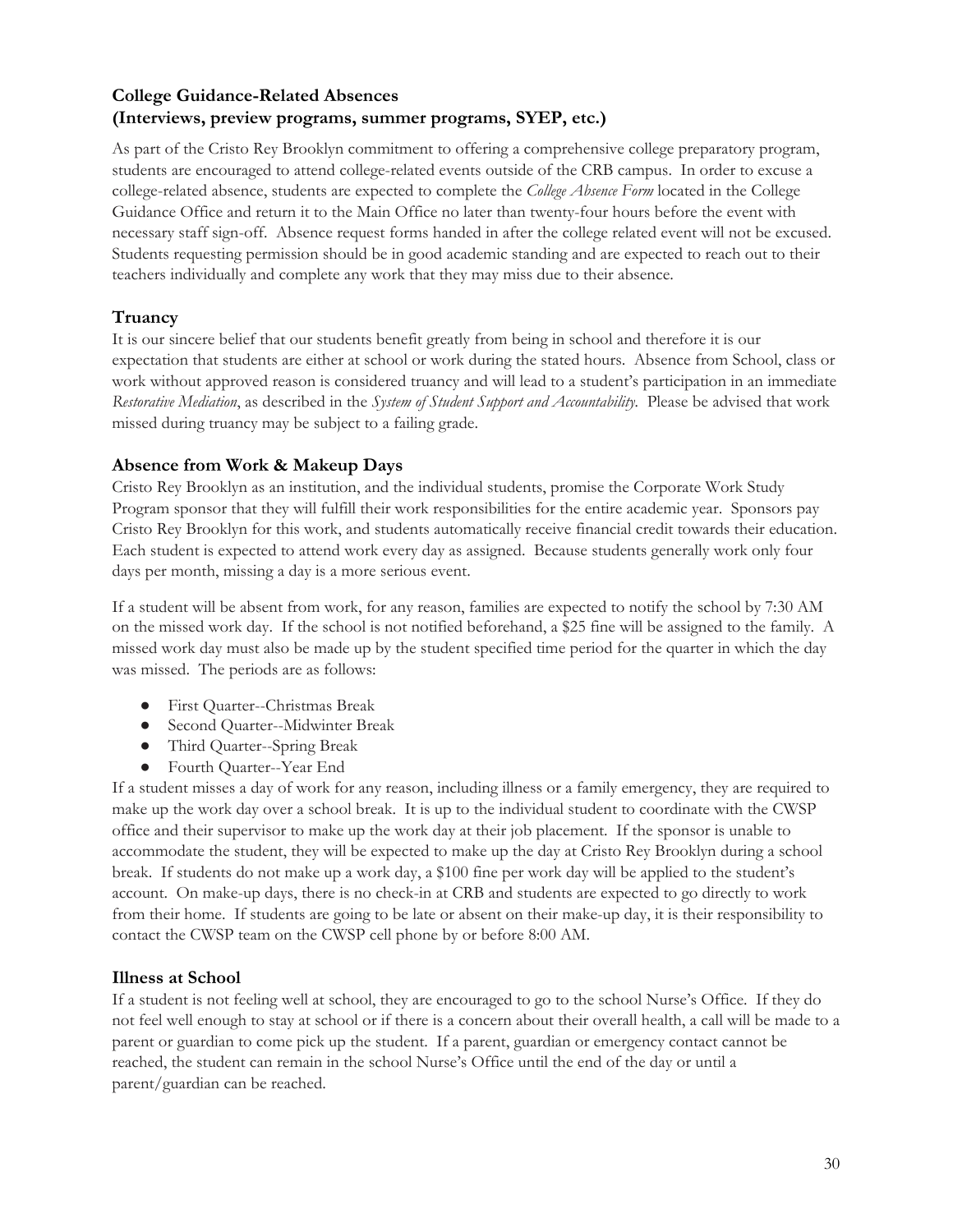#### <span id="page-30-0"></span>**Illness at Work**

If a student is not feeling well at work, they are encouraged to check in with their Supervisor and ask that they contact the CWSP Team on the CWSP cell phone who will arrange for the student to return to School. The CWSP Team will contact the student's family to come pick them up at school. If a parent, guardian or emergency contact cannot be reached, the student can remain in the CWSP office until the end of the day or until someone can be reached at home. A student who is feeling seriously ill at morning check-in should alert the CWSP staff who will use their discretion on whether they should go to work.

## **Holidays**

Families are asked to only schedule vacations and extended trips during School breaks, as defined in the School Calendar. The School Calendar also reflects days on which both work and school are closed as there are some early school dismissals and half-days that do not apply to student workers. Students are encouraged to reference the school calendar regularly and speak to the CWSP Team if they have any questions about their workday schedule.

On very rare occasions, a company may have a business holiday or a special meeting day where a student is not expected to go to the office. In this event, the student should report to School and a special work task will be assigned by the CWSP Team.

#### <span id="page-30-1"></span>**Weather Conditions & School Closing**

As a private and independent academic institution, Cristo Rey Brooklyn High School has the ability to make decisions in regard to school closings that make the most sense for our community; however, generally CRB follows the lead of the New York City Public Schools, regarding School closing due to weather conditions. As a school, we generally adhere to the following:

- **● If the NYC public schools are closed, Cristo Rey Brooklyn will also be closed.**
- **● If the NYC public schools remain open, CRB will remain open unless notified otherwise by the Principal.**
- **● All decisions regarding school closures will always be publicized via email and on our Social Media platforms.**

<span id="page-30-2"></span>If you have any questions about school closures, we encourage you to contact the School at (718) 455-3555.

# **Corporate Work Study Program**

#### <span id="page-30-3"></span>**The Work Experience**

The Corporate Work Study Program (CWSP) provides students with real world job experiences and allows them to earn a portion of the cost of their education. It is an integral part of their educational experience at Cristo Rey Brooklyn High School. A positive attitude and a commitment to high standards of performance, responsibility and behavior are required.

While the CWSP strives to create an environment for success for its students, the student must take personal responsibility to ensure individual success by projecting a positive attitude, behaving in a mature manner and acting like an adult while participating in the program.

Students are assigned to work at a sponsoring organization one full day each week without missing any instructional time. Students gain valuable exposure to a variety of office environments and learn to work and act with adults in a professional atmosphere. At the same time, students earn income which is paid directly to the School to help offset the full cost of their education.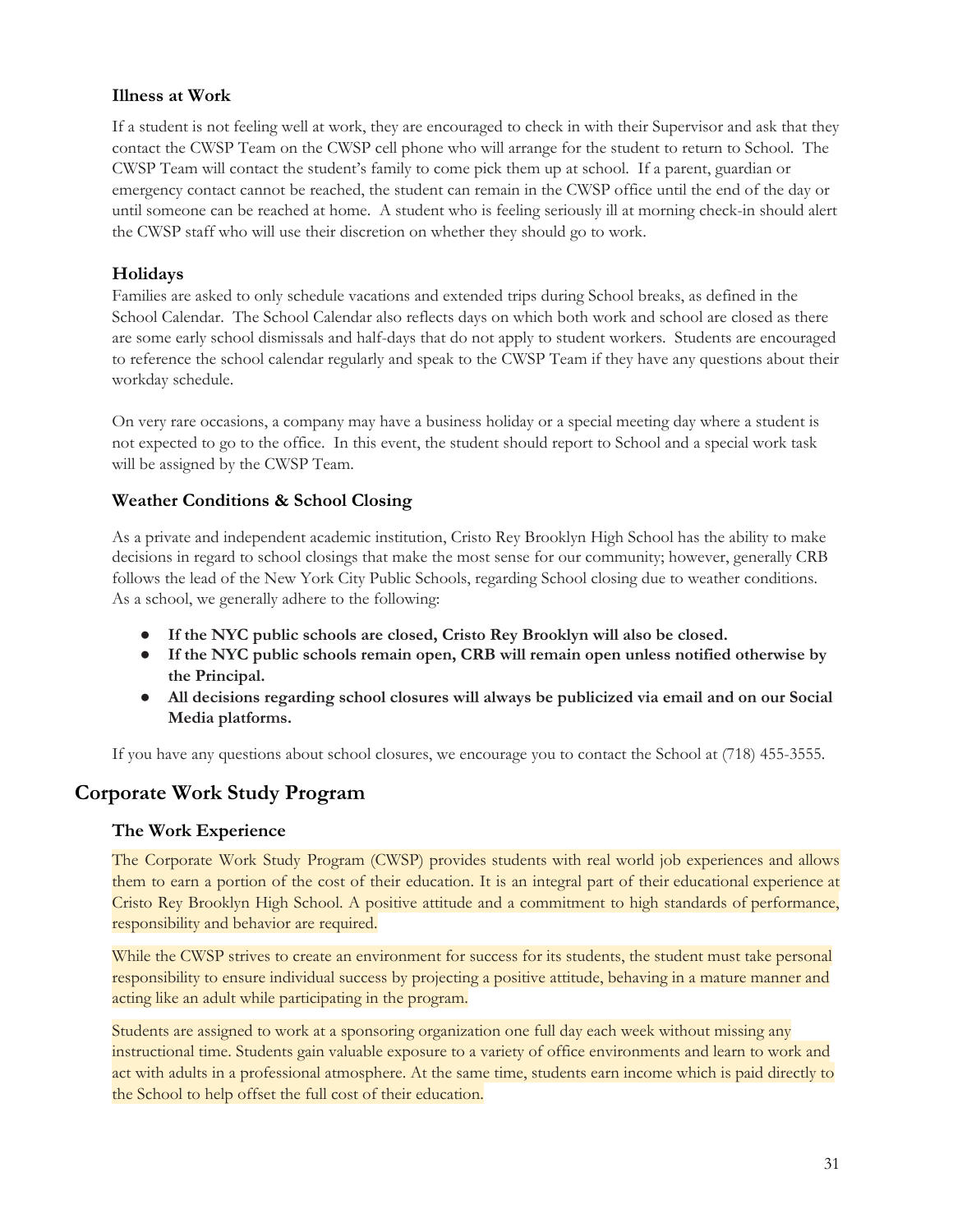Students are held to high standards of honesty and integrity. The use of a sponsor's telephone, office equipment, services (e.g., Internet access, etc.), or materials without a supervisor's approval is tantamount to stealing and will not be tolerated. Students may not use facilities and resources such as the Internet or office equipment at work for any reason unless it is directly related to the performance of their job and during the specified and approved work hours.

Students are employees of the Corporate Work Study Program and not employees of the sponsors. Students are not eligible for sponsor benefits unless specifically told by their supervisor and agreed to by the CWSP. Students should never presume that they may partake in these benefits.

All students and parents/guardians are expected to read and follow the rules set forth in this as part of their agreement with the Cristo Rey Corporate Work Study Program. Since Cristo Rey Brooklyn is the legal employer of the students, parents/guardians are not to contact sponsors directly. Any communication with the student or the student's employer must go through the CWSP office. Parents/guardians are not permitted to visit their student at their job site for any reason.

Failure to follow any of these guidelines by Student and/or Parent may result in dismissal of the student from Cristo Rey Brooklyn High School.

#### <span id="page-31-0"></span>**Taxes & Employability**

All parties agree that the Client Fee(s) any Client remits to CWSP are solely for the funding of tuition at CRB and therefore are not at any time personal earnings of the Student. Student and Parent agree that at no time shall they have or make any claim, for any reason, to any portion of the Client Fee(s) paid by the Client to CWSP. Student may be requested at a Client's discretion and the Student's option to provide services to the Client similar to those provided as a condition of his/her participation in the CWSP on a day or at a time when the CWSP is not in operation. Compensation for such services rendered by the student at his/her election and not as a condition of his/her participation in the CWSP, whether paid by the Client directly or through a payroll processing mechanism of the CWSP, are not Client Fees, but the personal earnings of the Student. All parties agree that Student and Parents will be responsible for any income tax or other personal or tax-related expenses incurred as a result of such Non-CWSP Compensation. Students, who work on non-school days, and are eligible to retain a portion of their earnings, will receive a W-2 form for tax purposes every January. Because of the tax responsibility created by the program, every student is required to complete an IRS Form W-4 and an INS Form I-9. Students must be at least 14 years old to participate in the CWSP. Students under 17 years of age must complete a State of New York work permit form in addition to other employment forms. Students are required to abide by the work restrictions set forth on the reverse side of the work permit form. These restrictions may affect a student's ability to work at a job outside of CWSP.

#### <span id="page-31-1"></span>**Termination from Work**

If a student is terminated from work (i.e., the Sponsor asks that the student not return to work for a negative reason), the student is subject to expulsion or to undergo "Retraining," the choice of which is at the discretion of the Corporate Work Study Department and the Principal. The student cannot return to work, if retraining has been determined to be appropriate, until he/she has satisfied the requirement of the retraining curriculum. Over the course of being a student at CRB, a student is only allowed to be retrained once. Depending on the severity of the problem, the student may be asked to leave CRB. Being asked to leave a Sponsor for a second time is a grave matter, seriously bringing into question a student's appreciation of his/her opportunity to gain work experience while attending a low-cost, college-preparatory high school. A determination as to whether a student will remain in the CWSP and remain a student at CRB will be made by the Corporate Work Study Department and the Principal.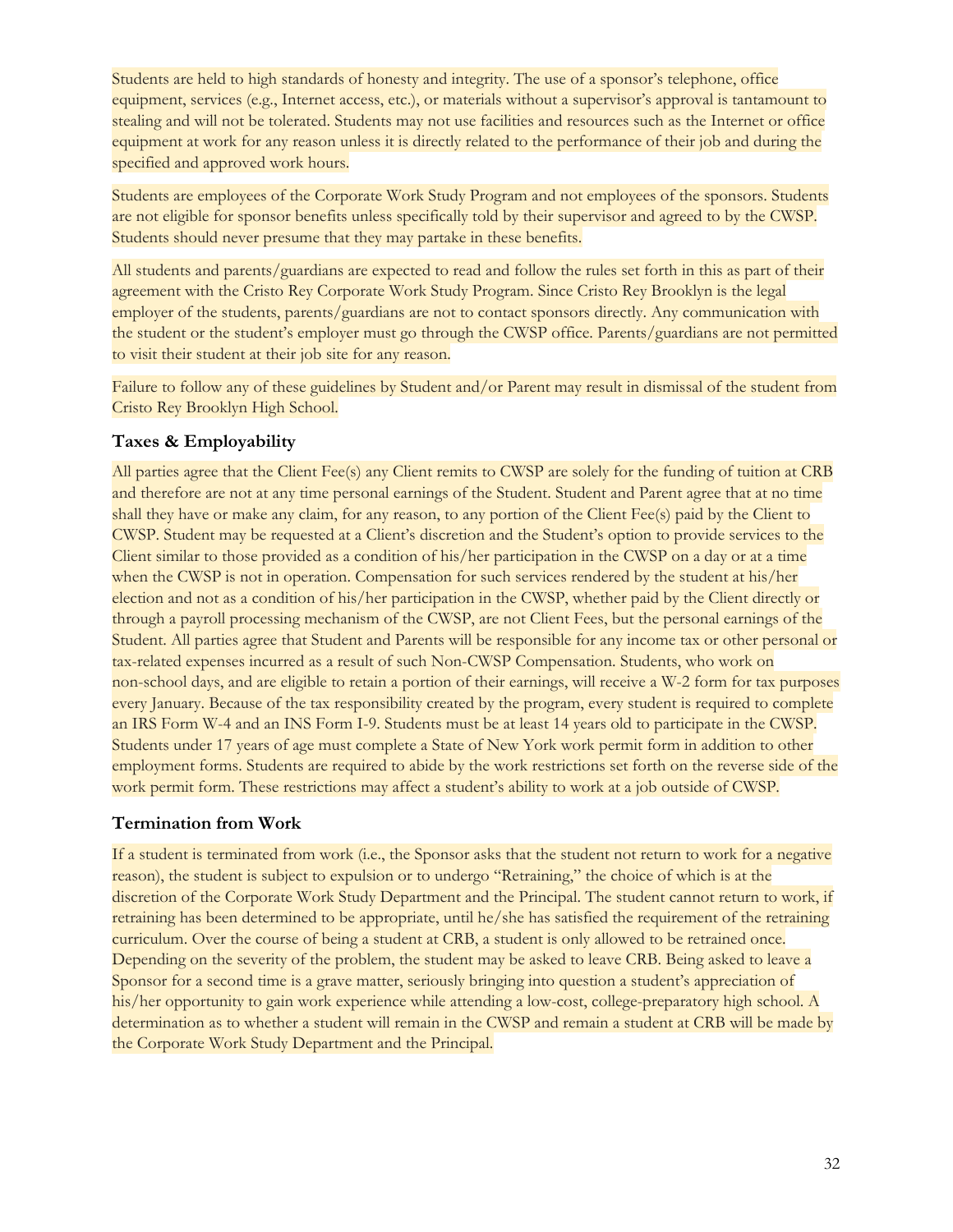## **Chaperones**

Students must meet their chaperon after work, dressed in proper CRB attire, unless notified in advance by a member of the CWSP Department. All School regulations are in effect until the chaperon "releases" the student. If alternate arrangements need to be made due to an after-work appointment, permission must be granted to the parent/guardian by CWSP staff.

#### <span id="page-32-0"></span>**Absence from Work & Makeup Days**

<span id="page-32-1"></span>See page 32 for regulations on absences from work and makeup days.

#### **Summer Training Program (STP)**

A four week "Summer Training Program" is conducted every year before the start of School to prepare new students for the corporate work environment and for the academic year. Students are required to be in the School by 8:00 a.m. Anyone arriving after 8:00 a.m. is tardy. Attendance and dress code policies are the same as during the academic year and adherence to these policies is mandatory. During the entirety of the Summer Training Program students are expected to adhere to all school policies, including uniform and cell phone usage. All infractions of school policy will be recorded by the CWSP Office and the Dean of Students. Multiple infractions of any school policies will result in a phone call to the parent/guardian of the student. Any serious infraction or continual infractions throughout the program will result in a meeting to determine whether the student will be allowed to continue at Cristo Rey Brooklyn High School. The Summer Training Program is graded like the regular school year, with homework, quizzes, and tests. Any student who fails STP will not be accepted into the Corporate Work Study Program and will therefore not be granted official acceptance into Cristo Rey Brooklyn High School.

#### <span id="page-32-2"></span>**Timesheets**

Students must complete a timesheet for each day of work. Timesheets detail the time a student arrived at work, took lunch, returned from lunch and left for the day. They also provide CWSP and the Department of Labor with a brief summary of the student's work day. Timesheets serve as a written record of the daily activities of a student. Students are required to write at least two full sentences detailing their work day on each time sheet. Failure to complete a timesheet leaves CWSP with no record of a student's workday and can result in additional make up days for a student. Timesheets must be completed by 8:00 a.m. on the school day following the student's workday.

The consequences for missing timesheets in any given quarter are as follows:

- **1st Missed Timesheet** Student must attend after school detention the day following the student's workday and complete the Timesheet.
- **2nd Missed Timesheet** Student must attend an extended after school detention the day following his or her workday, complete the timesheet, and the CWSP Department will contact the parent or guardian regarding the missed timesheet and how it will put the student's grade in jeopardy.
- **3rd Missed Timesheet** The Student must attend an extended after school detention the day following his or her workday, complete the timesheet, and will automatically receive a failing grade in CWSP for that quarter. He or she may also be subject to sit before a Student Review Board.
- **4th Missed Timesheet** The student will automatically receive a failing grade in CWSP. They may also be subject to the Student Review Board. Students will be assessed a \$10 fine.
- **5th+ Missed Timesheet** For each missed timesheet over 4 that student will be assessed an additional \$10 fine per timesheet.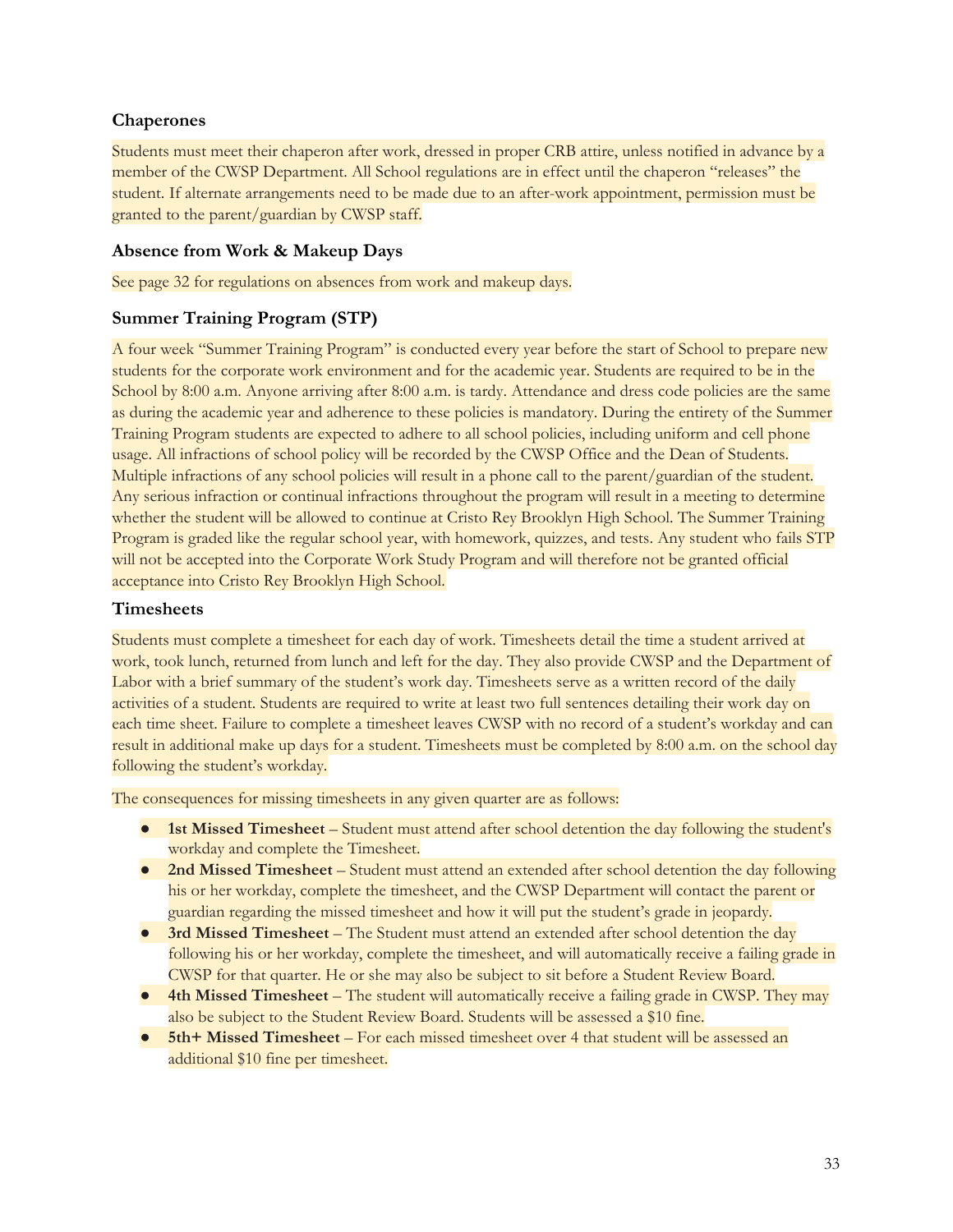#### <span id="page-33-0"></span>**Student Performance**

Students are evaluated by their supervisors weekly via their timecards as well as evaluated in depth during mid-year and end-of-the-year performance evaluations. Students are also evaluated by the CWSP Department for completion of assignments, attendance, dress code, and professionalism in the school. If a student performs below expectations, the CWSP Department reserves the right to ask for a parent meeting, have the student attend the CRB Professional Support Program, assign additional training materials to the student, and/or, in severe cases, consider the evaluation tantamount to a firing.

#### **Withholding Documents**

In order to be in compliance with the Department of Labor (DOL) every student must adhere to very specific rules and policies (ex. Timesheets, Safety Training, etc.). In addition, all Freshmen and Sophomores are required to complete computer based training that will enhance their ability to be more productive at work and assist their supervisors.

If a student chooses to not comply or complete the required assignment or activity they are subject to being asked to stay after school. If a student is unable or unwilling to comply, their report card will be held until they are in compliance.

# <span id="page-33-1"></span>**Athletics & Student Activities Expectations**

Student participation in extracurricular activities such as athletics and clubs is strongly encouraged and serves to enrich the individual child. Participation in any extracurricular activity is a privilege, and therefore students must meet the eligibility requirements set forth by the Athletic Director or Director of Student Life. Students who participate in extracurricular activities are expected to remain academically eligible and be ideal citizens. Severe behavioral infractions may result in a student's temporary or permanent removal from a club or a team. CWSP takes priority over all extracurricular activities and a student should never ask their supervisor to leave work early to participate in any extracurricular activity.

## <span id="page-33-2"></span>**Athletic Required Paperwork**

Student-athlete must submit a completed annual *Sports Medical Form*, *Parent Permission Slip & Commitment Contract* and *Student-Athlete Contract* in order to be eligible to try-out or play with any team.

#### <span id="page-33-3"></span>**Athletic Academic Eligibility**

Student-athlete academic eligibility will be determined based on grades from progress-report and report-card. Eligibility will be posted on the following dates:

- October 12, 2020 (based on Q1 Progress Report)
- November 23, 2020 (based on Q1 Report Card)
- December 14, 2020 (based on Q2 Progress Report)
- February 8, 2021 (based on Q2 Report Card)
- March 8, 2021 (based on Q3 Progress Report)
- April 26, 2021 (based on Q3 Report Card)
- May 17, 2021 (based on Q4 Progress Report)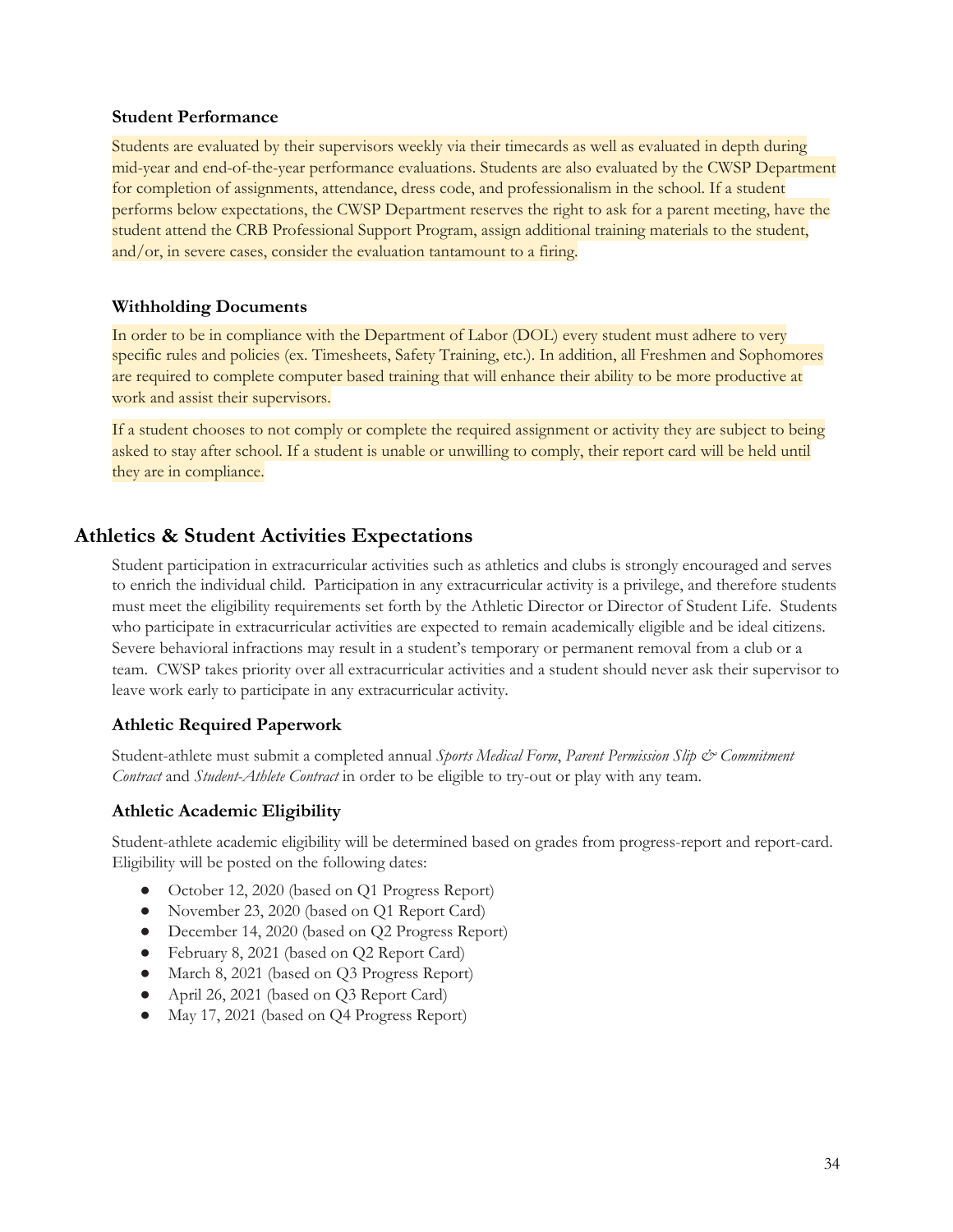#### Full Eligibility

Student-athletes need to pass every class on the Progress Report/Report Card to be fully eligible to practice and compete.

Student-athlete will still be fully eligible to practice and compete if he/she has only one failing grade on the Progress Report/Report Card and has a GPA for the quarter that is 80% or greater.

#### Partial Eligibility and Returning to Full Eligibility

Student-athletes with one failing grade on Progress Report and a GPA for the quarter that is under 80% are eligible to practice, but not eligible to compete for one week and until passing every class.

Student-athletes with two failing grades on Progress Report are eligible to practice, but not eligible to compete for one week and until passing every class.

Student-athletes with one failing grade on Report Card and a GPA for the quarter that is under 80% is eligible to practice, but not eligible to compete for two weeks and until passing every class.

Student-athletes with two failing grades on Report Card are eligible to practice, but not eligible to compete for two weeks and until passing every class.

#### Ineligibility and Returning to Partial or Full Eligibility

Student-athletes with three or more failing grades on Progress Report will be ineligible to practice and compete for one week and until passing every class.

Student-athletes with three or more failing grades on Report Card will be ineligible to practice and compete for two weeks and until passing every class.

## <span id="page-34-0"></span>**Student Activities Academic Eligibility**

Student clubs and activities eligibility will be determined based on grades from Progress Report and Report Card. Eligibility will be posted on the following dates:

- October 12, 2020 (based on Q1 Progress Report)
- November 23, 2020 (based on Q1 Report Card)
- December 14, 2020 (based on Q2 Progress Report)
- February 8, 2021 (based on Q2 Report Card)
- March 8, 2021 (based on Q3 Progress Report)
- April 26, 2021 (based on Q3 Report Card)
- May 17, 2021 (based on Q4 Progress Report)

Students who are failing one or more classes will not be eligible to participate in clubs and activities.

Two weeks after a progress-report or report card, grades of ineligible students will be checked again, and if the student is passing every class, he/she will be fully reinstated until the next progress-report or report card posting.

# <span id="page-34-1"></span>**Campus Ministry Programming & Expectations**

A series of experiences directed to help each student become men and women of faith, purpose, and service provide the backbone of the Campus Ministry Program. The rigor of the curriculum prepares the graduates to succeed in college, but more importantly to use his/her critical skills in a larger sense. Cristo Rey wants to cultivate a consciousness of God's continual presence and passion for justice by recognizing that God desires a life of happiness, freedom and peace for everyone.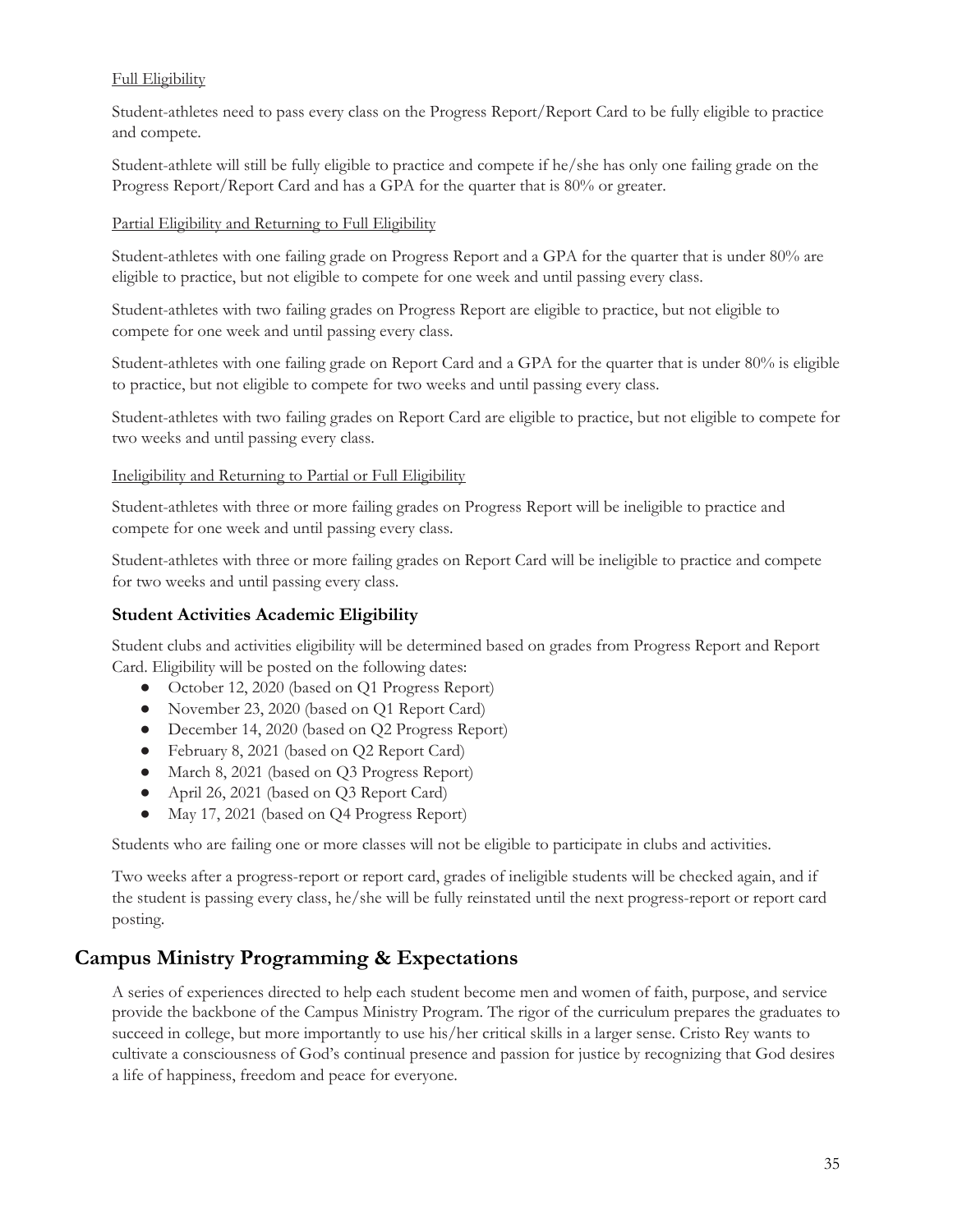Cristo Rey Brooklyn challenges all involved to fulfill their God-given potential and to place that fullness at the service of others. Although we are an explicitly Catholic community, we also recognize that our community is made up of a diverse group of individuals from different faiths. It is our belief that this diversity is our strength and therefore, we will do everything that we can as a community to provide a space for community members to grow in their individual faiths and to feel supported to do so in our school community.

# <span id="page-35-0"></span>**Expectation of Respect**

Cristo Rey Brooklyn is made up of individuals from many different faiths and it is our pledge that we as a community will always respect this diversity. No attempt will be made to convert or indoctrinate community members into the Catholic Church. As a Catholic community, however, we do participate in a number of traditions and expressions of faith that are outlined below. Students of all faiths are encouraged to actively participate in these traditions, and expected to demonstrate respect for the traditions, beliefs, and teachings of the Catholic Church.

## <span id="page-35-1"></span>**Liturgies & Prayer**

Students and faculty are actively encouraged to be part of the planning and execution of all liturgies and school-wide prayer which are held on a monthly basis.

## <span id="page-35-2"></span>**Retreats**

Each year, all Cristo Rey Brooklyn students have the opportunity to participate in retreats throughout the school year. These retreats are focused towards giving the student an opportunity to reflect on their own personal growth, the relationships they share with their peers, and their relationship with God. As a Catholic school, these retreats will reflect major Catholic beliefs and values; however, they will be intentionally planned to ensure that they provide a safe and beneficial environment for students of all faiths. Freshmen participate in an overnight retreat, Sophomores and Juniors participate in a day-long retreat, and Seniors participate in both a day-long and an overnight retreat. Throughout the year there will also be a number of "opt in" retreats open for students to participate in.

Campus Ministry works to limit the costs of these retreats, but some of our retreats require a small fee to help sustain the program. Retreat fees will be collected and tracked by the Cristo Rey Brooklyn Finance Department. If a particular retreat fee is too high, Campus Ministry will work with students to ensure that they attend the retreat.

## <span id="page-35-3"></span>**Christian Service**

As part of Cristo Rey Brooklyn's mission of preparing our students to become people of faith, purpose, and service, all students are expected to complete Christian Service Hours through all four years at CRB. Freshmen must complete 20 hours. Sophomores, Juniors and Seniors must complete 60 hours, which can be spread out and completed throughout the three years. The Christian Service Program is designed to bring students, through experience and reflection, to a mature understanding of their personal responsibility to serve their families, communities, and those the most in need.

Students will receive additional information at the individual grade orientations. All Christian Service sites must be approved by the Director of Christian Service and hours must be logged by turning in a Christian Service Timesheet.

- *Freshmen:* As Freshmen begin at CRB, they begin their journey of service at home. Service begins at home, so freshmen lay a foundation for their future service by intentionally helping their families to complete their 20 hours.
- *Sophomores-Seniors:* Students are expected to complete a total of 60 hours through the remainder of their time at Cristo Rey Brooklyn. These hours may be completed at a service site of the student's choosing and the Campus Ministry Department will communicate to students regarding how to record and track these hours throughout their time at Cristo Rey Brooklyn.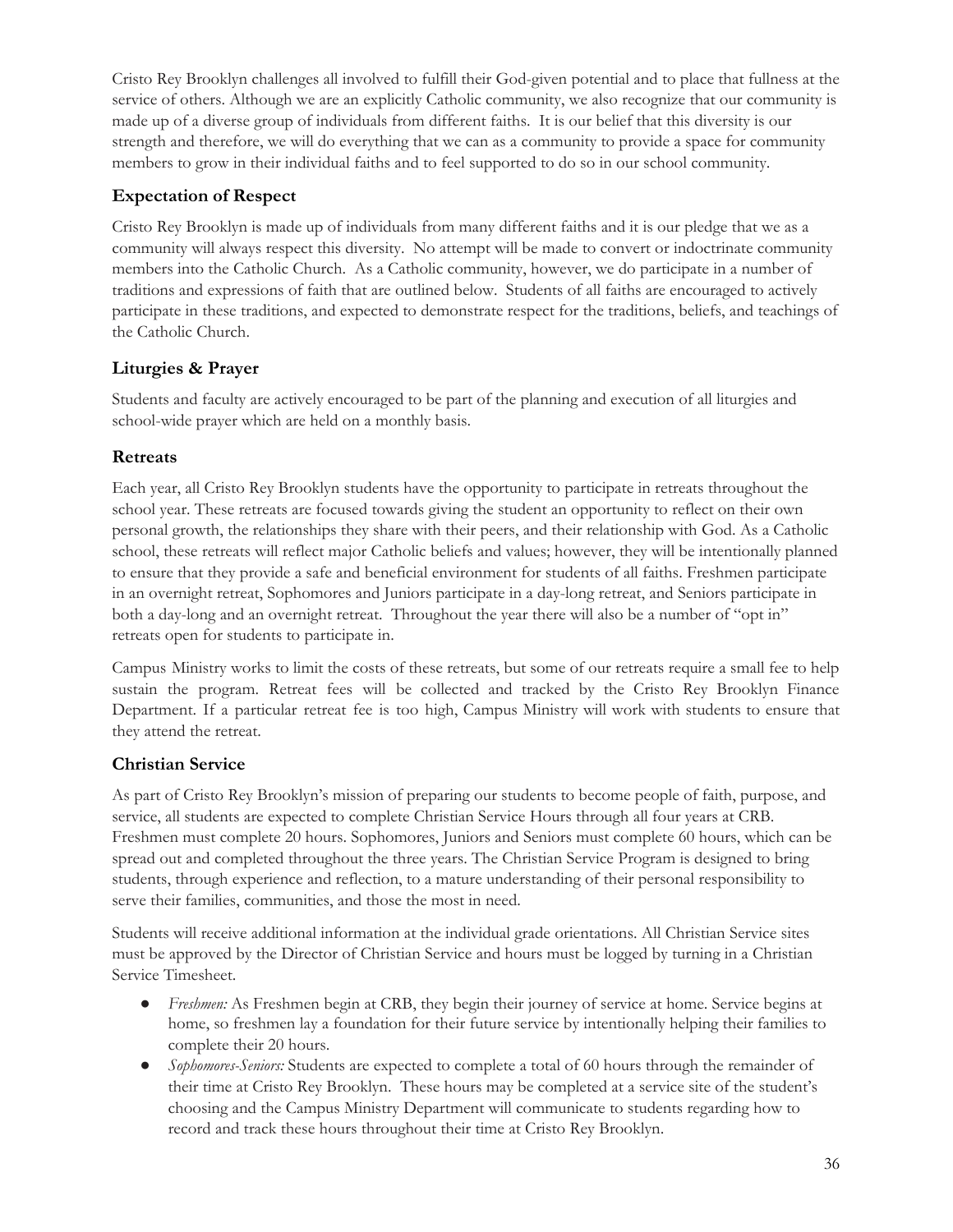- There will be larger-scale service and justice opportunities that will be communicated to students that they will be able to apply to participate in if they choose.
- The completion of expected Christian Service hours is a graduation requirement and completion of these hours must be recorded in order to receive a diploma from Cristo Rey Brooklyn.

# <span id="page-36-0"></span>**Appendix**

# <span id="page-36-1"></span>**Non-Discrimination Statement**

Cristo Rey Brooklyn High School does not unlawfully discriminate on the basis of race, color, gender, sexual orientation, religion, or national or ethnic origin in its student admission process, faculty and staff hiring practices, educational policies, scholarships, athletics, or other school-administered programs.

# <span id="page-36-2"></span>**Child Abuse**

Child abuse and child maltreatment is defined as any physical, sexual, emotional, psychological or other act involving a child with the intent to harm the child. Child abuse can take the form of physical abuse, emotional or mental abuse, sexual assault, or neglect (Safe Horizons, 2013). By law, the State of New York requires all mandated reporters, including School personnel, to inform the New York State Central Register (SCR) of Child Abuse and Maltreatment of any allegation/suspicion of child abuse/maltreatment, including truancy.

# <span id="page-36-3"></span>**Notification of Designation of Directory Information**

Notice is hereby given of Cristo Rey Brooklyn High School's FERPA (Family Educational Rights and Privacy Act) policy and parents' and eligible students' (students over 18 years of age) rights under the Act.

# <span id="page-36-4"></span>**Designation of Directory Information**

Parents and eligible students are advised that Cristo Rey Brooklyn High School has designated the following information contained in the education records of its students as "Directory Information" for purposes of FERPA: the student's name, addresses (including e-mail addresses), telephone number, date of birth, year of school, dates of attendance, participation in officially-recognized activities and sports, weight and height of members of athletic teams, photographs (including identification pictures), videos depicting and/or concerning life at the Cristo Rey Network school, degrees and awards received, and previous educational institution(s) attended. Directory information may be disclosed without consent.

# <span id="page-36-5"></span>**Parents' & Eligible Students' Right to Prevent Disclosure of Directory Information**

Any parent or eligible student wishing to prevent disclosure of directory information must file a written notification to this effect with the Principal of Cristo Rey Brooklyn High School.

# <span id="page-36-6"></span>**Annual Notification of Rights under FERPA**

FERPA affords parents and eligible students certain rights with respect to the student's education records. These rights are:

- A. The right to inspect and review the student's educational records within 45 days of a written request to the Principal of Cristo Rey Brooklyn High School.
- B. The right to request in writing an amendment of the student's education records that the parent or eligible student believes is inaccurate and to a hearing if the requested amendment is denied.
- C. The right to consent to disclosures of personally-identifiable information contained in the student's education records, except to the extent that FERPA authorizes disclosure without consent. One exception, which permits disclosure without consent, is disclosure to School officials with legitimate educational interests. A School official is a person employed by Cristo Rey Brooklyn High School as an administrator, supervisor, instructor, or support staff member (including health or medical staff